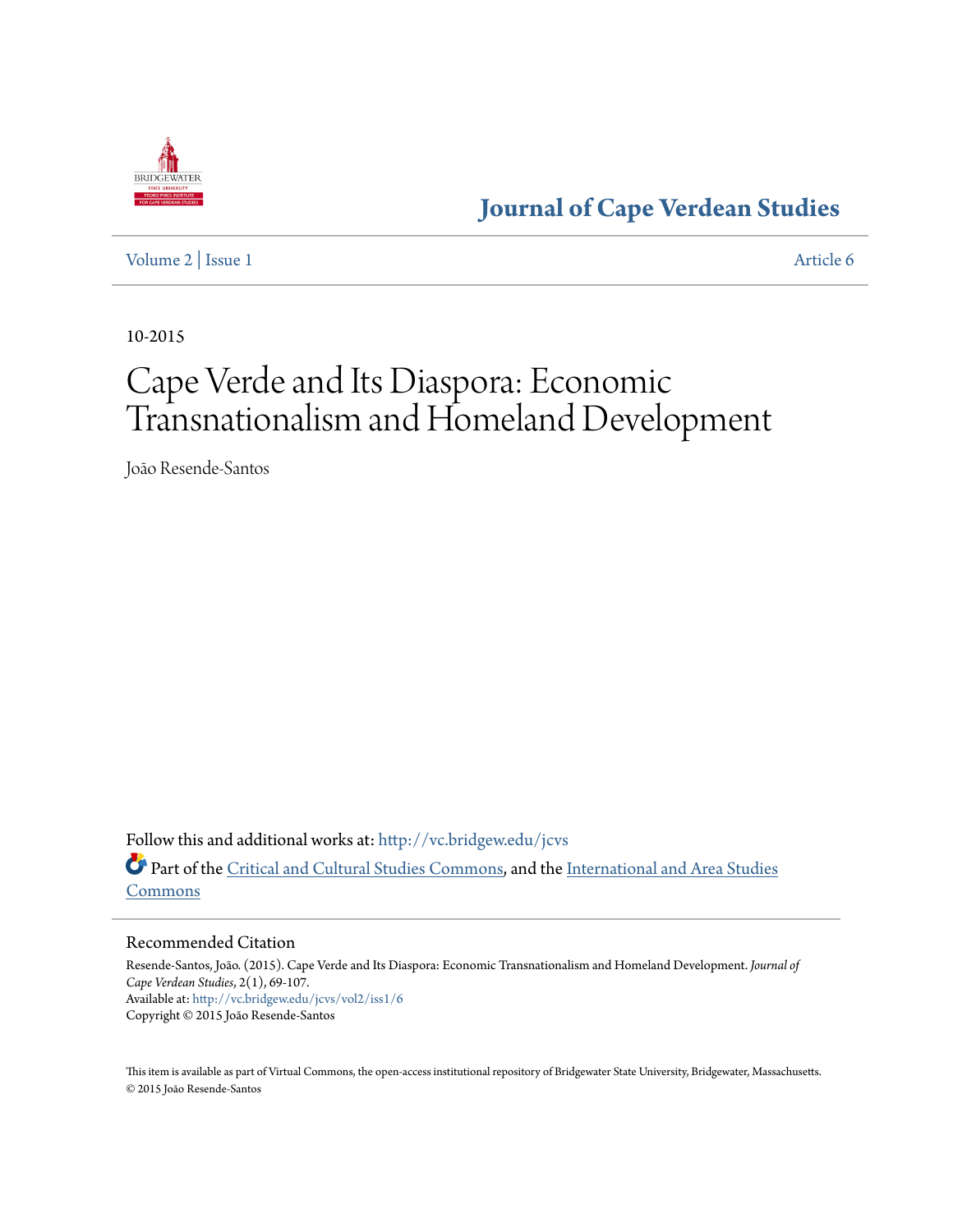Journal of Cape Verdean Studies October 2015 . Number 2, pp. 69-107 © João Resende-Santos, 2015

## CAPE VERDE AND ITS DIASPORA: ECONOMIC TRANSNATIONALISM AND HOMELAND DEVELOPMENT

#### **João Resende-Santos\***

Bentley University, USA

#### **Resumo:**

This study examines the historical role of the diaspora in Cape Verde's socioeconomic development. It analyzes the prospects and limitations of its diaspora as a transnational economic development resource. While it is policy oriented, the study offers a conceptual framework to analyze its diaspora engagement policies and efforts since 1975. Cape Verde has emerged as a success story. The diaspora's contribution was one of the four essential factors behind this relative success: migration and remittances, overseas development assistance, large scale public investments, and reasonably sound policies and stewardship of public finances. Today Cape Verde confronts an adverse set of conditions that hamper growth and even threaten to undue development gains since 1975. An externally dependent micro state in the world economy, with exceedingly limited internal capacity to generate growth and employment, Cape Verde has few viable options in this new phase of development. Its biggest and most dynamic sector, tourism, is disconnected from the rest of the economy. Foreign aid and emigration opportunities are disappearing. This study argues, however, that Cape Verde's reliance on its diaspora as an economic resource will only increase. However, a number of obstacles continue to hamper the country's ability to harness the full potential of its diaspora for development.

#### **Palavras-chave:**

Cape Verde, diaspora, economic development, transnationalism, policy, remittances.

<sup>\*.</sup> João Resende-Santos is Associate Professor of International Studies, Global Studies Department, at Bentley University, Waltham MA.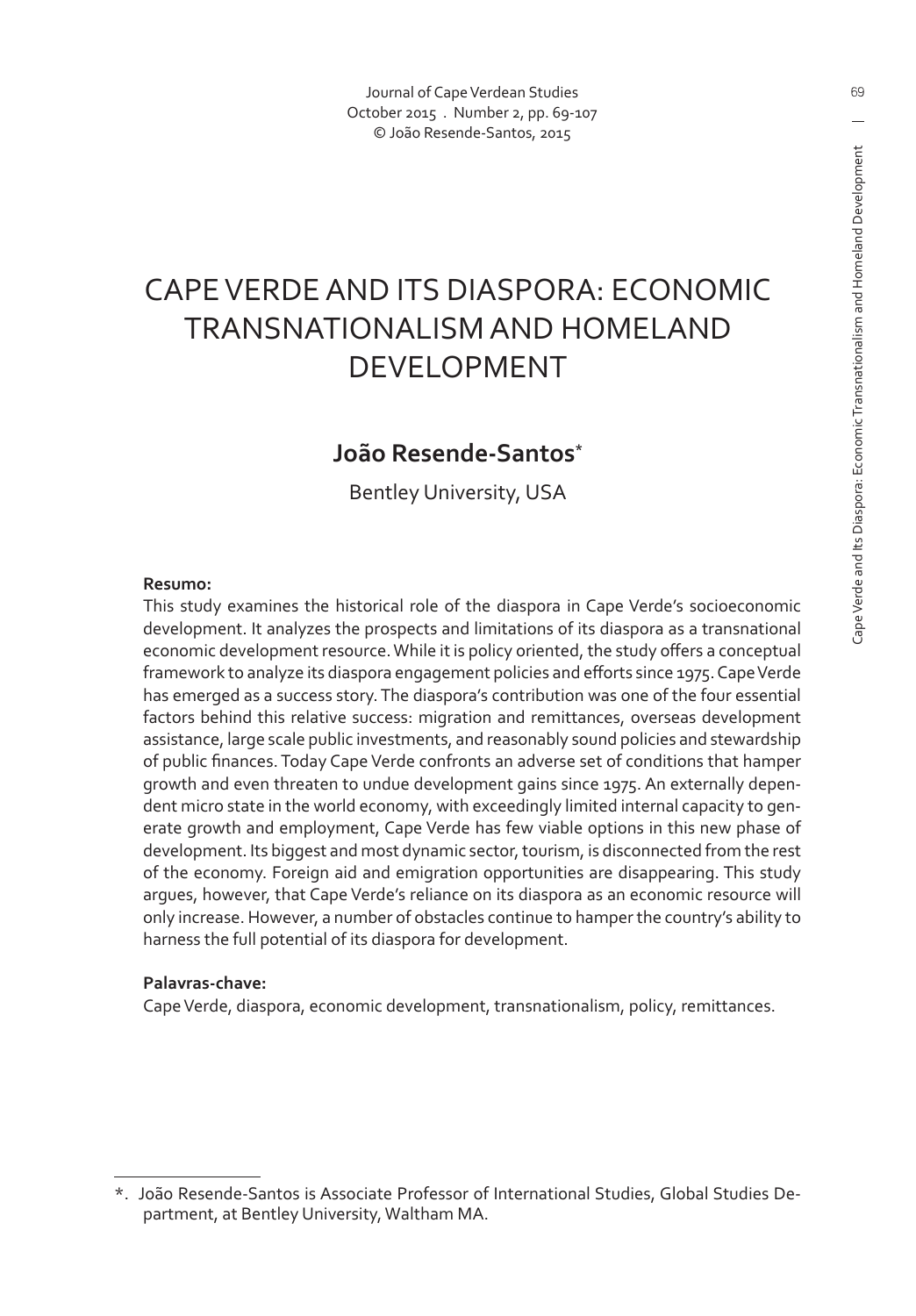#### **Introduction**

This study examines the prospects and limitations of the diaspora as an economic development resource for Cape Verde. The underlying sources of the country's post-independence economic development and growth performance can be reduced to four essential factors, or ingredients: migration and remittances, overseas development assistance, large scale public investments, and reasonably sound policies and stewardship of public finances. Cape Verde has emerged as a comparatively successful case of development over the last four decades (AfDB 2012a; 2012b).The diaspora's contribution was critical. The country's robust performance across many social and economic indicators resulted in the 2008 decision by the United Nations to graduate Cape Verde from the list of Least Developed Country (LDC). Today Cape Verde confronts an adverse set of conditions that hamper growth and even threaten to undue development gains since 1975. Foreign aid and emigration opportunities are disappearing, and the lingering Eurozone crisis has exposed its over dependence on Europe for all its trade, tourists and foreign investments. Despite its graduation, the micro state remains structurally vulnerable and externally dependent. The country must search for a new development model and sources of growth. It is in this broader development context, and structural weakness of its economy, that the economic significance of Cape Verde's diaspora comes into crisper view. Ironically, even as emigration prospects and monetary remittances shrink, the country's large diaspora will become even more important, not less, to homeland development in the future. Comprising both permanent and temporary migrants, its diaspora has been a vital economic resource historically. The diaspora's structural role in the economy today remains large, with its direct financial flows accounting for perhaps 50% of GDP. The open question today is whether Cape Verde will be able to devise an effective strategy to deepen and extend its role in national development. A number of obstacles, on both sides, continue to hamper the country's ability to harness the full potential of its diaspora in homeland development.

This is a study on the political economy of diaspora-homeland transnational relations. Emigrants, and the diaspora communities that result from migration, are important but overlooked transnational actors. Their practices and ties involving the homeland can have significant impact, positive or negative, on the social, cultural, political, and economic development of their country of origin. The study examines the historical role of the diaspora in Cape Verde's socioeconomic development, and analyzes the prospects and limitations of its future contribution. As a policy focused study, it examines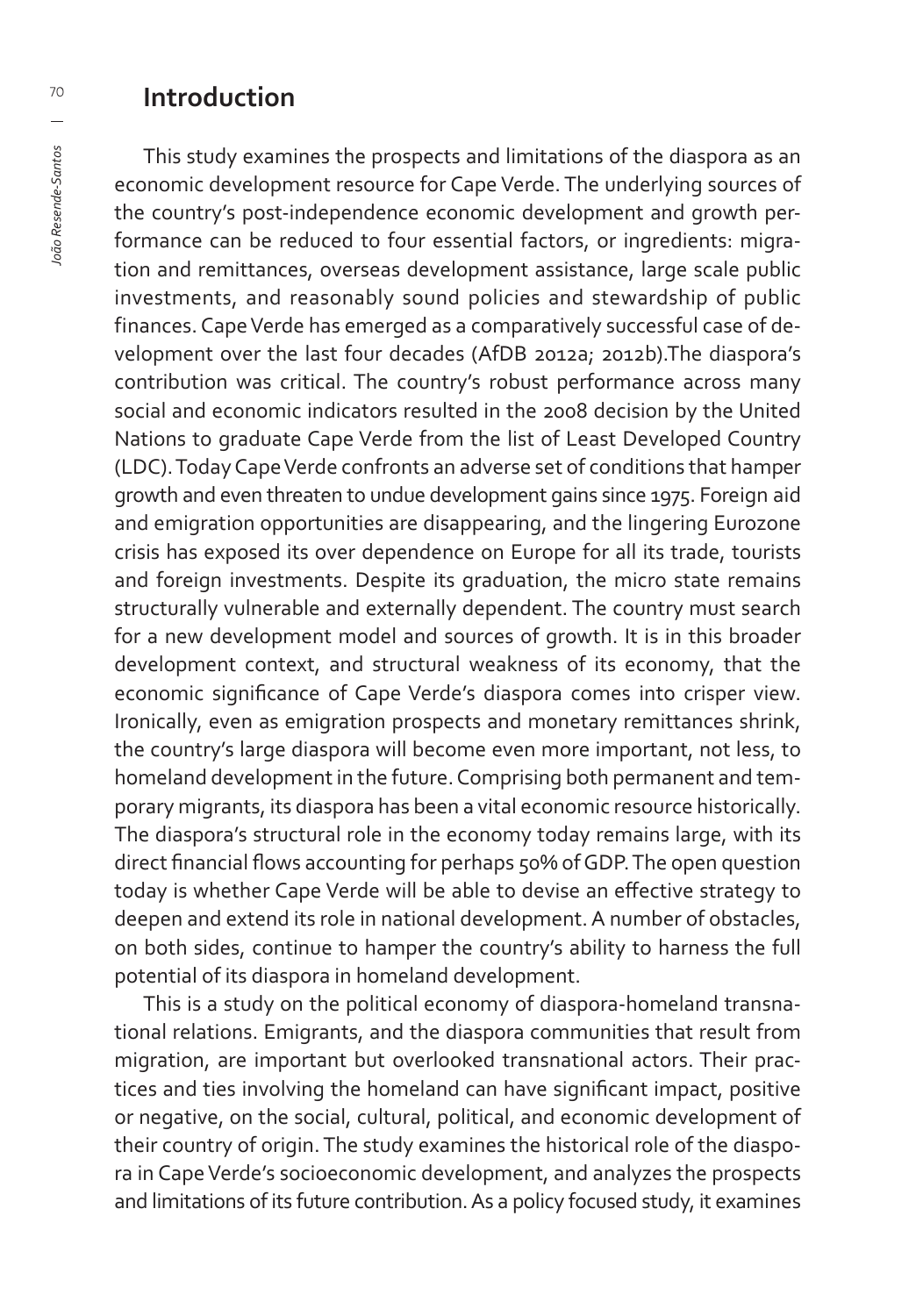diaspora engagement policies and actions adopted by the homeland since 1975. At the same time, the study offers a conceptual framework to analyze and assess these diaspora engagement policies. It argues that effective mobilization of the full economic contribution of the diaspora requires three categories of efforts: diaspora enabling conditions, diaspora-building, and diaspora integration. An analysis of the Cape Verdean case will show that, first, the migrant economic transnationalism can positively contribute to development and, second, that the diaspora's potential economic contribution extends far beyond financial and goods remittances. Harnessing this full potential requires a broad range of efforts that enlarge the scale and modes of the diaspora's participation in homeland development. The diaspora's economic contribution, however, is conditioned by factors and motivations on the part of the diaspora itself as well as the homeland. This study focuses primarily on the policy and institutional strategies adopted by Cape Verde to harness this economic transnationalism. As such, the study focuses on only one side of the equation. Sustained research is needed on the factors, strategies and conditions that determine the diaspora's own motivations, capacity, practices, and contribution.

The value of Cape Verde's large diaspora as a development asset must be considered in the context of the country's vulnerabilities and limitations. First, Cape Verde is a small island development state, with a micro economy, no exploitable mineral resources, poor natural and climatic endowments, and thus an exceedingly limited productive base. That is, Cape Verde is a small state with few viable options to generate growth and long term development. Development constraints and growth bottlenecks abound. Its micro size, insularity, limited human and natural endowments have meant that the country is structurally vulnerable and externally dependent for nearly everything, including 80% or more of its food. Second, historically, it has relied on donor aid and emigrant remittances. Both sources of free money are vanishing. The country's graduation from the LDC list resulted in losing important sources of non-debt external financing - aid, concessional loans, and other grants and preferential treatment available to LDCs. In the past, foreign aid and concessional loans financed a large public sector and extensive public investments that spurred growth and created jobs. With the end of aid, and the unsustainability of debt-led growth, the state can no longer play this role. Third, in its new phase of development, the country must now rely much more on internal resources and sources of growth and jobs creation. Cape Verde's biggest immediate – and structural – challenge is to create jobs and income generating opportunities for the resident population. Unemployment is structural. The unemployment rate today is over 16%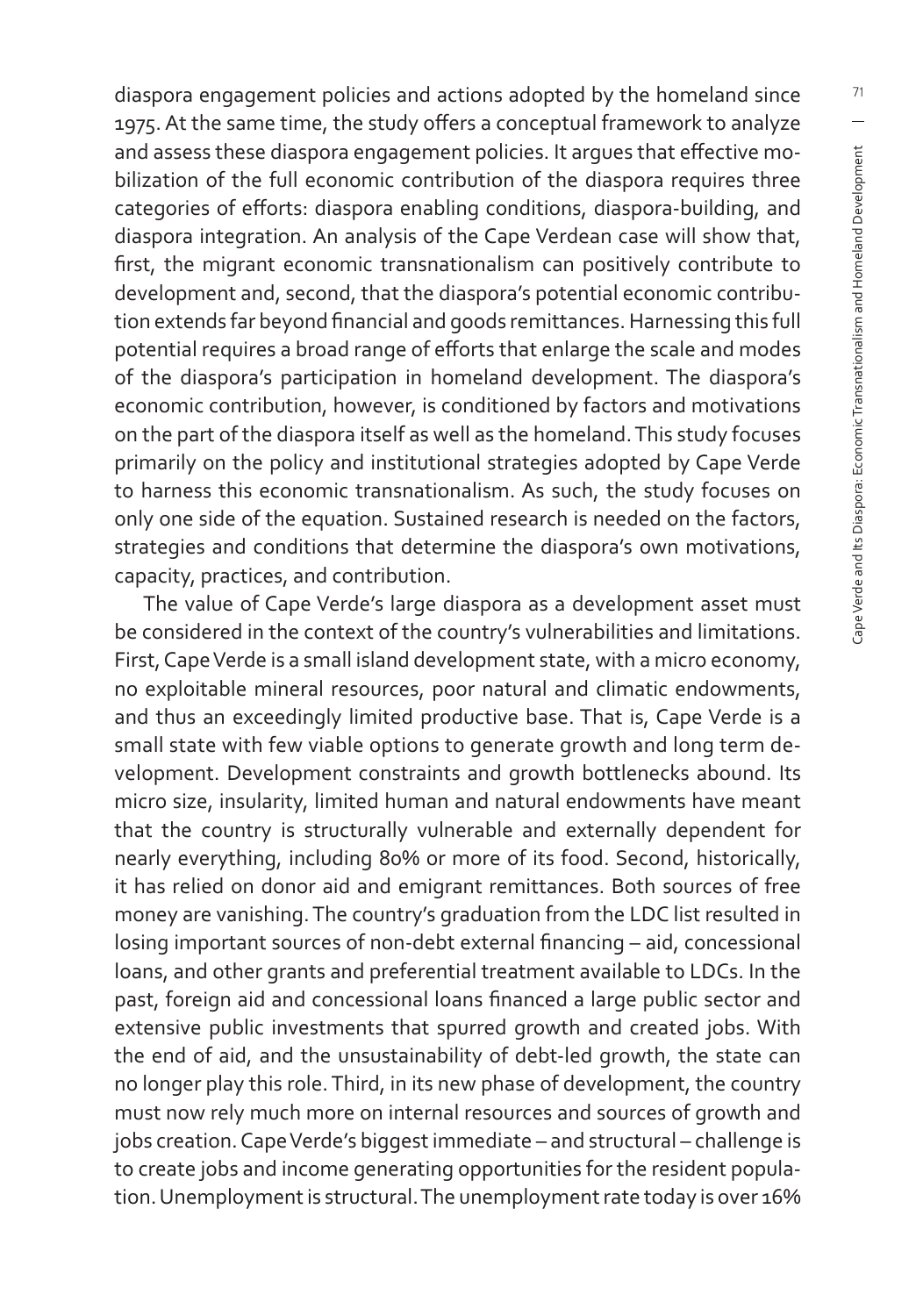but over 30% for among the young and educated (INE 2015). Aid-financed large public sectors and public investments have disappeared. An industrial or manufacturing base that can generate the jobs and growth necessary is impossible, and the private sector as a whole remains weak and limited in its investment capacity. Tourism has been the fastest growing and dynamic economic sector, but it is an all-inclusive mass tourism model disconnected from the rest of the economy. A high leakage rate undercuts its contribution to national income and growth. Aside from diversifying the tourism product, the country must diversify the economy by fostering new sectors to spur growth and create jobs. Fisheries, agribusiness, creative industries, ICT, and international transportation and logistics services have been receiving policy attention. Each of these sectors faces severe limitations in terms of scale, productivity, financing, human capital, quality, and commercialization. Moreover, Cape Verde will never be a producer or competitor in any of these sectors for global markets. However, it can foster these sectors to generate jobs by producing for the domestic market and exporting to niche markets, primary among them the diaspora market. Fourth, the post-graduation exigency to spur growth and diversify the economy will require new sources external financing. A debt-led growth strategy is neither possible nor long term sustainable. Total public external debt has been rising rapidly, reaching an alarming 98% of GDP at the end of 2013 (IMF 2014). Encouraging foreign direct investment (FDI) is necessarily an integral part of the effort, but the country's micro scale and limited non-tourism economy make attracting substantial FDI difficult. In nearly all these areas, such as foreign investments, tourism development, and economic diversification, there is potential to widen and deepen the diaspora's contribution.

The November 2014 eruption of the volcano on the Island of Fogo was a microcosm of the relationship between Cape Verde and its global diaspora. Diaspora communities were gripped by the unfolding natural disaster, closely following news reports from back home and calling relatives daily. For a country where few families are unaffected by emigration, the alarm and anxiety over the wellbeing of relatives were palpable. Individuals, church groups, businesses, students, and civic groups each quickly mobilized to raise money, food, clothing and other humanitarian supplies to send for disaster relief. This rapid and extensive outpouring of support was evidence a relationship between the Cape Verdean diaspora and its homeland that is intimate, intense, and cemented by strong emotional and material links. The widespread use today of information and communications technologies, such as social media and low cost telecommunications services, has only magnified the intensity and closeness of this relationship. On the other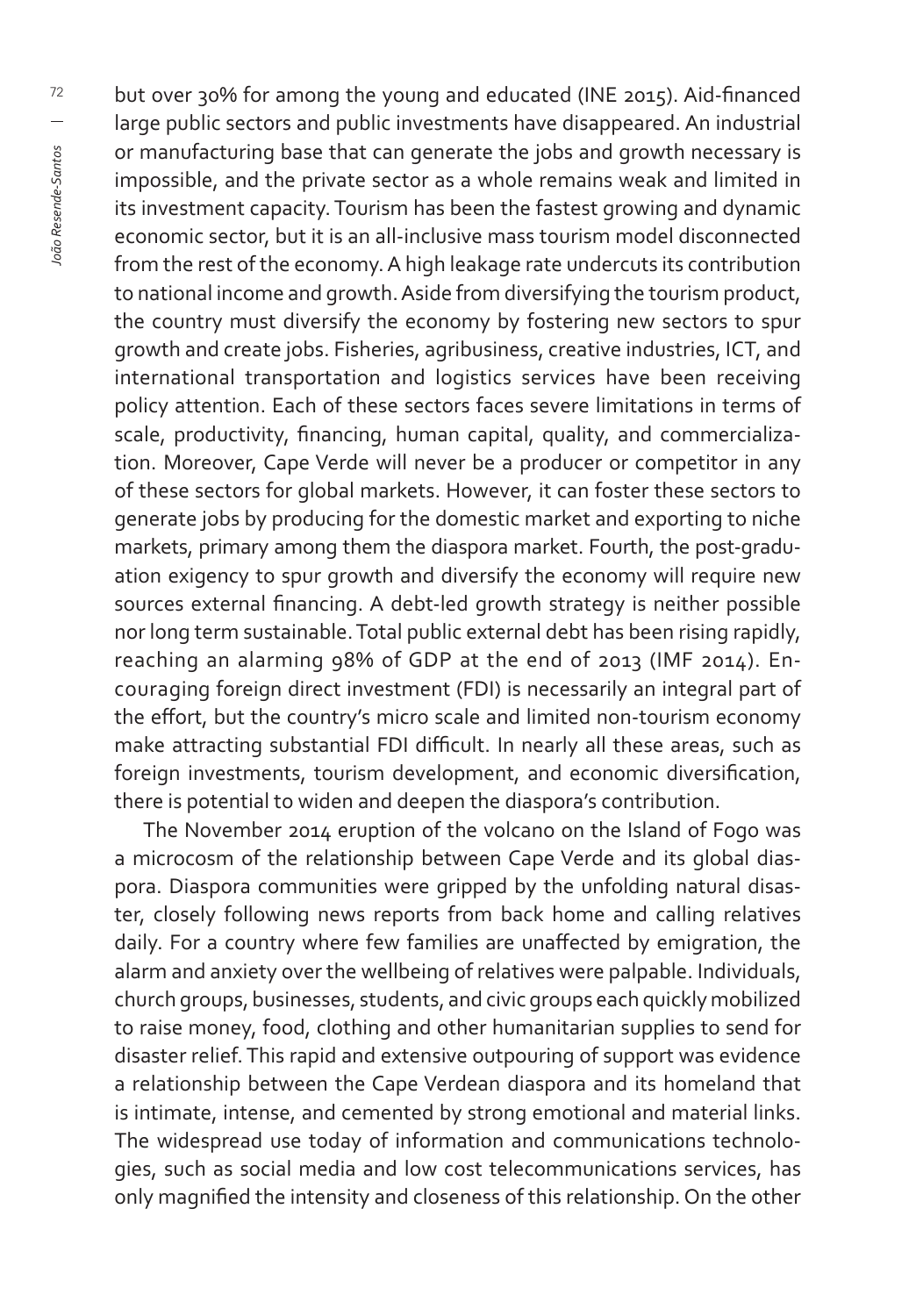hand, the volcanic eruption also revealed the limitations and weaknesses in this transnational relationship. Lack of organization, poor coordination, the absence of any effective means of communication and collaboration between the diaspora and the homeland, meant that individuals and groups were scrambling on their own and working in isolation. Policy and government officials were invisible. Hometown associations do not exist, nor umbrella diaspora organizations, both of which could pool and coordinate efforts. Other types of transnational networks, associations, and collaborative arrangements between the diaspora and homeland civil society are nonexistent. Neither the diaspora, the government, nor homeland civil society has established a credible framework or mechanism to mobilize emergency relief supplies or charitable contributions, let alone promote homeland development. These weaknesses are exacerbated by policy and institutional failures in the homeland, such as inefficient customs procedures, poor transportation, and administrative fragility that frustrate diaspora contributions in the form of donations, investments or tourism.

#### **Aims of the Study**

This study examines the evolution and future prospects of Cape Verde's efforts to incorporate its diaspora in the country's development. The study is organized as follows. The first section examines Cape Verde's development in the context of economic transnationalism. The section then discusses the nature of Cape Verde's diaspora population, and analyzes its past and present economic roles. The second section develops a typology of the modes and types of the diaspora's potential economic contribution. It examines the nature of the relationship between Cape Verde and its diaspora, the policy and institutional measures adopted by the homeland and, lastly, assesses the prospects and limitations for expanding the scope and modes of its participation in the country's new development strategy.

Since 1975, governmentsin Cape Verde have embraced the diaspora in national life. Cape Verde is not alone. National governments in the developing world, along with the major international development agencies and donor countries, have been placing increasing emphasis on mobilizing diaspora communities as a resource for economic development in their homeland. Countries like Israel, South Korea, India, Mexico, Ireland, and China are often cited as successful cases of a diaspora-assisted development, whereby their transnational communities actively participate in homeland social and economic progress (Patterson, 2006; Landolt, 2001).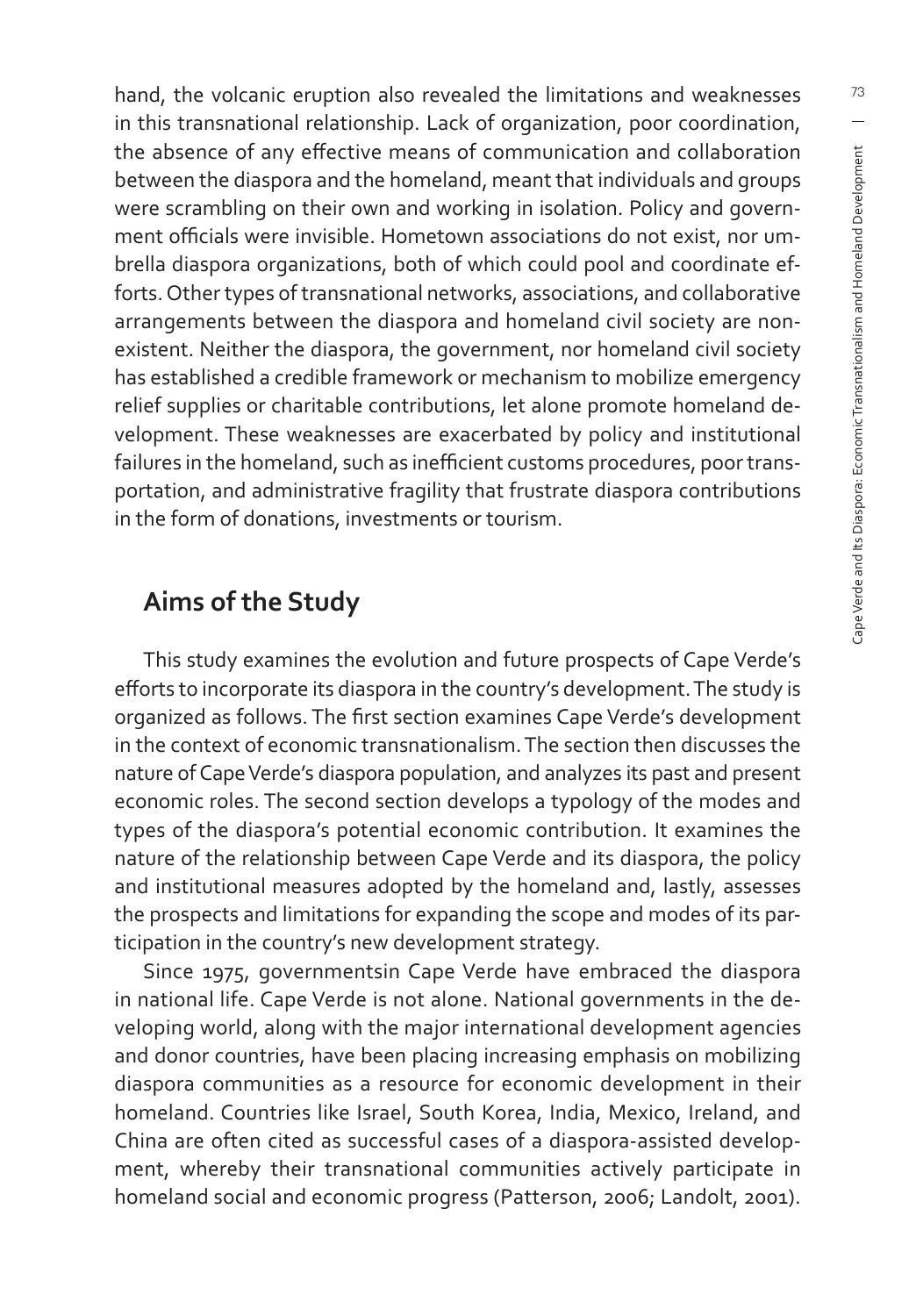Many African governments and regional agencies, such asthe African Union (AU) have been keen to replicate this success (Kamei, 2011). Many advanced industrial countries have also been rediscovering their nationals abroad (Gamlen, 2005). The relationship between migration and development has attracted much scholarly attention. A paradigm shift has occurred such that migration is no longer viewed as always harmful to development, but major debates rage over its significance and net impact. The surge of interest in migration and development, especially among donor countries and agencies, may certainly reflect a neoliberal agenda that exaggerates the development benefits of migration while ignoring global power inequalities, restrictive immigration policies, declining aid, and the precarious socioeconomic and legal situation of migrant populations (Glick Schiller, 2012; de Haas, 2012; Skeldon, 2008). The premise of this study, however, is that Cape Verde's emigrant population has always been, and can continue to be, a development resource. That is, this form of economic transnationalism – harnessing the economic practices, resources, ties and transactions between the diaspora and the homeland – can be utilized as a development tool for the homeland. With a diaspora estimated to be twice the size of the resident population, for Cape Verde, the migration-development nexus is not a novelty or neoliberal policy fad. Migration has been the central reality of the country's historical formation and, in good and bad ways, has intimately shaped its economic development across the centuries. Cases like Cape Verde, while perhaps *sui generis* or outliers, demonstrate the central role of migration in a country's development, if not its national viability. For a country without the domestic productive base and natural resources to feed its own people and ensure their welfare, migration has been both as a vital relief valve for its people to escape poverty, famine, unemployment, and lack of economic opportunities as well as a source remittances in the form of money, goods, medicine, food, clothing, and even ideas. However, this economic role of the diaspora has been limited largely to financial and goods remittances. The diaspora has never been a consumer market for its merchandise exports, a source of tourism demand, knowledge and skills transfer, or a political lobby advocating support for homeland development.

Given its analytical and explanatory objectives, this study focuses on the political economy dimension of homeland-diaspora relations. This is not the only, or even most important, dimension. Migrant transnationalism encompasses all areas of social life and not just ties and transactions that are purely economic. Transnational economic relations and flows of people, money, goods, and ideas are themselves embedded in larger social practices, relations and identities. While this study is solely preoccupied with the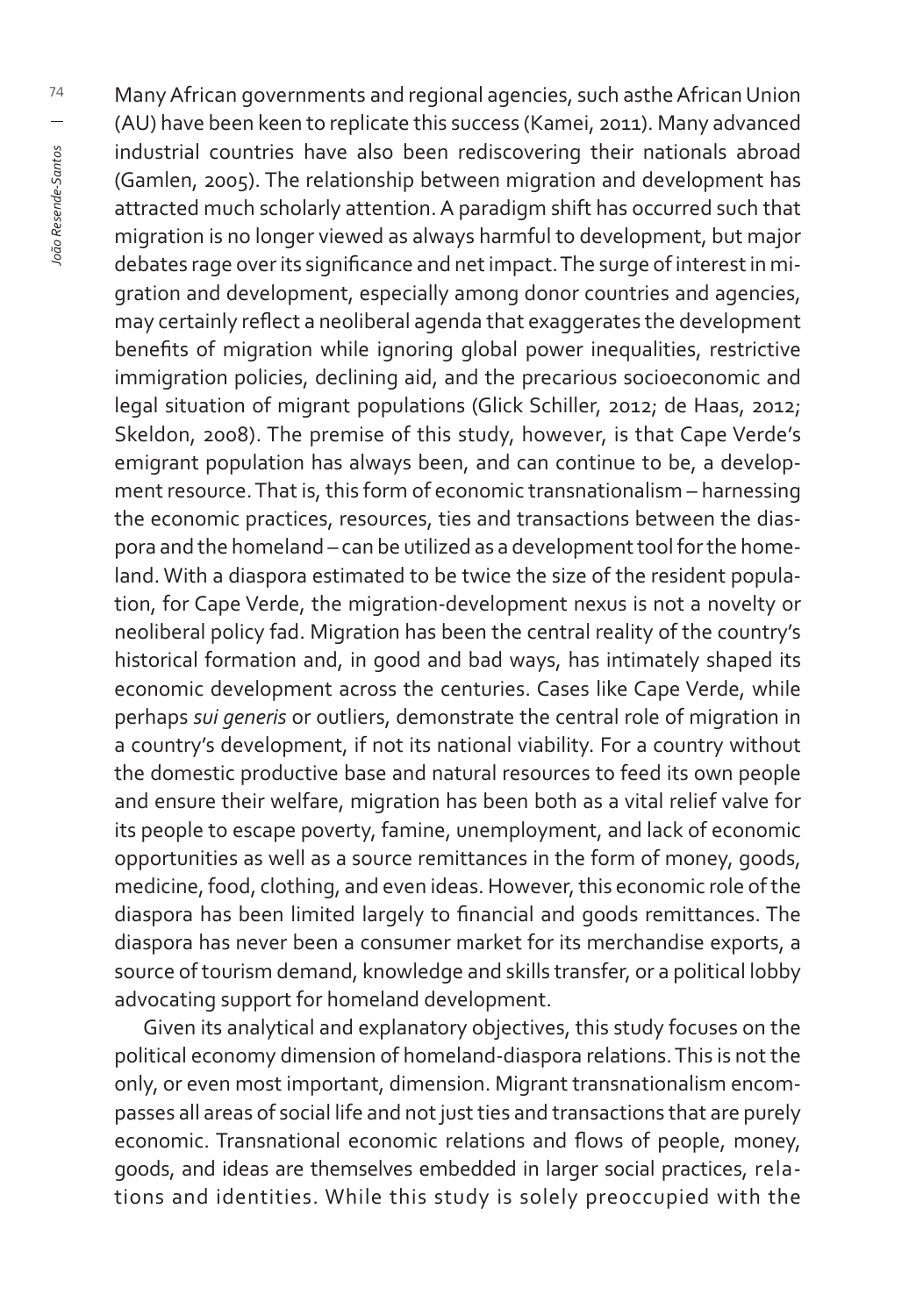diaspora's economic role, diaspora-homeland relations are multifaceted and span a broad range of social-cultural, political, religious, economic, and psychological interactions, transactions, and connections. They comprise both material and immaterial dimensions and relationships. Even if we narrowly focus on the material and economic dimension, we expect immaterial, or social and ideational, dimension can also impact development. Social remittances of ideas, knowledge, attitudes, identities, norms and values, or other forms of transnational ideational and social interactions, indirectly impact development in positive or negative ways. Important as these dimensions of diaspora-homeland relations are, even for economic development, they lie beyond the immediate purview of this study. In similar vein, there is no suggestion here that Cape Verde's economic development can be reduced to migration and diaspora contribution. Such reductionism would also obscure the fact that economic development of small developing countries like Cape Verde is embedded in a broader global political economy of power relations, hierarchy, inequality, and vestiges of colonialism and neocolonialism. Finally, despite its focus is on political economy, the study brackets from direct consideration the *politics* of diaspora-homeland relations and the *politics* of diaspora mobilization. That is, diaspora mobilization is not a politically neutral or partisan free process. The Cape Verdean diaspora is also an electoral constituency. This is a source of promise as well as peril, and it merits a separate study.

Despite its historical and economic significance, there are only few works in English on the Cape Verdean diaspora - loosely defined as all Cape Verdeans and their descendants living abroad permanently or temporarily, sharing a common identity and ties to the homeland.<sup>1</sup> Most research on the Cape Verdean diaspora has focused on issues of transnational identity and citizenship, social formation, migration patterns, immigrant incorporation and other cultural and ethnographic questions (Halter, 1993; Challinor, 2008; Batalha and Carling, 2008; Carling and Akensson, 2009; Marques, Santos, and Araújo, 2001). A rare few explicitly examine the dimension of political economy (Cardoso, 2009; Bourdet and Falck, 2006; Rocha, Tolentino and Tolentino, 2008). Studies on the Cape Verdean diaspora, therefore, face daunting challenges in terms of the scarcity of research and data. Its geographical dispersion and historical depth present additional research challenges. As discussed below, we do not know the true size of this diaspora,

<sup>1.</sup> This definition of diaspora departs from the classic definition of diaspora as exiled populations forcibly expelled from a homeland, and sharing a common identity and attachment to the homeland. The definition also departs from others that exclude temporary migrants.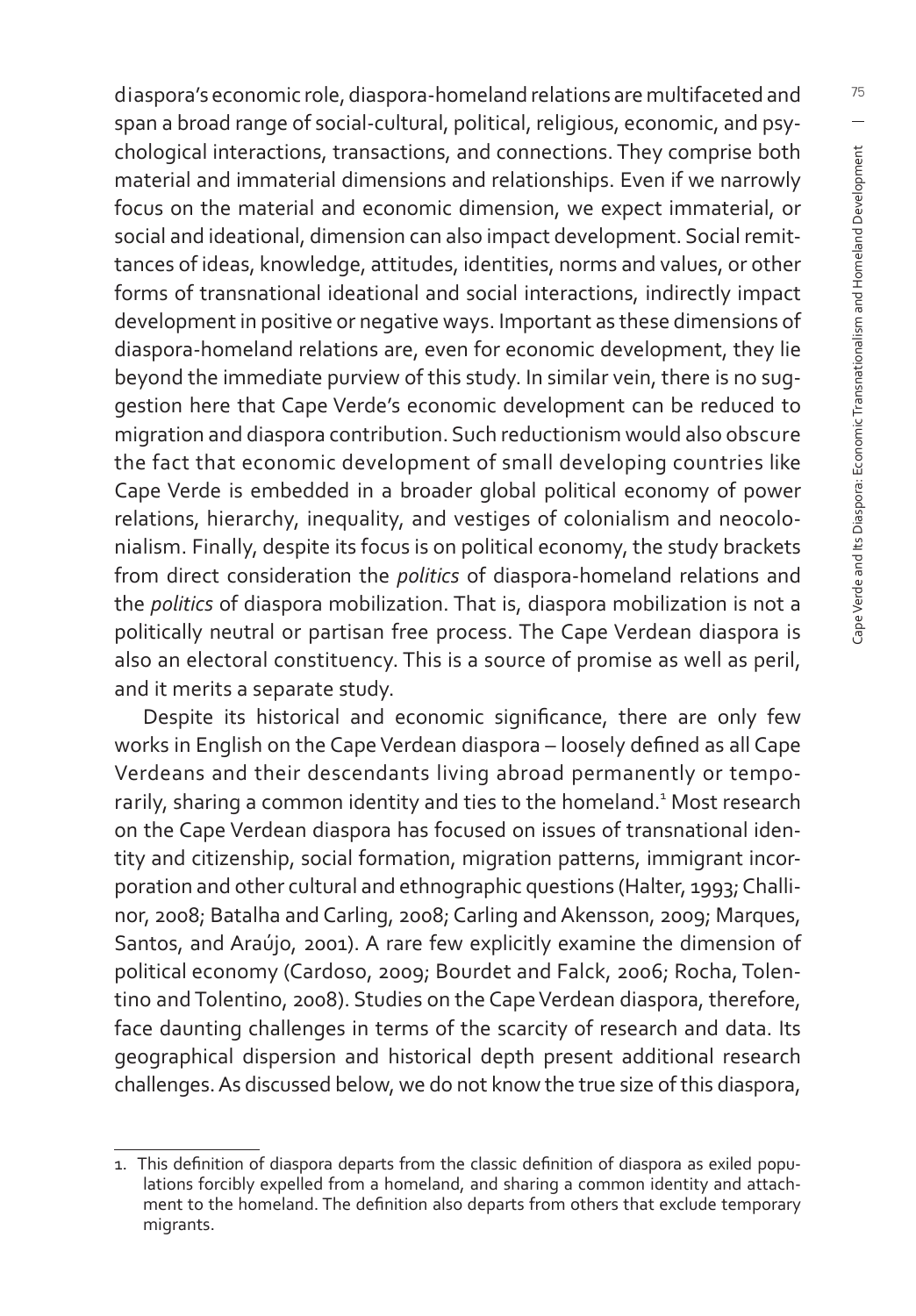its socioeconomic composition, the depth of sentimental and material connections, the scale of return and circular migration, or the scale and composition of different kinds of transnational transactions that take place. The problem is especially acute for studies on political economy. We have good, albeit incomplete, data on monetary remittances and emigrant deposits in homeland banks, but data is either limited or nonexistent for goods remittances, diaspora return visits, diaspora foreign investment, skills and knowledge transfer, consumption of homeland products, and other types of transnational economic transactions.

#### **The Cape Verdean Diaspora, Transnationalism and Development**

Broadly defined for the purposes of this study, economic transnationalism consists of all economically relevant practices, flows, and transactions between diaspora communities and the homeland. Its most visible and recognizable manifestation is the sending of financial remittances. For Cape Verdeans, *bidons* (drums) filled with goods sent to family members has become emblematic. No other social group or sub-state actor embodies transnationalism better than diaspora communities. Since they retain emotional and material ties to the homeland, and engage in practices that span or cut across multiple borders, migrants and diaspora communities are among the most tangible and weighty transnational actors (Portes, 2001). For good or ill, therefore, migration has been an intimate aspect of Cape Verde's social formation and development process, and remains one of the few viable options available as it transitions into its new phase of development. However, to capitalize fully on this potential, the country and its diaspora must move away from the traditional methodology of relations; new strategies and instruments are needed to expand the scope and modes of the diaspora's participation. Indeed, in light of ever restrictive immigration policies in host countries and the long term decline of remittances, the new framework must move diaspora-homeland relations beyond monetary remittances and *bidons*. More still, since the diaspora's economic role remains large – and its withdrawal catastrophic – a policy priority must be to nurture, expand and manage this role.

Harnessing the diaspora for development compels us to rethink and reconceptualize our traditional notions and theories of economic development. In the case of a small developing country like Cape Verde, the building blocs of economic development have tended to focus on governments, international intergovernmental agencies, state-to-state relations, trade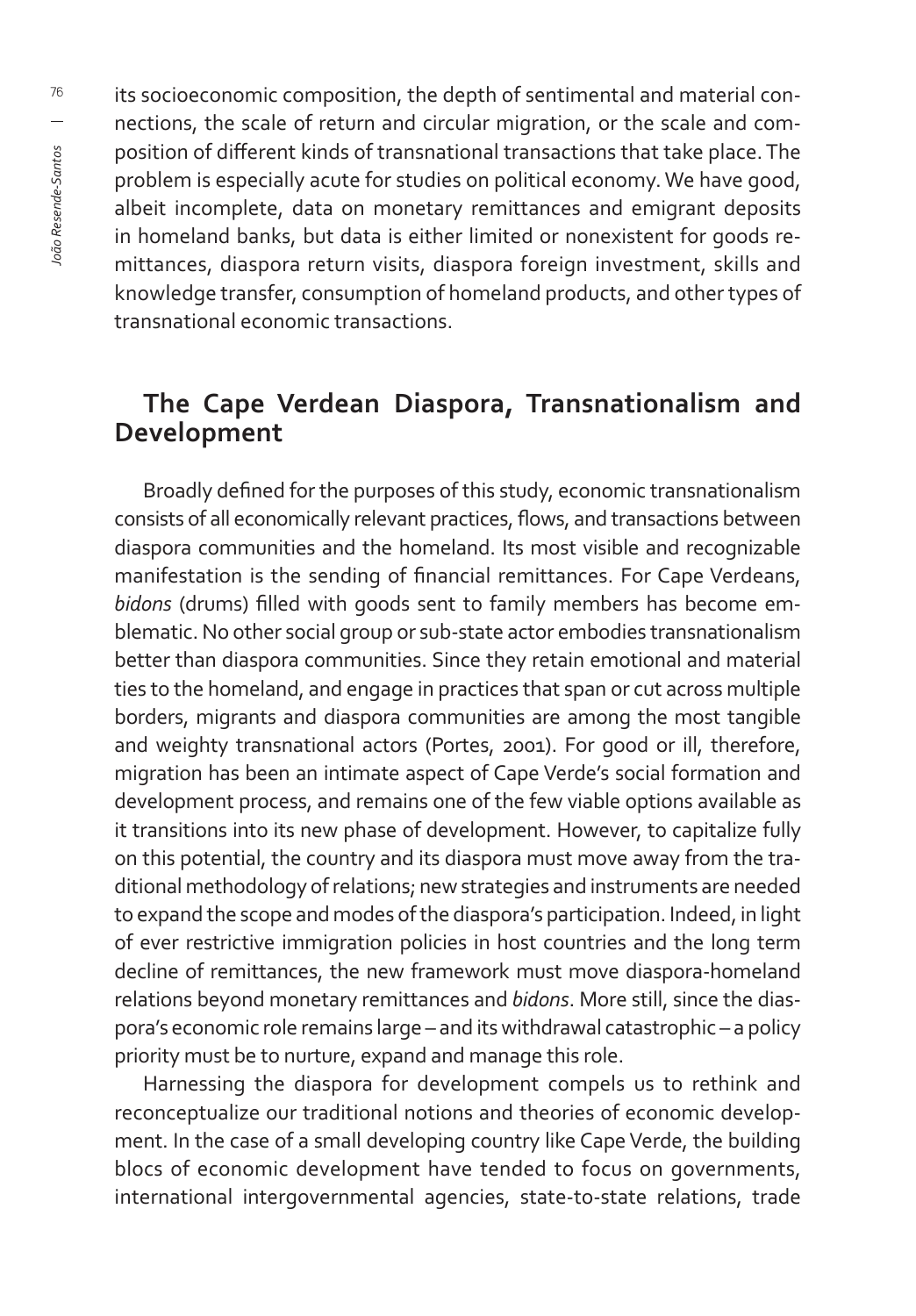regimes and global markets, and other state-centric actors and interactions. Transnational actors, such as diasporas, are rarely considered as a potentially weighty factor – good or bad – in a country's social, political, and economic development. For countries like Cape Verde, economic transnationalism has been central. As this paper argues, it is not possible to understand Cape Verde's social and economic formation, before and after independence, in the absence of economic transnationalism.

A vast literature on transnationalism and migration exists (Levitt, DeWind, and Vertovec, 2003; Vertovec, 2003, 2004; Portes, 2001; Faist, 2009). As such, conceptual and theoretical debates need not detract our analytical objectives in this study. Migrant transnationalism is just one of several forms of the phenomena of sub-national, non-state, non-institutional actors interacting and transacting across or above multiple national borders (Portes, 2001). Transnationalism, and diaspora communities as distinct agents and actors in global affairs, shifts our methodological and conceptual focus from the nation-state as the unit of analysis to non-state actors and forces transcending sovereign borders. Globalization intensifies these flows and practices that cross, span, and transcend borders. Migrants occupy a distinct transnational space that encompasses material and immaterial facets and transactions. Of great policy and theoretical significance of transnationalism is that it can lie, fully or partially, beyond the purview, control, regulation or preferences of formal governing structures or agents of the state. In the case of the diaspora, some facets of its transnational activities may be partially or fully controlled by the state, such as migration, remittances, investment, return visits, but other facets lie beyond the state's reach and capacity. A significant portion of monetary remittances, for example, flow through informal channels. New communications and information technologies further strengthen the ability of transnational actors and flows to escape the purview of states. Transnationalism, moreover, is not always a positive force. Not all forms of migrant transnational practices benefit homeland development (Faist, 2009). Transnationalism, including migrant transnationalism, can involve illicit trafficking, international organized criminal networks, cybercrime, pandemics, terrorism, and so on. Migrant transnationalism can often entail activities and transactions – such as protest, organized opposition, and other anti-system behavior – that threaten both the security and prosperity of the homeland state. Viewing it as a threat, not all countries wish to involve their diaspora in national life. These are not major concerns in the case of Cape Verde. Nonetheless, many people express concerns over perceived negative cultural and social influences from the diaspora or the troubled integration of deported youth.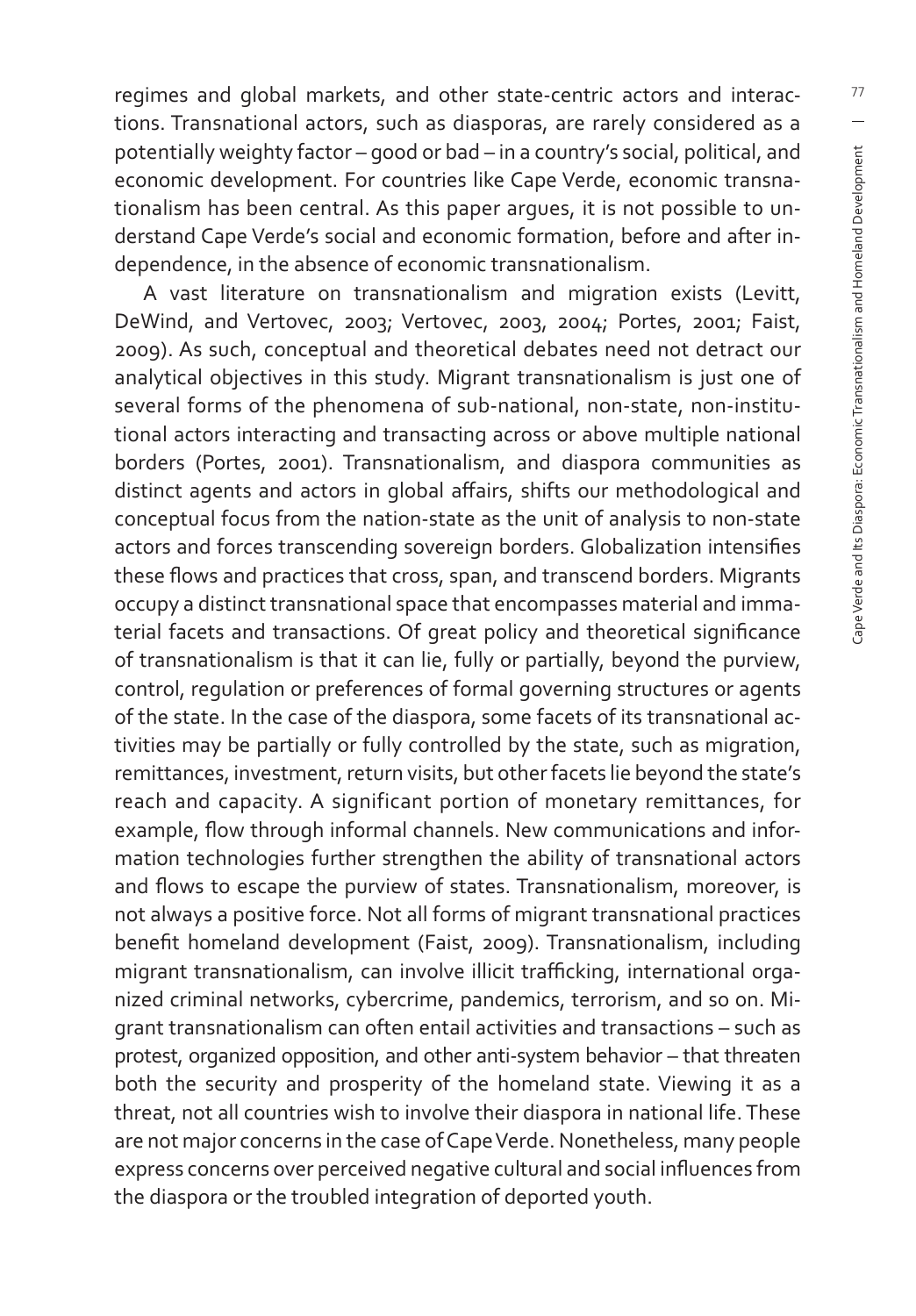Thus, transnationalism in the context of migration encompasses multiple *and interacting* dimensions and spaces (Levitt, DeWind, and Vertovec, 2003). This study focuses exclusively on migration and the political economy of homeland-diaspora relations. However, the transnational lives and practices of migrants cannot be reduced solely or even primarily to economic interactions with the homeland. A vast literature examines the cultural, social, and ideational dimensions of transnationalism and its impact. Given its analytical and explanatory objectives, this study isolates the economic aspects of transnational migration, specifically diaspora-homeland economic relations, but no suggestion is made here that this facet is insulated from or impervious to the other dimensions. These facets interact and transform one another. Indeed, the social, cultural and ideational dimensions of transnational interaction between diaspora and homeland, especially as they impact identity formation, may have a determining role in shaping diasporahomeland economic relations.

Economic transnationalism has its limits. The diaspora has not been, and will not be, the only critical factor is Cape Verde's development. Migration has been, and might continue to be, a central reality for Cape Verde, but its socioeconomic development cannot be reduced to migration and diaspora. Mobilizing the diaspora's full contribution must necessarily be only one component in a much broader national development strategy and post-graduation growth model. For any country, especially small developing countries, development is conditioned, positively or negatively, by a number of factors internal and external to the country. Vital as migration and the diaspora's contribution may be, the development of a small, highly open and vulnerable, and externally dependent country like Cape Verde will always be conditioned by global forces over which it has no control, including a global asymmetries of power, wealth resources, and economic exchange. As such, the prospects and limitations of the diaspora's contribution must be placed in this larger context of global relations and local capacity. Notwithstanding these larger global constraints and development handicaps, homeland policies, institutions and conditions remain critical. The Cape Verdean diaspora, as discussed below, is an economic diaspora – in that emigration over the centuries involved individuals and families driven by poverty at home and searching of better economic opportunities abroad. Put differently, caution is necessary in analyzing the positive links between migration and development for Cape Verde, since migration has been a product of the country's poverty and underdevelopment. In good and bad ways, migration and development in Cape Verde are inseparable. The country's high rate of out migration since the beginning reflected its limited internal capacity to gener-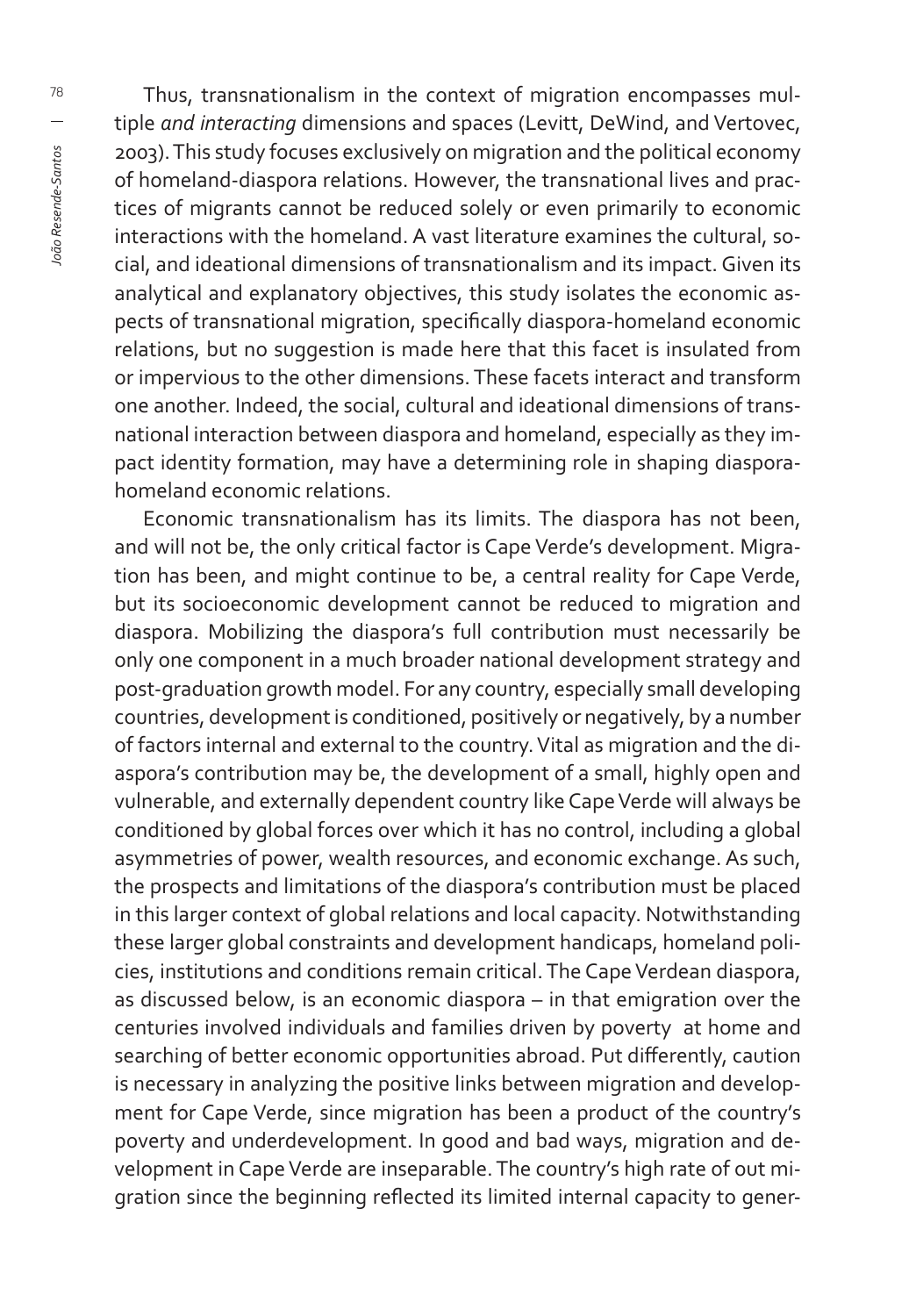ate growth and development. In a land of poverty, drought and scant natural resources, migration constituted a vital safety valve. The export of people reduced the pressures at home for food, jobs, education, and resources. On the other hand, migration was also a positive economic resource in terms of the monetary and goods remittances that resulted. The small island country, with a long history of emigration, implicitly has always relied on diaspora-based economic transnationalism as a major resource.

It is not the purpose of this study to engage in debates about the migration and development nexus. Others review this debate (Skeldon, 2008; Ratha, Mohapratha, and Scheja, 2011; de Haas, 2012; Schiller, 2012; Faist, 2009; Bourdet and Falck, 2006; Ratha, 2003; Durand, Parrado, and Massey, 1996). The relationship between migration and development is neither linear, simple, or unidirectional. As de Haas (2012) notes, it is context dependent. There are limits and challenges to migration's potential contribution to development, many of which are beyond the control of either the homeland or its emigrants. Unavoidably, migration has negative and positive impacts on the homeland, especially for a country like Cape Verde with a high proportion of emigration consisting of skilled labor. We can assume a high degree of brain drain in the Cape Verde case, but data and empirical research are scarce as is data on brain gain and circulation (Cabral, 2009). Migration deprives a country of social and human capital essential to productivity, creativity and entrepreneurship; it can result in negative social and cultural impacts, such as family separation, breakdown, and negative cultural influences. There is a widespread view in Cape Verde that emigration results in reduced work ethic and entrepreneurship by relatives in the homeland who simply rely on remittances from family members abroad. That the diaspora retains strong material connections to the homeland may mean more remittances and circular migration, but it also means diaspora-owned houses, farmland, and other productive assets frequently remain frozen, unused, and an obstacle to local and national development planning.

Given Cape Verde's structural characteristics and severe development limitations, it is safe to conclude that emigration has resulted in a net positive impact and that the diaspora's direct contribution has been vital. Compared to other countries, Cape Verde may be an outlier in that migration looms so large in its development, today as in the past. The reason is not solely based on the disproportionately large size of its diaspora and high rate of out migration, but also based on the sizeable financial role of the diaspora in the economy. As discussed below, 40% of Cape Verde's GDP today is accounted for by the direct financial transfers (remittances and emigrant bank deposits) from its diaspora. As such, the role of the diaspora and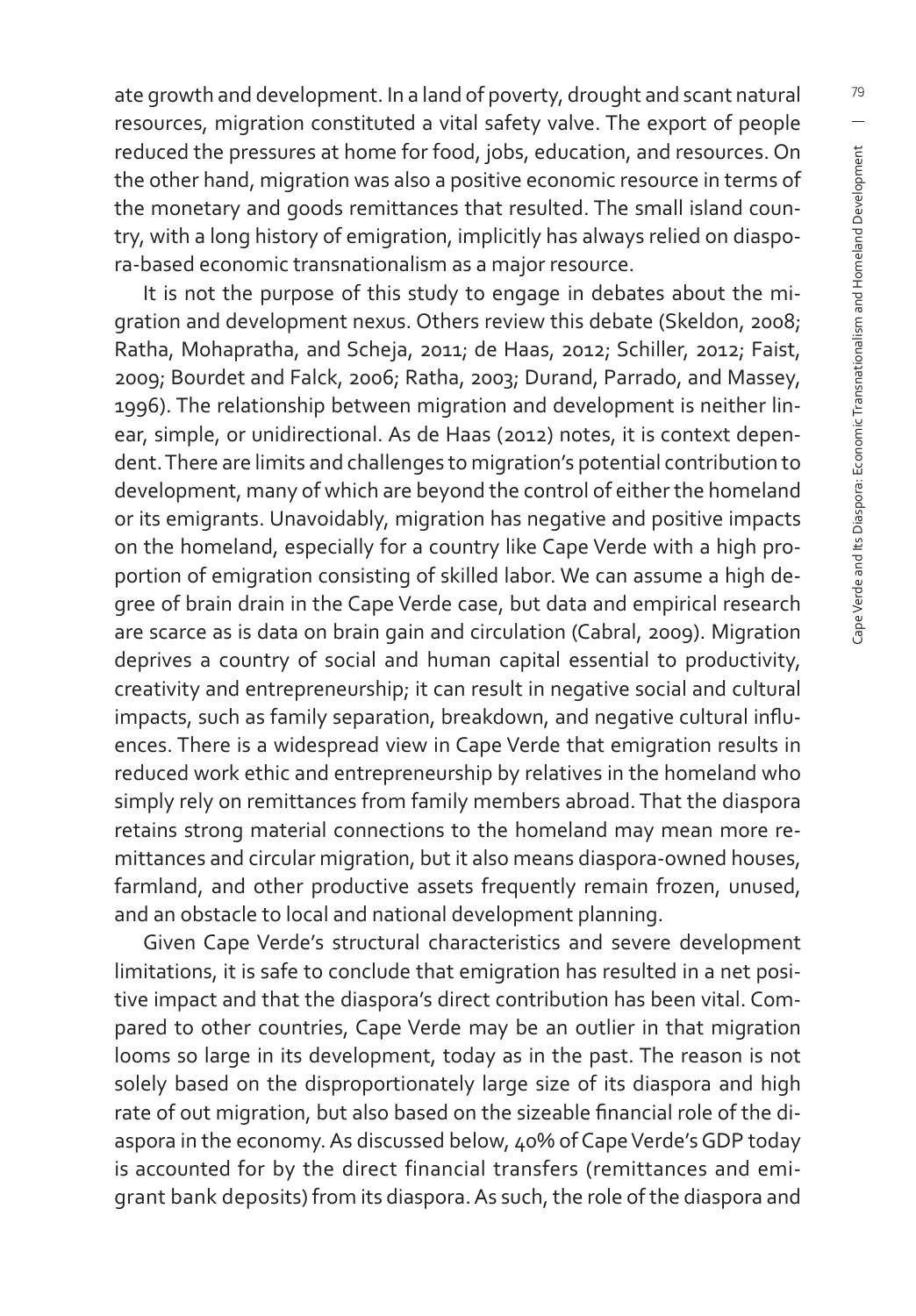migration in the country's development is not merely a theoretical exercise. Understanding the prospects and limitations of this economic transnationalism, and devising an effective framework to manage and nurture it, becomes a practical, timely and urgent policy necessity.

The paucity of empirical research on the economic impact of migration in Cape Verde tempers any firm conclusions and net assessments (Bourdet and Falck, 2006; Rocha, Tolentino and Tolentino, 2008). Migration has contributed positively to Cape Verde's development at both the macroeconomic and micro, or individual and household, levels. Migration becomes a development resource for countries with Cape Verde's characteristics. To put it crudely, Cape Verde has always been a country unable to feed itself, let alone possess the scale or productive endowments for large scale economic activities to employ everyone. Cape Verde's historical vocation has been the export of people, including skilled labor. As noted above, this has not only been an important social and economic pressure relief valve but also a source of economic value. Migration results in an inflow of financial resources that can stimulate consumption, production, improve balance of payments and the current accounts, increase hard currency reserves, and boost private investments. Financial remittances became one of the two biggest sources of external financing for the economy during the first three decades after independence. The macroeconomic impact of remittances and emigrant deposits extended even further. Such financial inflows by migrants are non-debt. Combined with the fact that remittances are also a stable, non-volatile source of financing, they were pivotal to Cape Verde's macroeconomic stability and long term sustainability. Finally, the experience of countries like India, China and others, demonstrate how a wellarticulated and managed diaspora engagement framework can transform skilled emigration into an important source of growth and innovation for the homeland economy. At the micro level, the positive impact of migration is visible, both in terms of remittances as well as circular migration and social remittances of skills, ideas, knowledge, entrepreneurship. Remittances have been critical sustaining household consumption, reducing poverty and even stimulating entrepreneurial activities. Since those early years, the remittance by emigrants to relatives of money, food, clothing, medicine, home goods, tools, farm equipment, vehicles, machinery, and other goods made the difference between famine and survival, abject poverty and prospects for improved living standards by family members back home.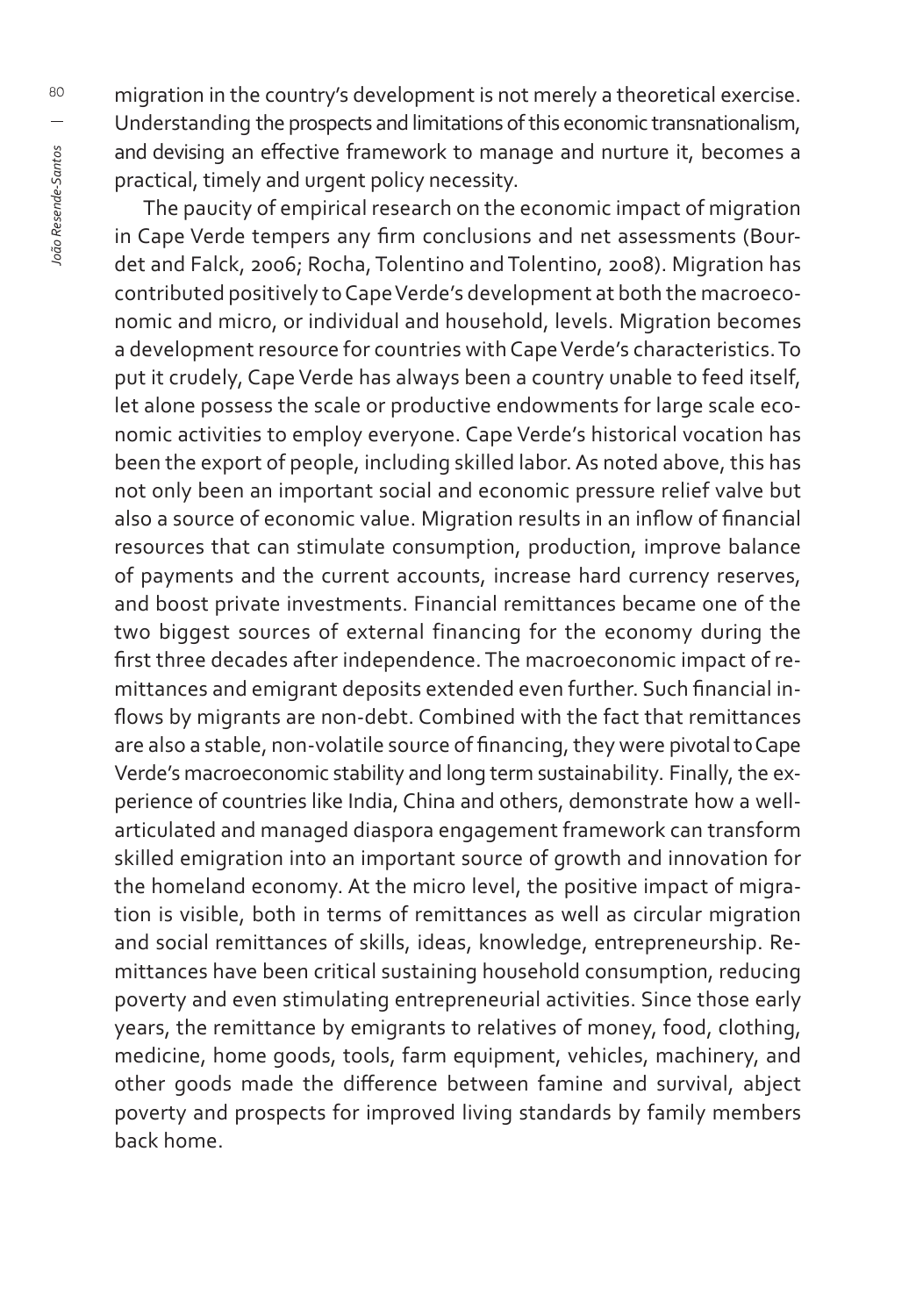#### **The Cape Verdean Diaspora and the Role of Migration**

The Cape Verdean diaspora is unique. On both theoretical and policy grounds, Cape Verde offers a novel and fertile case study on migration and homeland development. Cape Verde is notable among countries with large emigrant populations because of the relative size of the diaspora, the historical depth of its formation, and the unusually strong bond the diaspora maintains with the homeland. Cape Verde has the largest diaspora population in Africa, relative to the resident population, and ranks among the largest in the world (Ratha, et. al., 2011). Cape Verde and emigration are synonymous. Transnationalism thus defines Cape Verde and the Cape Verdean experience in the modern world. Indeed, as a vulnerable micro state in the world economy with near total dependency on the outside, Cape Verde's development and national survival have been determined by the external dimension – trade, migration, remittances, donor aid.

Migration is thus at the heart of Cape Verde's historical formation as a society and economy (Batalha and Carling, 2008; Halters, 1993). The history of Cape Verde is a history of migration. Its formation as a society has roots in migration – from the brutality of colonial "discovery" and the violence of the trans-Atlantic slave trade, to centuries of voluntary out migration driven by famine and poverty. Cape Verde is unique among countries of the global South because its transnational and transatlantic migration, both coercive and voluntary, began so early (Halters, 1993). This economic transnationalism, in effect, started with the country's social formation and origins as an *entrepôt* during the Atlantic slave trade. In its non-coercive manifestation it has been reproduced across centuries of out migration driven by poverty, famine, colonial repression, and lack of economic opportunities. The indelible traces of transnationalism are visible as early as the nineteenth century when the socalled packet boats and whaling ships transported people, goods, money and ideas back and forth between the Islands and the Americas. The Cape Verdean diaspora is also unique because, despite its long history, it retains strong sentimental and material ties to the homeland even after becoming permanently settled in host countries. With a large diaspora relative to its tiny resident population, few families in Cape Verde are unaffected by migration. Cape Verde continues to have one of the highest rates of emigration in the world (Ratha, et. al., 2011).

Cape Verde, perhaps more than any other country, can be considered a nation, a culture and society whose history and identity are intimately shaped by and through its diaspora and history of emigration (Challinor, 2008; Batalha and Carling, 2008). Cape Verdeans are among the first free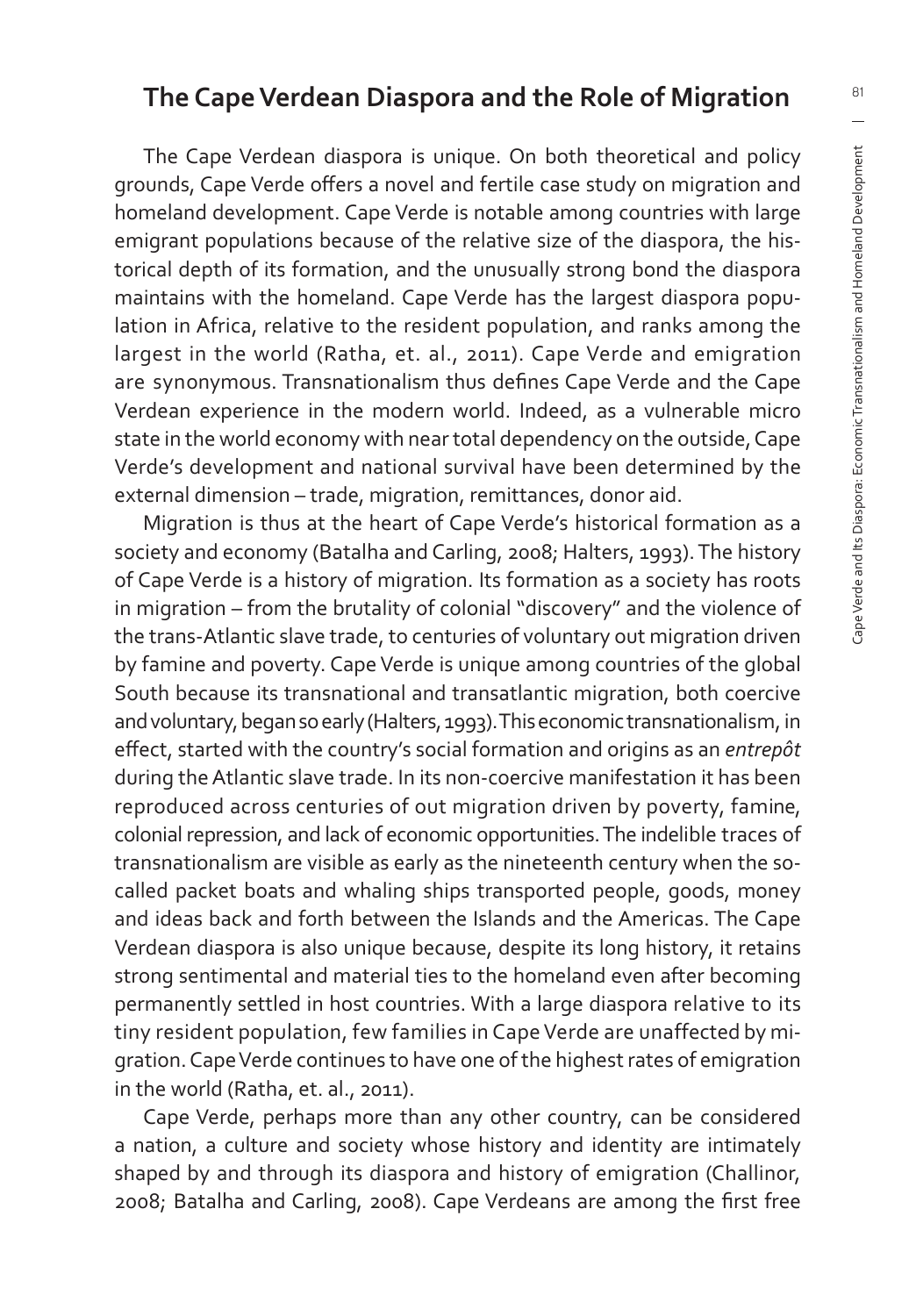Blacks in the United States. Ship manifests and other official records show Cape Verdean emigrants in the United States by the mid-1700s (Halters, 1993). In general, prior to independence in 1975, there were three great waves of outmigration (OIM, 2010a, p.26). The first big wave of outmigration from the Portuguese colony, approximately 1900-1926, was destined primarily toward the United States (although arrivals had begun over a century earlier). The second wave, 1927-1945, was oriented primarily toward Latin America and Africa, while the third wave during 1945-1973 went to Europe. In general, the Cape Verdean diaspora communities in Europe are more recent and comprise a much higher percentage of temporary migrants (Batalha and Carling, 2008). Most official figures indicate that the majority of emigrants from Cape Verde in the last two decades went to Europe. Thus, Cape Verde's diaspora does not consist only or primarily of temporary migrants, but also long established, permanent communities with a high level of social and economic integration in their host countries. Its diaspora is quite varied in terms of history, geography, genealogy, and socioeconomic composition. That is, while it is a large global diaspora, Cape Verdean communities abroad are heterogeneous in terms of socioeconomic conditions, legal status, host country incorporation, wealth resources, and overall levels of human development. On the other hand, it is a culturally, linguistically, and ethnically homogeneous diaspora, and reinforces the transnational identity of the people as one nation.

No one knows the true size of Cape Verde's diaspora. Census data in the US or Europe are nonexistent. Is is likely that Cape Verde has the largest Diaspora in the world relative to the resident population. A widely shared assumption is that the Cape Verdean diaspora is 'twice the size' of the resident population of roughly 500,000. The largest diaspora communities are in the United States and Europe, primarily Portugal, France, the Netherlands (Holland), Italy, Luxembourg, Switzerland and more recently Spain. Scatterings of Cape Verdean emigrants can be found in nearly every part of the world, from nearby Senegal and São Tome e Príncipe, to Argentina and Brazil to China. The United Nations database on international migration estimates a total stock of 171,737 Cape Verdean emigrants in 2013 (UN-DESA, 2014), or 35% of the resident population. The Global Migrant Origin Database of the Development Research Center (DRC) places the estimate at 199,644 in 2007 (DRC, 2014). The Organization for Economic Cooperation and Development (OECD) estimates 116,248 Cape Verdeans living and working in OECD countries in 2011 (OECD, 2011). The World Bank's Global Bilateral Migration databank calculates a size of 152,411 (World Bank, 2014), roughly 31% of the resident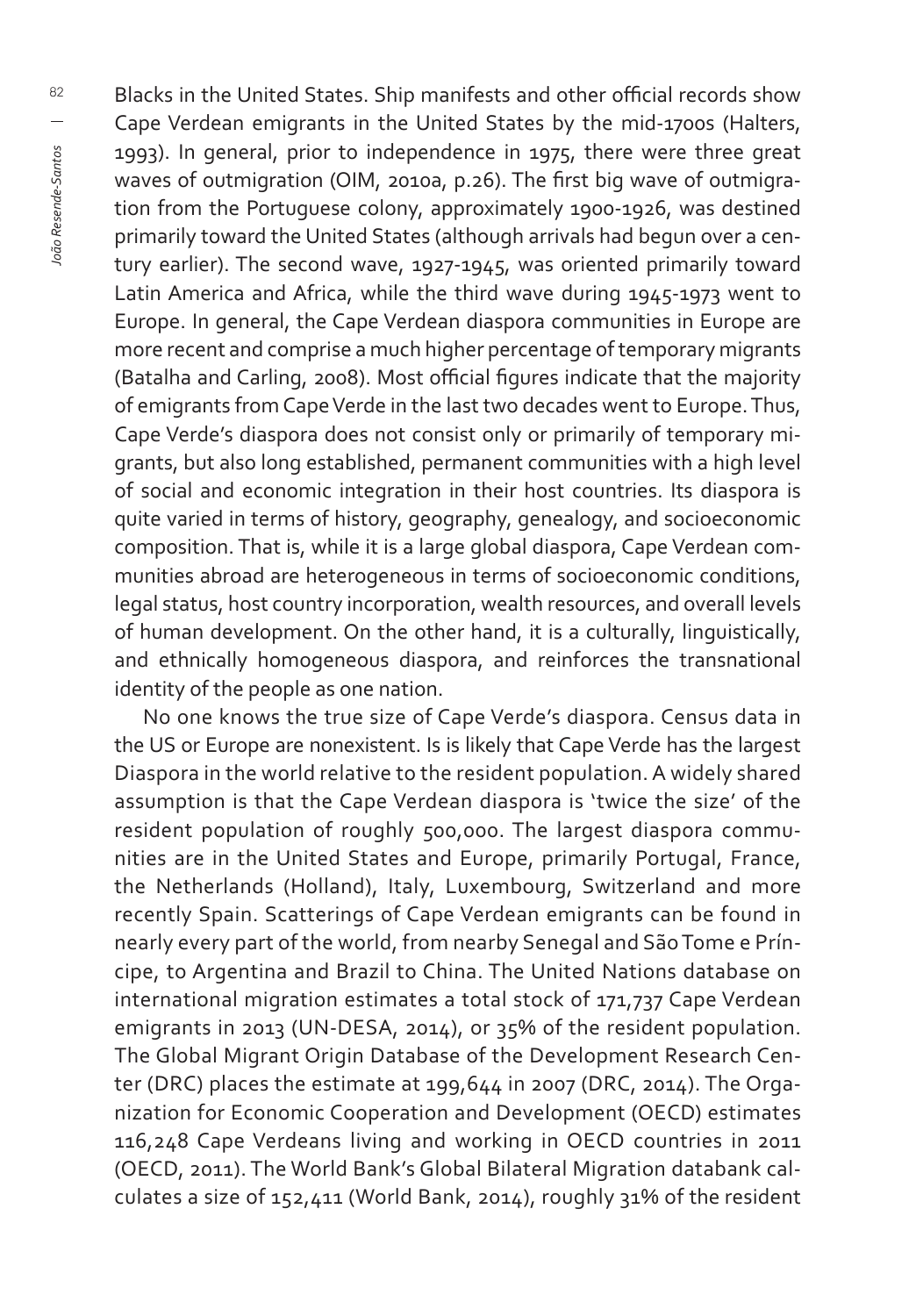population.<sup>2</sup> A now extinct government agency responsible for emigrant support services had estimated a diaspora population size of 518,180 in 1998 (OIM, 2009, p.18). An early World Bank report in 1985 estimated a high range of 454,00 compared to 296,000 residents (World Bank, 1985a). A recent study by the International Organization for Migration (IOM, 2010b, p.9) puts the size of Cape Verde's emigrant population at 450,000, or 90% of the resident population. Even if we use a low conservative estimate, it still would represent a significant stock relative to the tiny resident population. Based on the UN migration data, Cape Verde's diaspora size relative to national population is much higher than comparative figures for Senegal (4%), Liberia (8%), Ghana (3%), and Côte d'Ivoire (4%).<sup>3</sup> Cape Verde's relative diaspora size is more comparable to high emigration countries like El Salvador, whose total emigrant stock is roughly 24% of the resident population.

## **Evolution of the Diaspora's Economic Role**

There is strong empirical and historical reason to assert that Cape Verde's economic viability and social progress since 1975 would have been improbable without its diaspora's contribution. This study argues that in order for the diaspora to remain a valuable economic resource in the next phase of Cape Verde's development, a new framework must be devised that expands the modes of its contribution. The diaspora's historical contribution has been largely limited to goods and monetary remittances, as this section discusses below. Today, the economic value of Cape Verde's diaspora is neither limited to, nor primarily, in the form of financial remittances. Yet Cape Verde and its diaspora have yet to develop a framework to mobilize the full extent and modes of the diaspora's contribution. However, this does not imply absence of substantial contribution today and in the past. Financial remittances remain important today. Since 1975, the diaspora's primary contribution has been channeled through monetary remittances, but today it is also emerging as an important source of investments.

<sup>2.</sup> Note that the methodology and definition used by many international agencies tend to rely on official census data as well as define migrants as only foreign born, non-citizen individuals residing in a different country. As such, this methodology would severely undercount the Cape Verdean diaspora, especially older and rooted communities in the United States.

<sup>3.</sup> Author's calculations based on UN migration data and World Bank population data.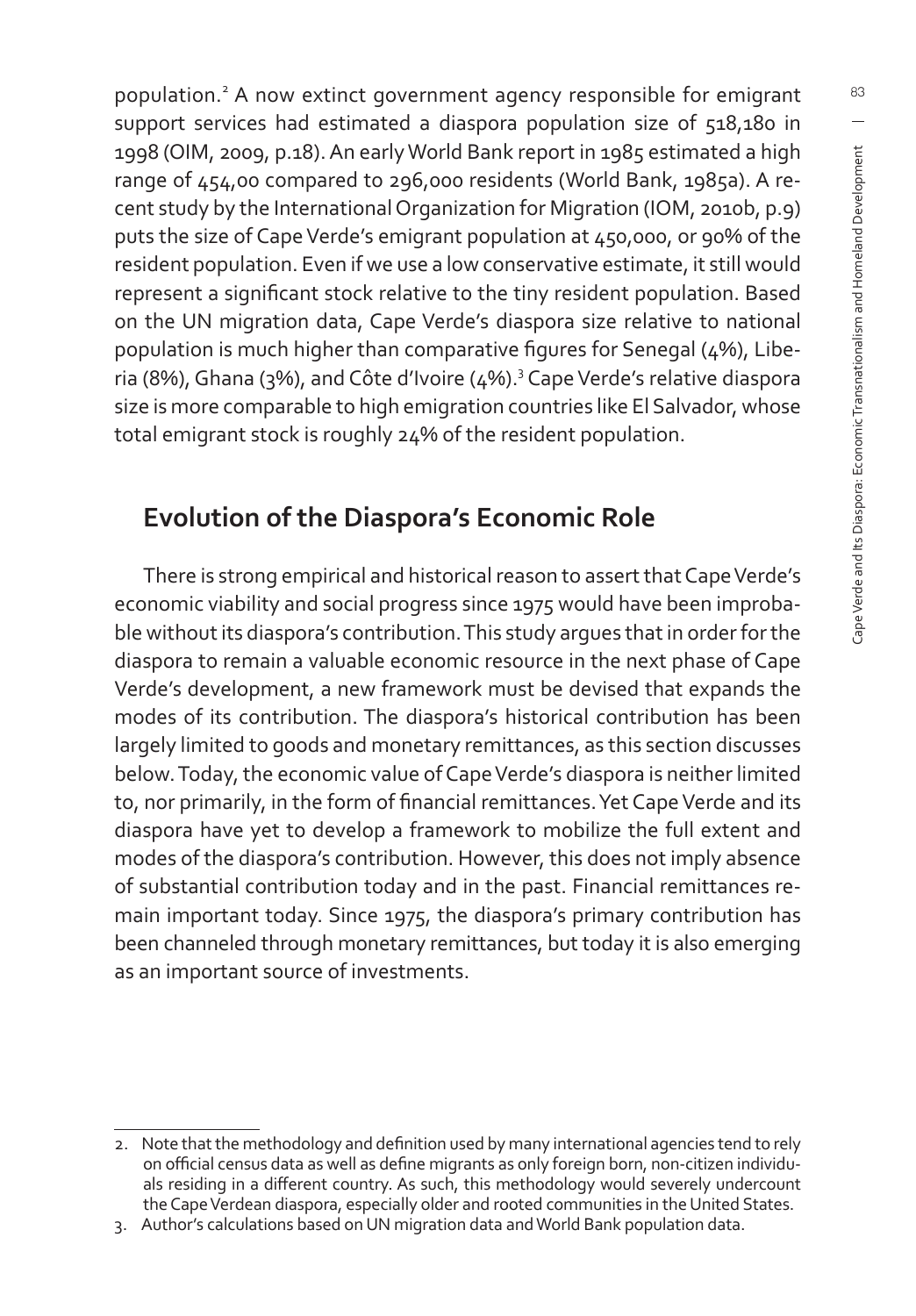

Figure 1. Cape Verde Migrant Remittances<sup>4</sup>

Universally, remittances are the most visible and direct manifestation of the diaspora's contribution to homeland development. Officially recorded remittance infl ows from Cape Verde's diaspora in 2013 totaled \$13.7 *billion* escudos, or roughly \$172 million dollars (BCV, 2014b). Remittances were three times the size of foreign aid, and bigger than donor aid and FDI combined. Remittances are two to three times bigger than merchandise export earnings. In fact, it is safe to say that the export of workers (emigration) is Cape Verde's single biggest export. As percentage of GDP and in per capita terms, Cape Verde is among the highest recipient countries in the world. Cape Verde was the 6th largest remittances recipient in Sub-Saharan Africa in 2013, as percentage of GDP, and 29th in the world, according to World Bank data (World Bank, 2014). In per capita terms, Cape Verde remittance inflows in 2013 infused an additional \$352 dollars into the personal income of every resident, more than double the minimum monthly salary. This per capita contribution of remittances ranks Cape Verde among the highest recipient countries in the world such as El Salvador (\$664), Guatemala (\$349), the Philippines (\$258) and Nepal (\$187).<sup>5</sup> Cape Verde's remittanceper capita is the highest in the West Africa subregion, with Senegal (\$116) trailing a distant second. Historically until the mid-1990s, remittances and foreign aid have been the dominant inflows, accounting for as high as 80% of the

<sup>4.</sup> World Bank, *World Development Indicators* (WDI), 2014.

<sup>5.</sup> Author's calculations based on World Bank remittances and population data for 2013.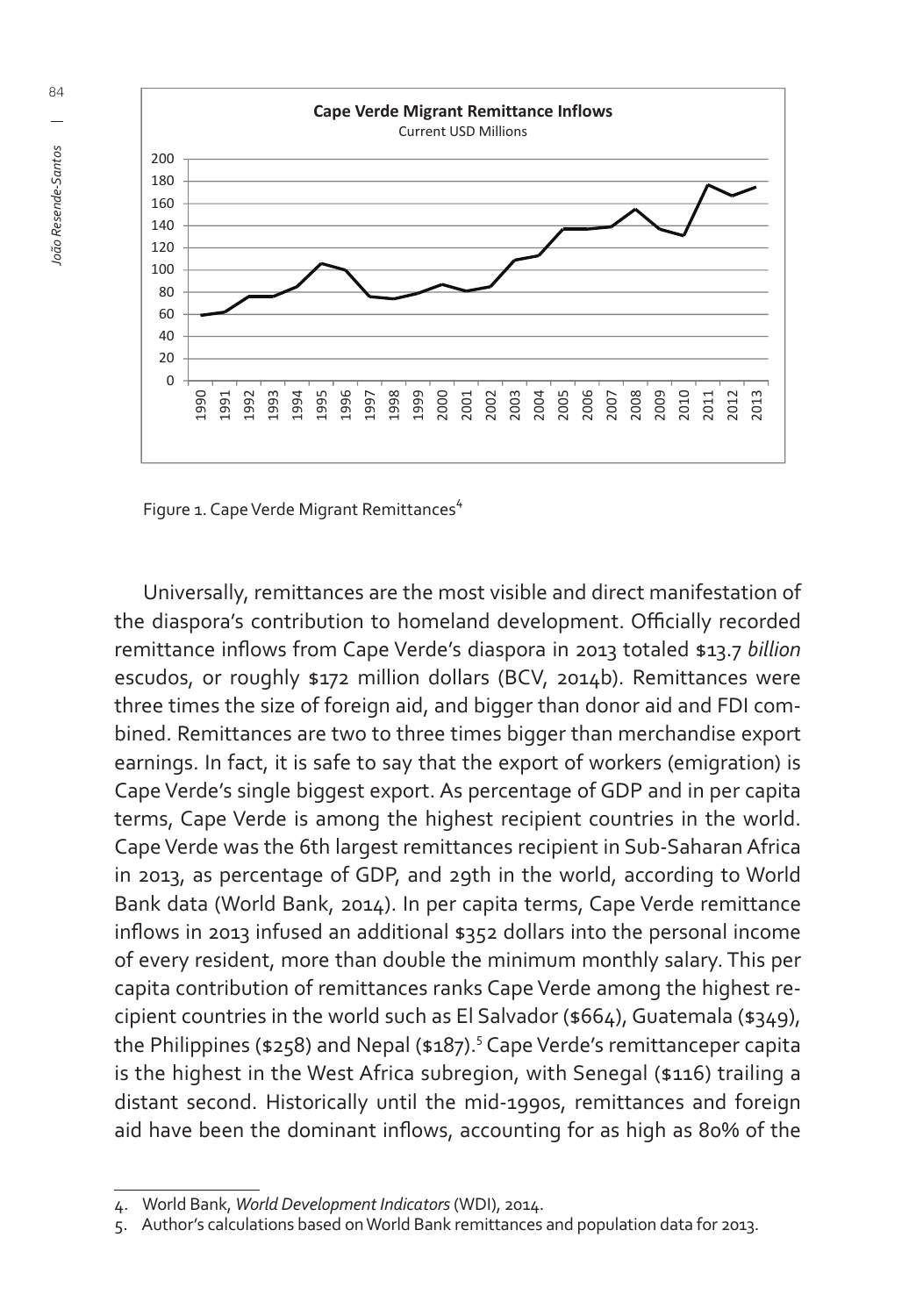country's GDP (World Bank, 1985b, 6). For most the decade and half after independence, remittances ranged between 40% and 25% of GDP. The World Bank estimates that remittances accounted for over 40% of GDP during 1978-82 (World Bank, 1985a, p.29).As is commonly observed, official statistics on monetary remittances underreport their actual size. An unknown but presumably significant portion, as high as 50% of official figures, is transferred through informal channels (Rocha, Tolentino and Tolentino, 2008). Likewise, official data do not capture non-monetary remittances, or goods remittances. Goods remittances have been just as equally important as monetary remittances, especially in terms of their role in household consumption and poverty alleviation.

Today, officially recorded remittances account for roughly 9% of Cape Verde's GDP, which is much lower than in the past (BCV, 2014a). However, this figure is far above the regional average of 2.6 percent for Sub-Saharan Africa (Ratha, Mohapratha and Scheja, 2011). Remittances have been steadily rising in absolute terms for more than two decades. Despite its declining share in GDP, remittances remain one of the four main sources of financial inflows into Cape Verde today, along with ODA, FDI, and tourism travel receipts. During the 2005-2011 period, remittances averaged 10.3% share of GDP. Tourism receipts have averaged 18.7 percent of GDP during 2005-2011, ranging between 12-21 percent. $^6$  For its part, FDI averaged 10 percent of GDP during this period, oscillating between 6.3 to 14.2 percent of GDP. In the last few years since the 2008 crisis, remittances have been a bigger source of external financing than FDI – indeed the largest source not including tourism receipts. Remittances inflows in 2009 experienced an expected but almost negligible dip, 1.6%, in contrast to the -36.5 decline in FDI. Inflows of approved FDI resumed in 2010, but took another steep drop, 21.6%, in 2011.<sup>7</sup> Remittance inflows rebounded, to a peak of 28% in 2011. Importantly, unlike FDI and ODA, remittances are not only stable but also non-seasonal. In terms of the economic geography of remittances, Cape Verde enjoys significant remittance inflows from eleven countries, the majority of them in the European Union. Over the last three decades or so, the top source countries for roughly 80% of Cape Verde's remittances have been Portugal, France, Netherlands, and the United States. Italy has been a distant fifth for most years, followed by Switzerland, Luxembourg, and increasingly Spain and the United Kingdom. Portugal, traditionally home to the largest Cape Verdean migrant worker community, has remained the largest single source country (Rocha, Tolentino and Tolentino, 2008).That

<sup>6.</sup> Author's calculations based on BCV normalized balance of payments data.

<sup>7.</sup> Banco de Cabo Verde (BCV), *Relatório de Política Monetária*, (Praia: BCV, May 2012).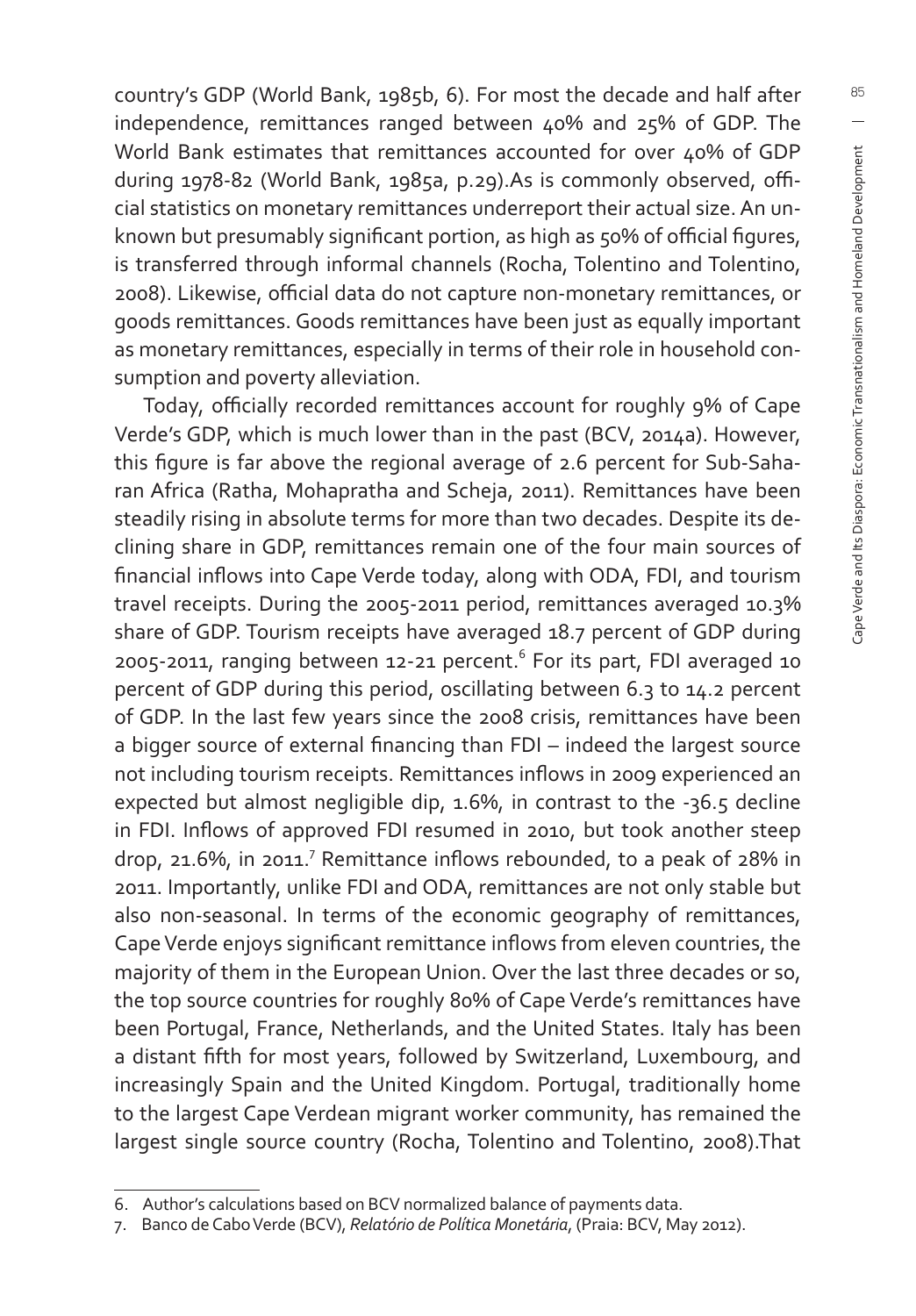the European based diaspora, comprising a higher proportion of temporary migrants, remits more than the historically older US diaspora is not surprising. Research has shown that temporary migrants tend to remit much more and more frequently.



Figure 2. Trends in Main Sources of External Financing, GDP Shares

In summary, monetary remittances continue to be a crucial source of development financing and poverty alleviation for Cape Verde. They have proven resilient and stable, confirming research findings that remittances are more stable and counter-cyclical. The overall relative decline of remittances in GDP may primarily reflect the fast growth of the homeland economy in the past two decades, rather than restrictive immigration policies or generational turnover. Undoubtedly, however, the latter two phenomena are occurring.

Even as remittances decline, Cape Verde has been making good progress in expanding the modes of diaspora contribution. The most important change in the diaspora's role has been its rise as a source of foreign investments. Cape Verde's diaspora is depositing its savings in specially designated "emigrant accounts" in homeland banks. The origins of these emigrant deposits date to a 1984 law, revised and amended in late 1995. The accounts can be in local or foreign currency time deposits. They are tax-free and carry high interest rates. In addition, emigrants may borrow up to twice their value. Emigrant deposits are conceptually and qualitatively different from remittances.

<sup>8.</sup> Author's calculations compiled from various official reports by the Banco de Cabo Verde, including *Boletim de Estatísticas 20 Anos* (Praia: BCV 2012).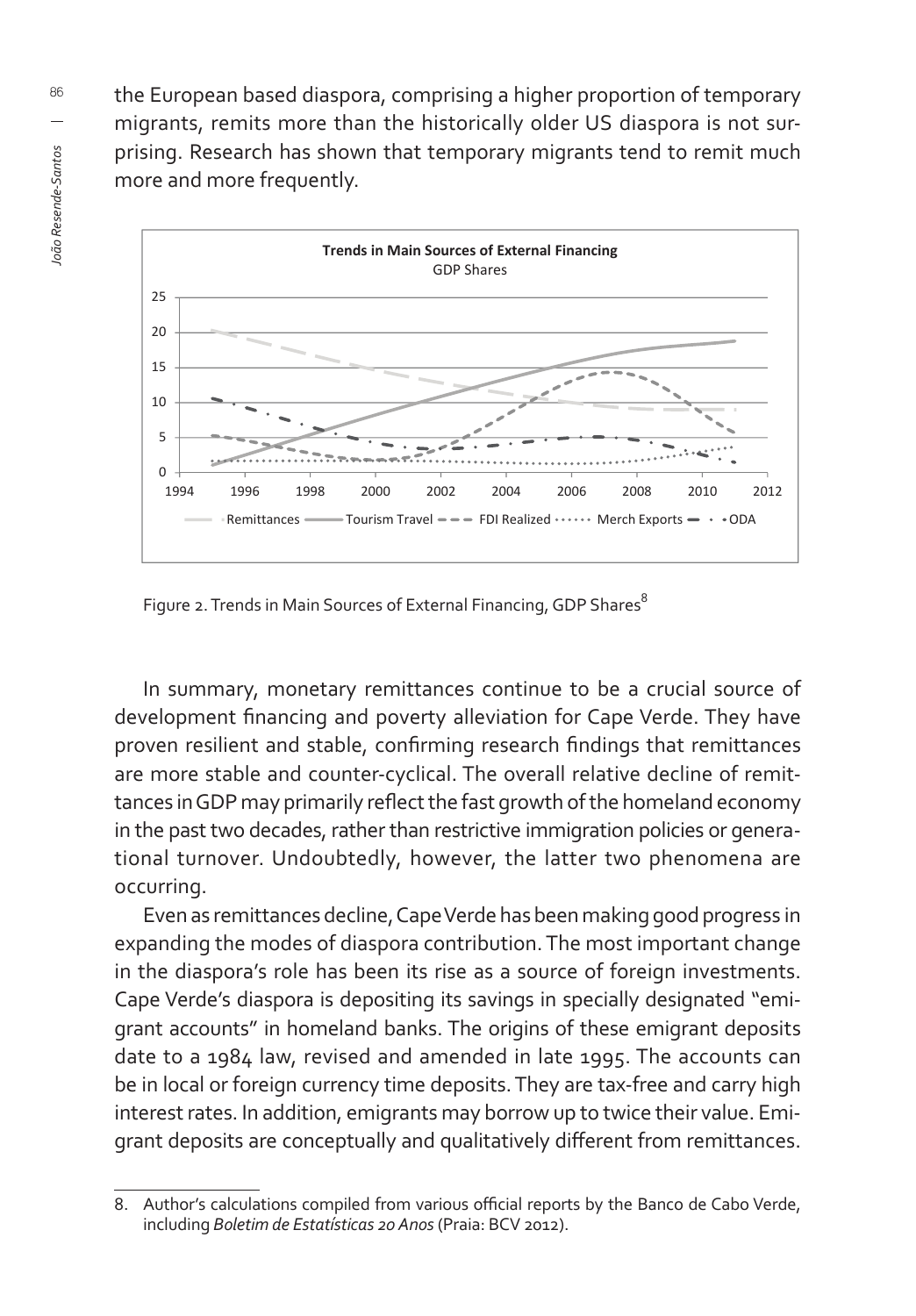They are investments, as emigrants pursue higher rates of return on their money. More than three times the size of annual remittance inflows, by the end of calendar year 2013, Cape Verde's emigrants had deposited over \$545 million dollars in Cape Verde's commercial banks (BCV, 2014b). As alluded to previously, emigrant deposits and officially reported financial remittances combined account for about 40% of Cape Verde's GDP. This share is likely much higher since some portion of remittances is informal and emigrant investments are included in FDI figures.



Figure 3. Financing Cape Verde's Economy - Main Sources 2013<sup>9</sup>

Emigrant deposits are by far the largest single category of deposits in the national banking system. Fruit of a policy innovation in the mid-1990s, emigrant deposits now constitute a substantial portion of assets in national banks. Representing nearly 30% of GDP, emigrant deposits also account for over 32.4% of M2, or monetary mass. Like remittances, emigrant deposits have proven very stable, even during the crisis years following 2008. Indeed, this stable and steady growth, without any reversals, is characteristic of emigrant deposits since 1991 (BCV, 2012). Emigrant deposits also represent46% of the outstanding commercial credit to the economy during the fourth quarter of 2013 (BCV, 2014b). This external financing has helped fuelled the country's growth by supporting domestic investment and business development. As such, emigrant deposits have been a significant source of liquidity

<sup>9.</sup> Banco de Cabo Verde (BCV), *Boletim de Estatísticas*. (Praia: BCV, November 2014).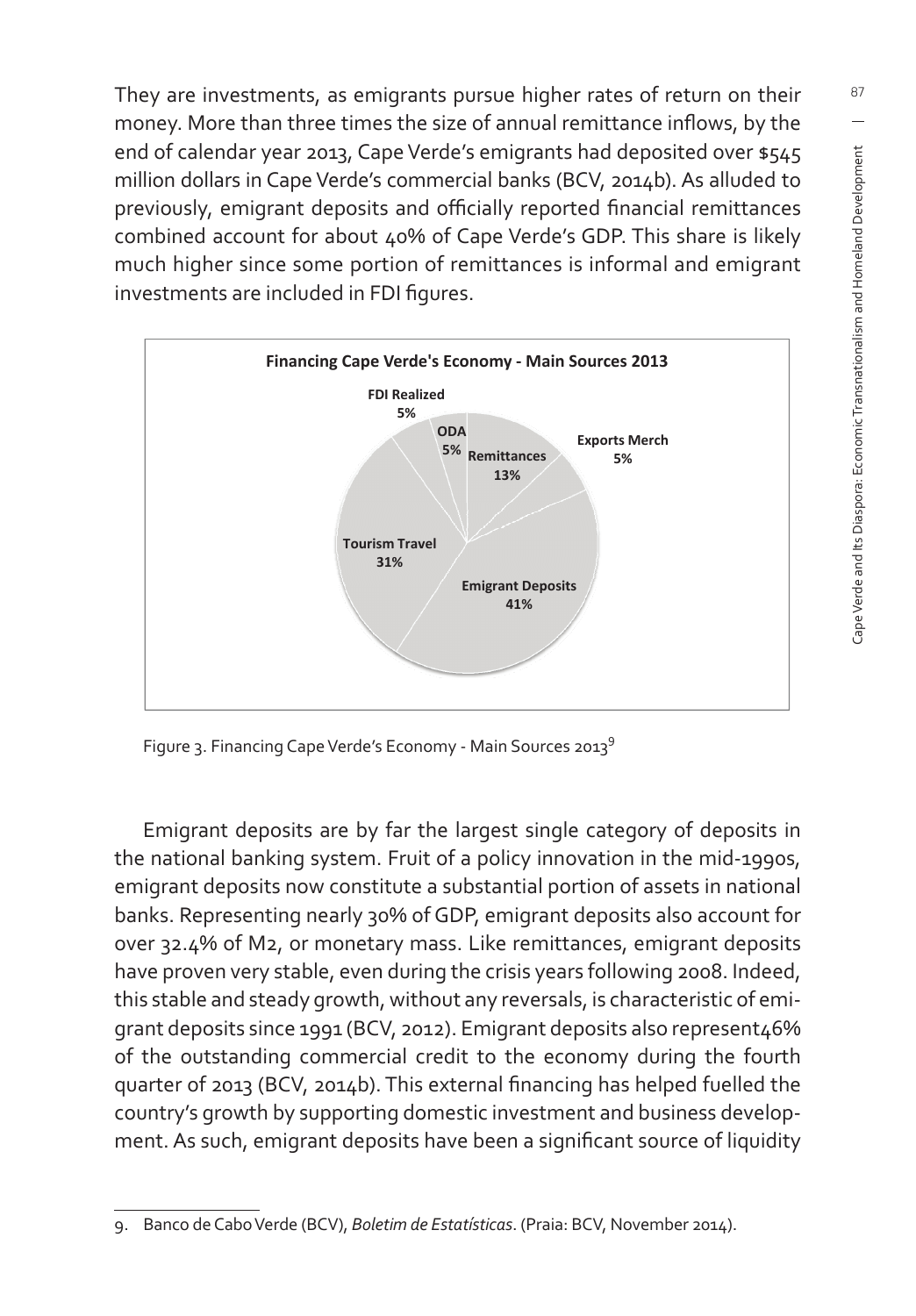for the banking system, which has converted these assets into investment credit. Diaspora savings, in other words, have been supporting the credit expansion that has benefitted business and consumers alike. The substantial amount of emigrant deposits is not risk free, since sudden withdrawal can cripple the banking system and trigger economic ruin. Growth and stability in the deposits have been the norm, even after the 2008 global and Eurozone crises. For now, emigrant deposits constitute a diaspora vote of confidence in the homeland. The country's stable and predictable exchange rate, based on a fixed peg with the *euro*, provides added confidence.

Finally, observational evidence suggests two other notable trends. The first is a growing trend of 'transnational entrepreneurship', as emigrants start or finance businesses in the homeland or launch new ventures that cater to this transnationalism (Portes, Guarnizo and Haller, 2002). The second trend, often intertwined with the first, is that emigrants themselves are using their savings to finance their own housing construction, other property investments, and entrepreneurial ventures. The last two decades have witnessed a veritable boom in emigrant home construction and real estate purchases by emigrants. Aside from depositing their savings in homeland banks, emigrants are also investing in real estate, farmland, transportation, hotels, and new business ventures. Reliable statistics on emigrant foreign direct investment are lacking. Reports of the Central Bank of Cape Verde (BCV) over the last few years have inserted a new rubric labeled "emigrant investments," but there is no consistency in reporting, explanation, or systematic treatment.<sup>10</sup> In one of its random reporting, BCV data indicates that emigrant investments accounted for 42% and 28% of total FDI in 2012 and 2013 respectively (BCV 2014b, 25).

Lastly, observational evidence suggests that potential exists to extend the diaspora's contribution in other modes. Based on current trends and market signals, two areas of biggest potential are tourism demand and socalled "nostalgic" trade. Not only is there already a detectable amount of informal transnational trade taking place between Cape Verde and its diaspora, but circular migration is also substantial. Significant deepening of diaspora participation in either or both of these areas, trade and tourism, can have significant multiplier and secondary effects on homeland economic growth, diversification of the economy, business development, rural poverty alleviation and jobs creation. The strong emotional and material bonds

<sup>10.</sup> Care is necessary in treating statistical data from all sources. It should be noted that there is frequent discrepancy and inconsistency across different statistical reports from the Banco de Cabo Verde (BCV) or in different editions of the same reports. Some data is always reported as preliminary.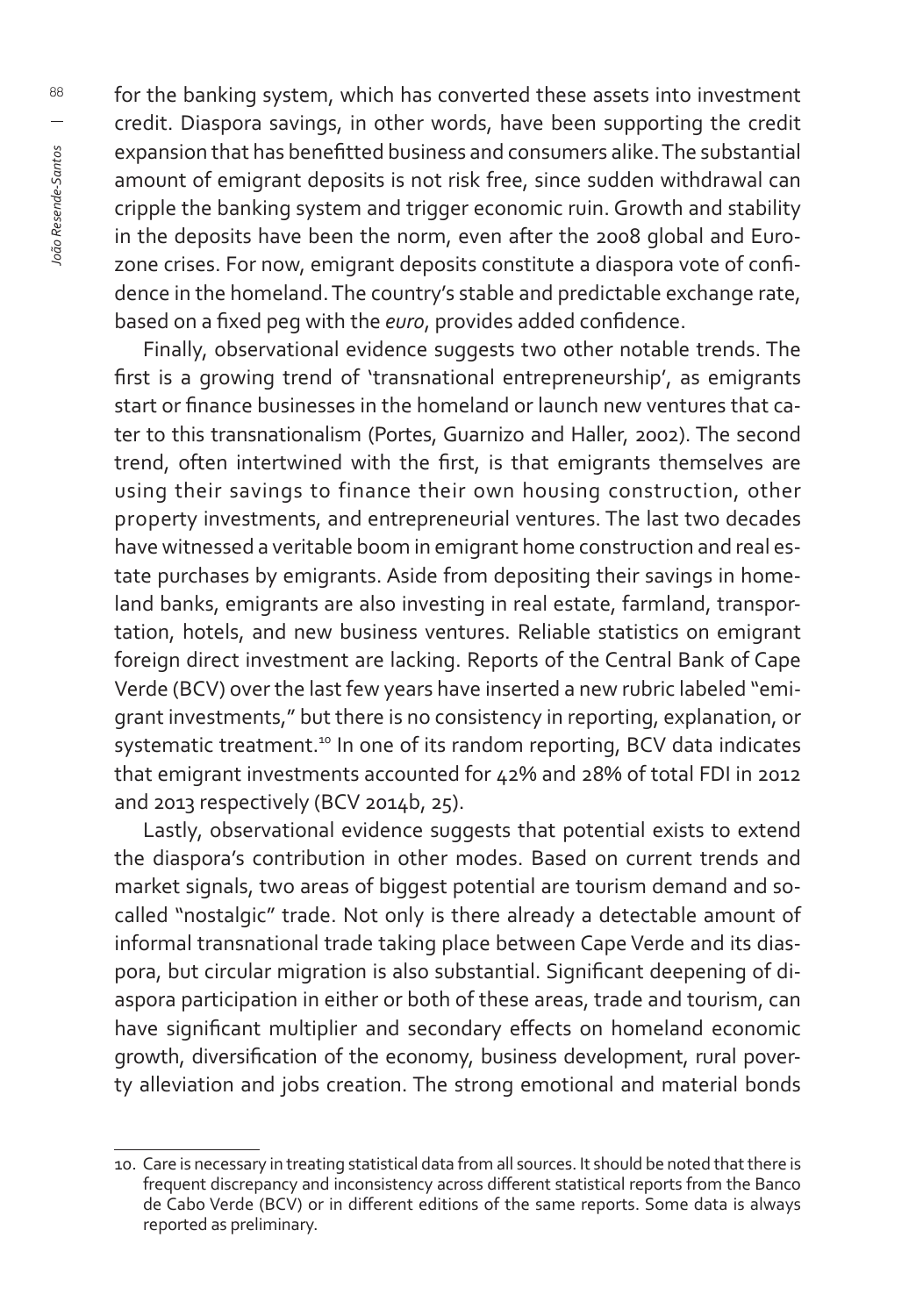between the homeland and its diaspora mean that Cape Verdeans are returning and visiting in substantial numbers. A growing trend is emigrants returning to retire. Most return to vacation and participate in annual cultural festivals. The diaspora is consuming the few 'made in Cape Verde' products available on store shelves in community supermarkets and shops in the US and Europe. In other words, a ready-made consumer market exists for Cape Verdean exporters. The biggest consumption item has always been cultural products, music especially, but there is high demand for other goods, especially agro-foods and traditional alcoholic beverages.

Notwithstanding these many positive developments, Cape Verde and its diaspora have failed to extend the scale and modes of diaspora contribution beyond the areas above. Progress in transforming the diaspora into a source of foreign investment has been notable, but the diaspora is still not a source of tourism demand or consumer market for national products. Nor is the diaspora a meaningful source of knowledge and skills transfer. As noted above, emigrant direct investment and transnational entrepreneurship appear to be substantial and gaining momentum, but there is neither reliable statistical monitoring of it or a policy framework to guide it. Philanthropy and charity are widespread but ad hoc. Despite a good deal of enthusiasm and efforts among diaspora individuals and groups to send donations and other charitable contributions, no credible framework exists to marshal, coordinate, manage and catalyze such efforts. The inability to harness the full potential contribution of the diaspora is puzzling because of the unusually strong and positive ties between the diaspora and the homeland. Diaspora-homeland and diaspora-state relations have always been positive, rather than hostile, historically. What explains this incomplete success in harnessing the diaspora as a development resource? As noted previously, there are numerous facets to this questions, and a complete explanation would have to examine the many social, political, economic, cultural and ideational factors inside the diaspora itself. The importance of these other factors notwithstanding, diaspora engagement policies of the homeland are also determining in the success and failure of diaspora mobilization. The section below develops a typology of diaspora engagement policies and mechanisms, and assesses Cape Verde's policy performance in each of the categories.

#### **Harnessing the Diaspora for Development**

Cape Verde today is in a development crossroads. Having graduated into the middle income country category, it must readapt development strategy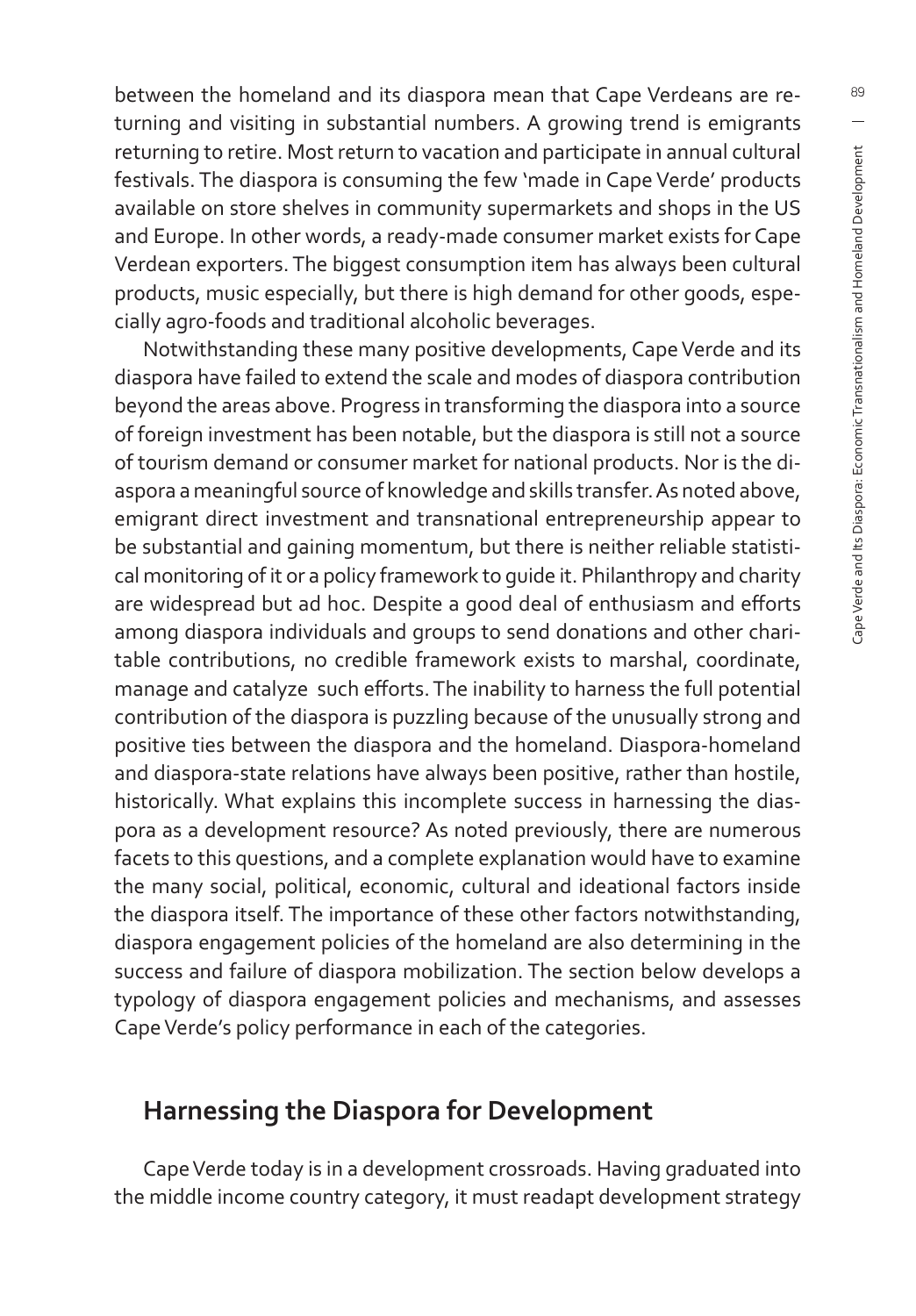to find new sources of growth and innovation. Given the size and historical significance of its diaspora, and limited in its options, Cape Verde is rethinking ways to leverage its diaspora as a resource. Since independence, Cape Verde has sought to incorporate its diaspora in all facets of national life. Only recently has this goal taken a more focused and comprehensive form, but it builds on years of individual policies and laws aimed at encouraging greater diaspora participation in all aspects of national life. The 2014 *National Strategy on Emigration and Development* (ENED) outlines a general framework and goals. The document is aware of the need to mobilize the diaspora along multiple forms, or modes, of participation. It identifies four broad areas: promoting dialogue and information sharing; increasing remittances, including charitable contributions and philanthropy; skills remittances; and investment and trade promotion. The importance of the diaspora is also cited in other key development documents like the Growth and Poverty Reduction Strategy Paper (GPRS) and the Plan of Government. As noted below, however, these documents remain largely aspirational, having generic goals and lacking an operational or implementation plan for diaspora mobilization. Nonetheless, there is a durable political will and broad partisan support in the homeland to embrace the diaspora.

Largely implicitly, and without a comprehensive strategy, migration has always been an integral part of Cape Verde's development strategy since 1975. Strong emotional and material bonds retained by emigrants materialized as monetary and goods remittances, requiring little effort in policy or institutional innovation on the part of the homeland. Today, for all the reasons discussed in this study, the *laissez-faire* approach of the past is no longer relevant. Migration must be translated into positive economic contributions through deliberate and sustained efforts by the homeland and its diaspora. Diaspora engagement policies are one crucial component of this process of translating migration into a development resource. In both policy and the academic literature, the focus has concentrated on financial remittances, skills transfer, remittance capture and immigration policies (Bhagwati, 2003). This is a narrow conception of the possible economic roles of the diaspora, since today its role as tourists, investors or consumers of nostalgic goods will have far greater growth-inducing impact. To leverage fully its diaspora, Cape Verde must go beyond monetary remittances to harness the diaspora as a source of growth, jobs creation, innovation and global economic integration. Although a number of policy and institutional deficits stand in the way, as discussed below, Cape Verde has good reasons to believe its diaspora can continue its historically significant economic role into the future. Harnessing this full potential will require effective policy and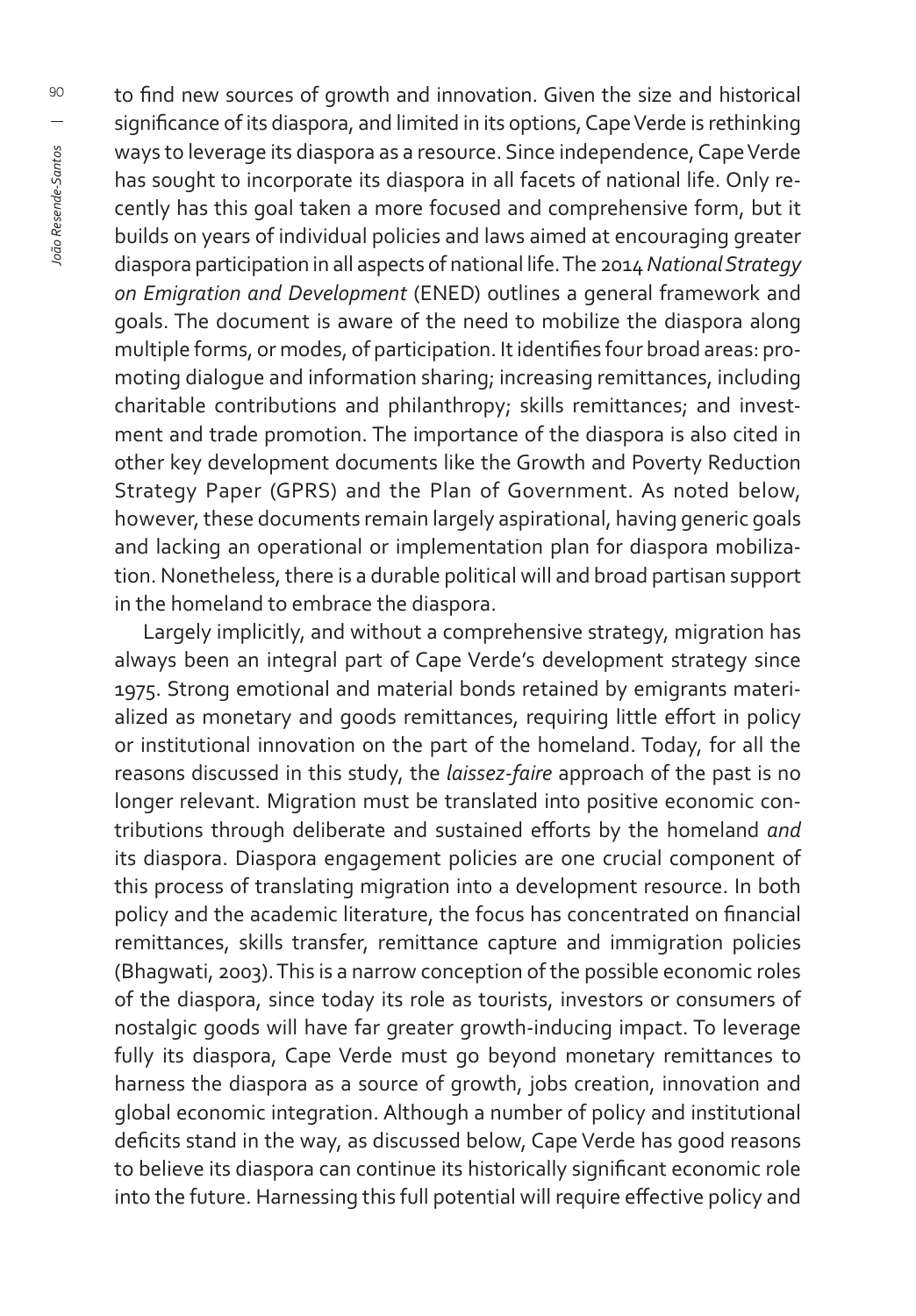institutional supports on multiple fronts. These policy and institutional supports fall into three distinct but mutually reinforcing analytical categories: diaspora enabling, diaspora-building, and diaspora integration.

The section below offers a typology of diaspora engagement policies. It is important to re-emphasize that, while this study focuses primarily on the efforts of the homeland state, constructing an effective and sustainable framework is a two-way street, and it must involve both governmental, non- -government, civil society and private sector actors on both sides. Moreover, as De Haas (2012) and others have observed, the laws and policies of diaspora host countries – on immigration, banking and money transfers, social security, taxation, mobility and guest workers, circular migration – have considerable impact on the scale and modes of the diaspora's contribution to the homeland. Even with a fully developed diaspora engagement framework, the homeland may not be able to derive migration's full contribution if the policies of host countries areincompatible. Nevertheless, homeland policyis crucially important. The experience of other countries, and the practical necessities of development planning, suggest that the homeland state can play a pivotal role: devising appropriate policy and institutional mechanisms, creating an enabling environment, but also an equally important role as facilitator and promoter of bottom-up transnational initiatives by the diaspora and homeland civil society. Lastly, as Portes (2001) has observed, harnessing the full potential contribution of a diaspora does not require the active participation of every member of the diaspora, only a portion. It does not require substantial circular movement or even conscious effort by diaspora individuals or groups to structure or direct their activities as contributions to development. Activists, grassroots groups, transnational entrepreneurs and other similar groups and individuals are important, but passive and occasional consumers of homeland exports can be equally significant from the standpoint of development. As noted previously, the socioeconomic profile of the Cape Verdean diaspora is heterogeneous, comprising established middle and professional classes as well as low skilled temporary migrants and marginal communities. Moreover, not everyone has to contribute in the exact same extent or frequency. Considerable variation is to be expected in the intensity, scope, frequency and modes of participation. The bulk of the diaspora's contribution occurs through individual actions and decisions – remittances are a great example – but incrementally and cumulatively they can have major economic impact and the micro and macroeconomic levels (Vertovec, 2004; Levitt, 2001).This is all the more reason that it is critical to devise a diaspora engagement framework that fosters different levels and modes of individual and collective contribution. That is, the importance of a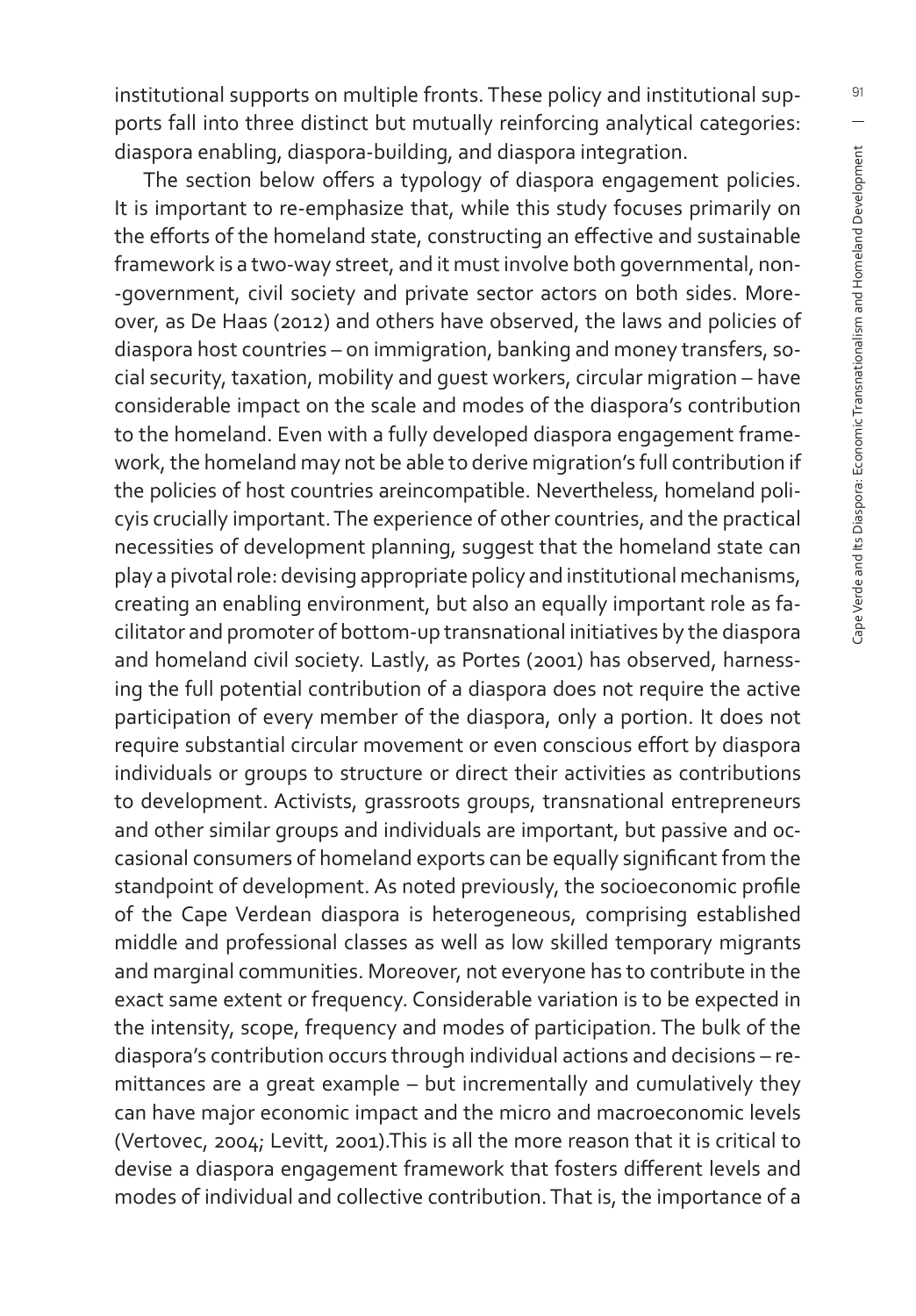strategic framework lies precisely in its capacity to mobilize and facilitate diaspora participation across a broad range of modes: as investors, knowledge remitters, consumers of homeland exports, tourists, and so on.

## **Typology of Diaspora Engagement Policies**

In terms of its direct economic participation in homeland development, the diaspora's potential contribution spans a broad range of activities, modes, and roles. It can be direct and visible as well as indirect and not easily quantifiable. Contribution is used here in a wider meaning rather than narrowly to mean direct giving, as in remittances, donations, or voluntarism. Important as monetary remittances are, it is more appropriate to view the diaspora's potential contribution in terms of the multiple *modes* of participation. As such, a framework constructed to harness the diaspora as an economic resource must be able to do so across all the possible modes of contribution. The experience of countries like Israel, South Korea and, recently, Ireland, China and India, illustrate that the diaspora's contribution can extend across multiple modes. This experience has drawn much scholarly attention to what Patterson (2006) has called "diaspora-homeland collaborative development." The scope and number of these modes will differ from country to country and will depend, in part, on the three categories of diaspora engagement efforts. Not all modes may be possible at once, nor materialize in the same depth. For Cape Verde's political economy profile, we can identify several possible modes.

The possible economic roles of Cape Verde's diaspora can be divided into five or six distinct categories, or modes: a source of monetary remittances; a source of direct investment; a consumer market for homeland or nostalgic exports; a tourist demand market; and as a source of brain gain. The sixth mode, while not strictly economic in character, can be consequential for development – namely, the diaspora as a transnational political lobby. A politically well-organized diaspora can be an effective advocate and promoter of homeland development by lobbying and pressuring host governments and international donor agencies. The case of Israel may be *sui generis*. No suggestion is made that Cape Verde's diaspora is similar in size, wealth or organizational capacity. A major handicap Cape Verde and its diaspora confront is the low levels of organization and political mobilization inside diaspora communities. The diaspora is poorly organized. It can neither defend nor advocate for its own community interests and welfare, let alone advocate for the homeland. More importantly, it cannot mobilize, coordinate,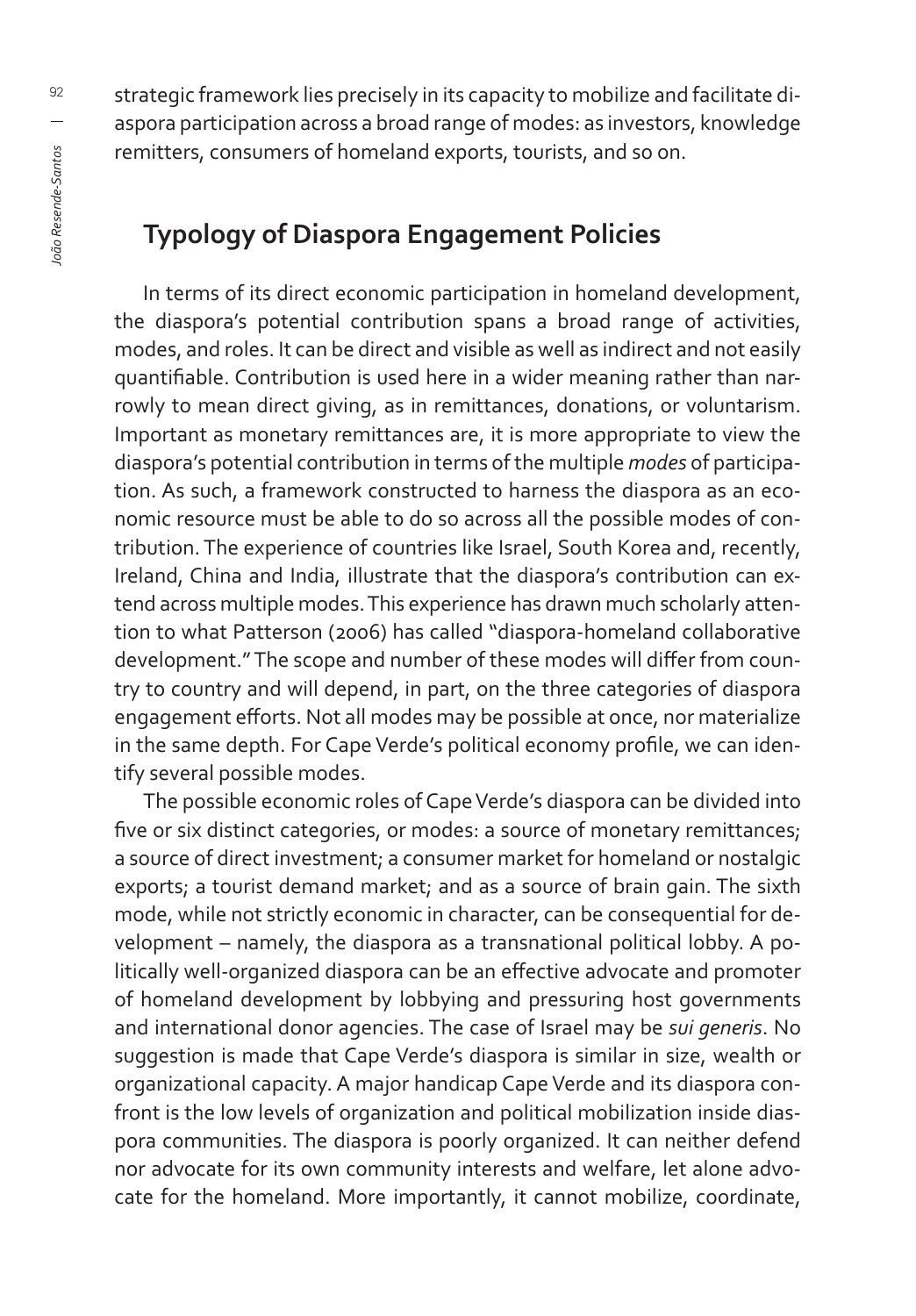and manage its own contribution to homeland development, as the recent volcanic eruption illustrated. This internal weakness obstructs the diaspora's full potential irrespective of the efforts of the homeland. Finally, the list of modes above is not exhaustive. There are several other potential modes not mentioned. Diaspora transnational entrepreneurship, a variant of direct investment, can be a transformative force in the both the homeland and host countries (Portes, Guarnizo and Haller, 2002). As diaspora reaction to the volcanic eruption illustrates, for example, the diaspora can be an important source of charity and humanitarian relief. Similarly, another potential is philanthropy oriented toward community development, youth empowerment, education and training, and entrepreneurship, including microfinancing, scholarships, and project grants. The effectiveness of diaspora hometown associations in the cases of El Salvador and Mexico illustrates not just the potential impact of diasporas on community development but also the importance of diaspora organization (Durand, Parrado and Massey, 1996; Landolt, 2001; Portes, Escobar and Radford, 2007). New information and communication technologies open up a range of unexplored opportunities for virtual diaspora engagement, especially in knowledge and skills transfer.

This study examines the types of diaspora engagement policies necessary to harness these various modes and expand the scale of each type of contribution. Like the diaspora's modes of participation, diaspora engagement policies and mechanisms vary widely. A universal formula or set of policies does not exist. Gamen (2006) suggests we can classify diaspora engagement policies into general types of policies homeland governments pursue, namely, policies oriented toward diaspora capacity building, extending rights, and extracting obligations. Brinkerhoff (2012) and others argue that efforts to harness the diaspora for development are effective only if broader conditions in the homeland are conducive. For analytical convenience, and borrowing from Brinkerhoff (2012) and Gamlen (2010), we can organize these policies and conditions into three distinct categories, or typologies: diaspora enablers, diaspora-building, and diaspora integration. The three categories are interrelated and mutually supporting. Success in harnessing the diaspora's full potential requires substantive progress in all three categories of diaspora engagement policies.

## **Diaspora Enabling Conditions**

Diaspora enabling conditions comprise all macro level social, economic, political, and historical conditions and factors that either obstruct or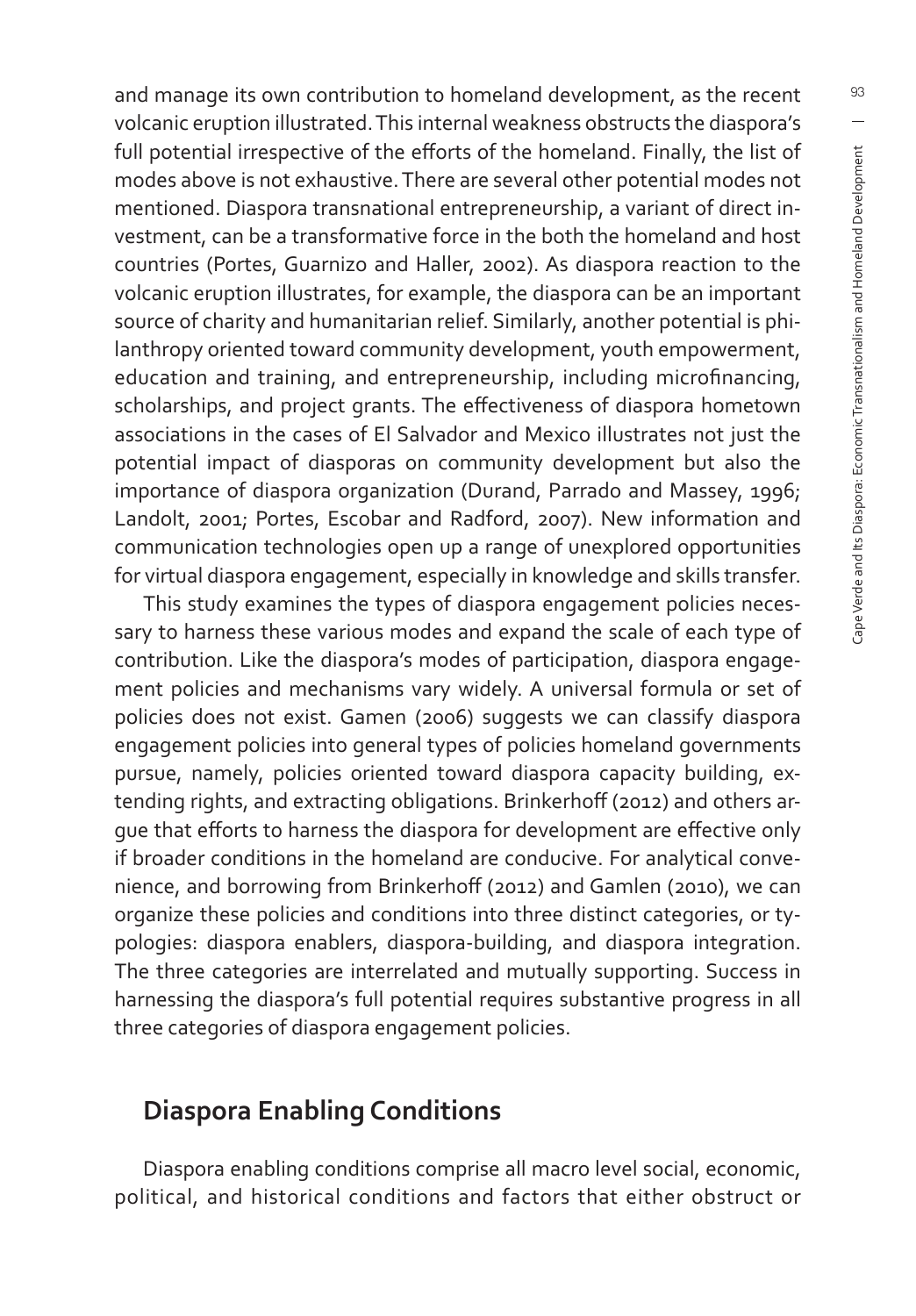facilitate the participation of diaspora members in national life of the home country. These conditions include among them: the nature of diasporahomeland relations, especially the character of the diaspora exit; social and political stability; macroeconomic conditions; and governancequality in the homeland. In other words, enabling conditions and policies are not directly related to, or aimed, at the diaspora, but encompass the general socioeconomic and political conditions in the homeland. These conditions impact the lives, behavior and economic activities of everyone – residents, diaspora, foreign investors, tourists, donors. By shaping the wider structure of incentives, risk, and productivity, enabling conditions spur growth by facilitating economic activity, entrepreneurship, trade, investment, and business development.<sup>11</sup> While gaps and challenges remain, Cape Verde enjoys a number of enabling conditions that favor diaspora engagement.

Of the three categories, Cape Verde has made most progress in the area of enabling conditions. First, diaspora-homeland relations have always been positive historically. It is not a relationship characterized by mutual hostility, fear, or rejection. The diaspora is not an exiled population forcibly removed or fled persecution. Migration has been free of exit trauma. Poverty and famine have been the main drivers, not civil wars, ethnic cleansing, persecution, or expulsion. Aside from the exuberance and competitiveness of partisan politics, the Cape Verde case is free of anti-system behavior, deep social, ethnic or political cleavages, political exclusion or trauma. Government- -diaspora relations are equally positive. Partisan squabbles and criticisms of government policies are routine but normal.

Second, political stability, social peace and durable institutions have been crucial enablers of the country's underlying economic and political success since independence. Problems remain. Comparatively, however, the country has performed well. It ranks high in Africa and the world in terms of democracy, governance, transparency, and human development (AfDB, 2012a).Aside from a competitive multiparty democracy, there is rule of law, secure property rights, and investor protection.

Third, good governance and sound macroeconomic management have been the country's trademark, and ensured its credibility with donors, foreign investors, and diaspora alike. Over the last two decades, Cape Verde has pursued economic and trade liberalization as well as reforms to improve

<sup>11.</sup> For a comprehensive analysis of economic conditions and the business climate in Cape Verde, see: Government of Cabo Verde, Ministry of Finance and Planning, *Cape Verde: Constraints to Growth, Transformation and Poverty Alleviation* (Praia: MFP, 2010); and Government of Cabo Verde, Ministry of Tourism, Industry and Energy (MTIE), *Cape Verde: Diagnostic Trade Integration Study 2013* (Praia: MTIE 2013). See also the AfDB (2012a; 2012b) studies.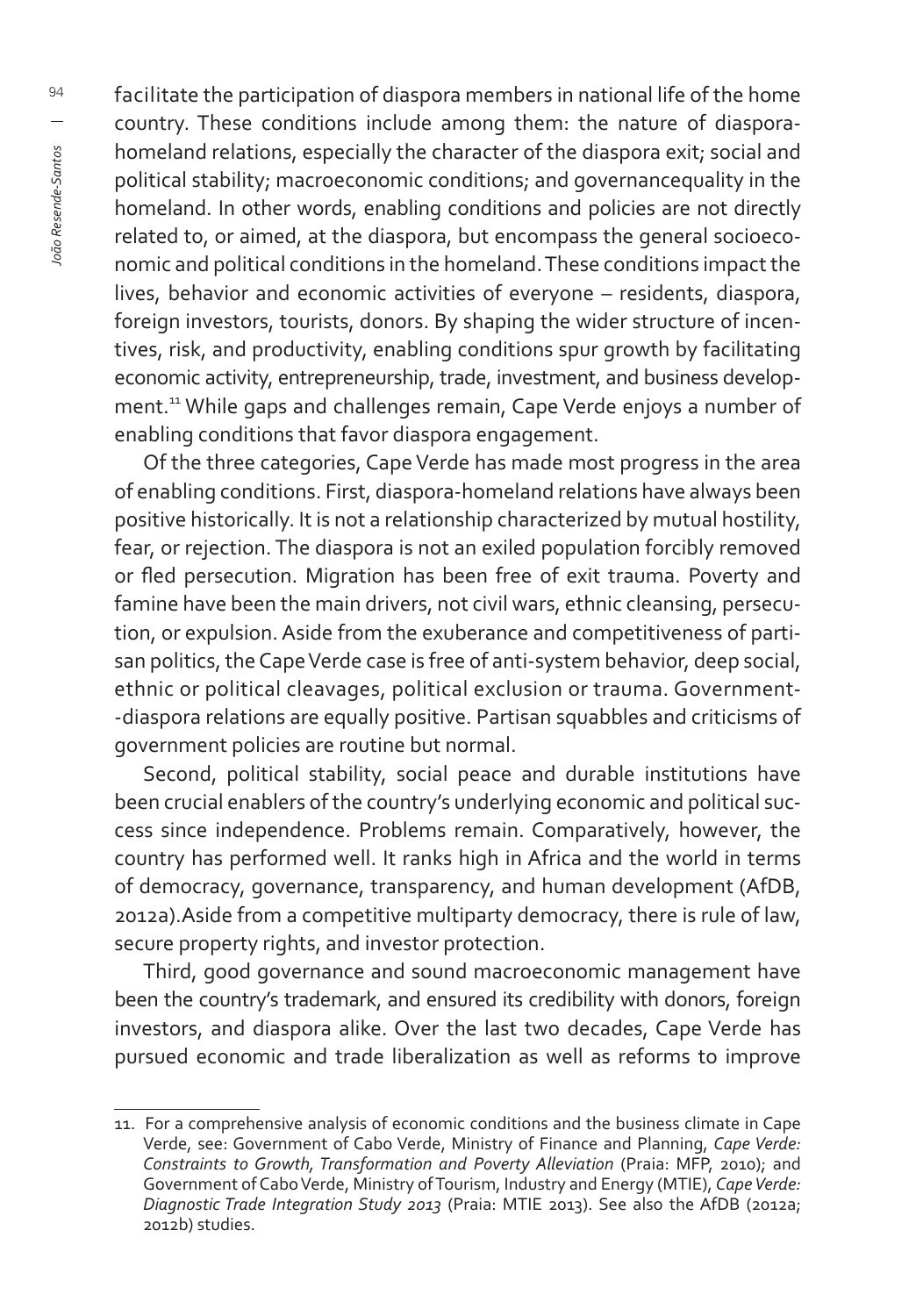the business and investment climate, including reforms to improve the efficiency of public administration to deliver services to citizens and businesses. The reforms, still incomplete, have been improving the business and investment climate for all investors – nationals, foreigners as well as diaspora. For example, one important reform has been in electronic government, and the creation of a one-stop-shop platform, the *Casa do Cidadão* (House of the Citizen) which allows nationals and emigrants to access common services virtually or in person at any consulate. Progress is uneven and big challenges remain, especially in the areas of public administration efficiency, customs procedures, business and investment regulations, and regulatory environment. Even though institutions generally work, favoritism, judicial delays, and bureaucratic inefficiencies are common. The two biggest areas of diaspora complaints in Cape Verde are transportation and customs administration. Diaspora visitors and returning emigrants overlook the inadequacies of health care, water, electricity and other services, but the low quality and inefficiencies of international and inter-island transportation as well as customs administration generate a level of frustration that dampens diaspora enthusiasm for the homeland. Today, growing external debt is threatening macroeconomic stability. Social inequality, crime and public insecurity, weak accountability of elected officials, policy dysfunctions, and other ills still exist, and may threaten long term stability and democratic governance. Despite these challenges, Cape Verde possesses a still durable and favorable enabling environment for effective diaspora engagement.

#### **Diaspora Building Policies**

Diaspora building, in essence, entails constructing a shared identity and common purpose that can be harnessed for homeland development. There is nothing automatic in collective identity formation, and translating identify into collective action. This is especially true of the Cape Verdean diaspora, which is dispersed geographically and spans generations. Diaspora building policies are measures and initiatives aimed at constructing solidarity, shared identity, common purpose, patriotism, and strengthening emotional bonds with the homeland and inside the diaspora. They involve the construction of a transnational imagined community. They also include activities that constitute and recognize diaspora communities (Gamlen, 2010). In social science jargon, diaspora building entails symbolic as well as concrete actions involving transnational nation-building. Although this study focuses only on homeland initiatives to support and promote it, diaspora building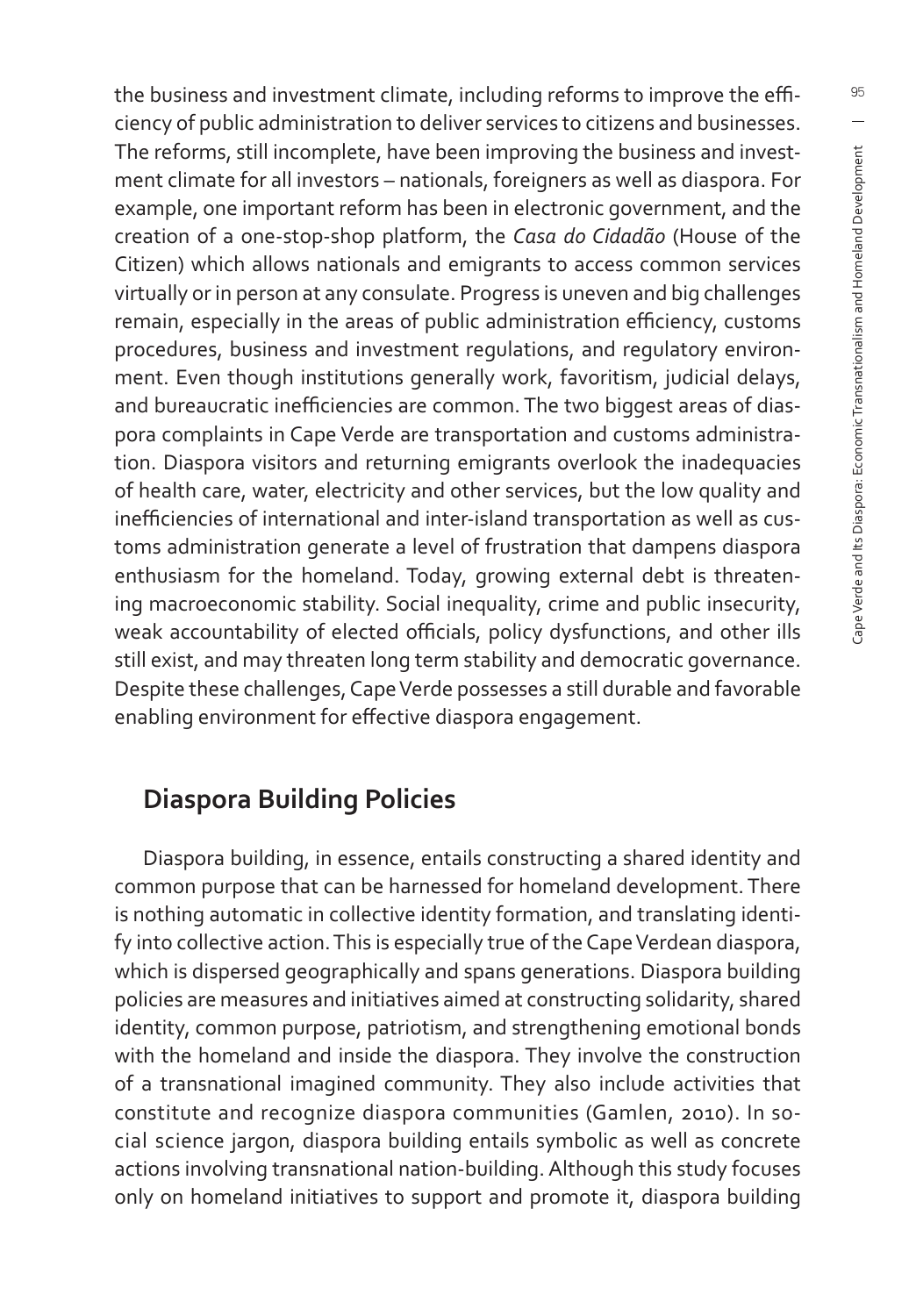necessarily depends much more on the diaspora's own internal efforts, conditions and dynamics. As noted, the diaspora's motivations, incentives, and mobilizational capacity are critical determining factors (Vertovec, 2003).

Diaspora building efforts can be subdivided into five subcategories, namely, cultural affirmation, community support and consular services, diaspora organization, circular migration, and diaspora focused administrative structures. Cultural affirmation efforts by the diaspora and the homeland are oriented toward fostering collective identity, cultural pride, solidarity, and transnationalism nationalism. Commonly used diaspora building initiatives by homelands include promoting cultural festivals, sponsoring and facilitating national day celebrations, community outreach, diaspora return festivals, among others. The Cape Verdean diaspora is also unusual in the strength and vitality of its collective identity and cultural affirmation. Diaspora communities retain cultural practices and customs, turning their local communities into little 'Cape Verdes' in host countries. Cultural, ethnic, religious, and linguistic homogeneity further strengthens this transnational collective identity and sense of nationhood. The use of the native language, *creolu*, is a powerful cement and dimension of collective identity that unifies diaspora Cape Verdeans irrespective of their geographic residency. The homeland government has typically not focused on cultural affirmation activities. Some of its policies, such as refusal to recognize *creolu* as an official language, undermine cultural affirmation. Community outreach is also an important element. Frequent official visit to diaspora communities by government leaders is a common practice, even though they are social orpartisan events rather than development promotion.

Homeland governments have been attentive to providing consular services to diaspora communities, including a focus on providing social and financial assistance to distressed communities. Cape Verde's principal diplomatic representations are precisely in the countries with substantial Cape Verdean immigrants. The advent of electronic government, specifically the one-stop-shop Casa do Cidadão, offers greater reach and efficiency in providing consular services. In a pattern established since the 1980s, much homeland policy attention continues to be on social work, focused on providing social services and integration assistance to diaspora communities. The recently endorsed III GPRSP (2012-2016) allocates financial resources under the "Global Nation" category, but these are destined for "improving the quality of life of emigrants" and reinforcing consular and diplomatic representation in the main diaspora host countries.

Diaspora organization and circular migration are two areas in which neither the diaspora nor the homeland have performed well. Indeed, both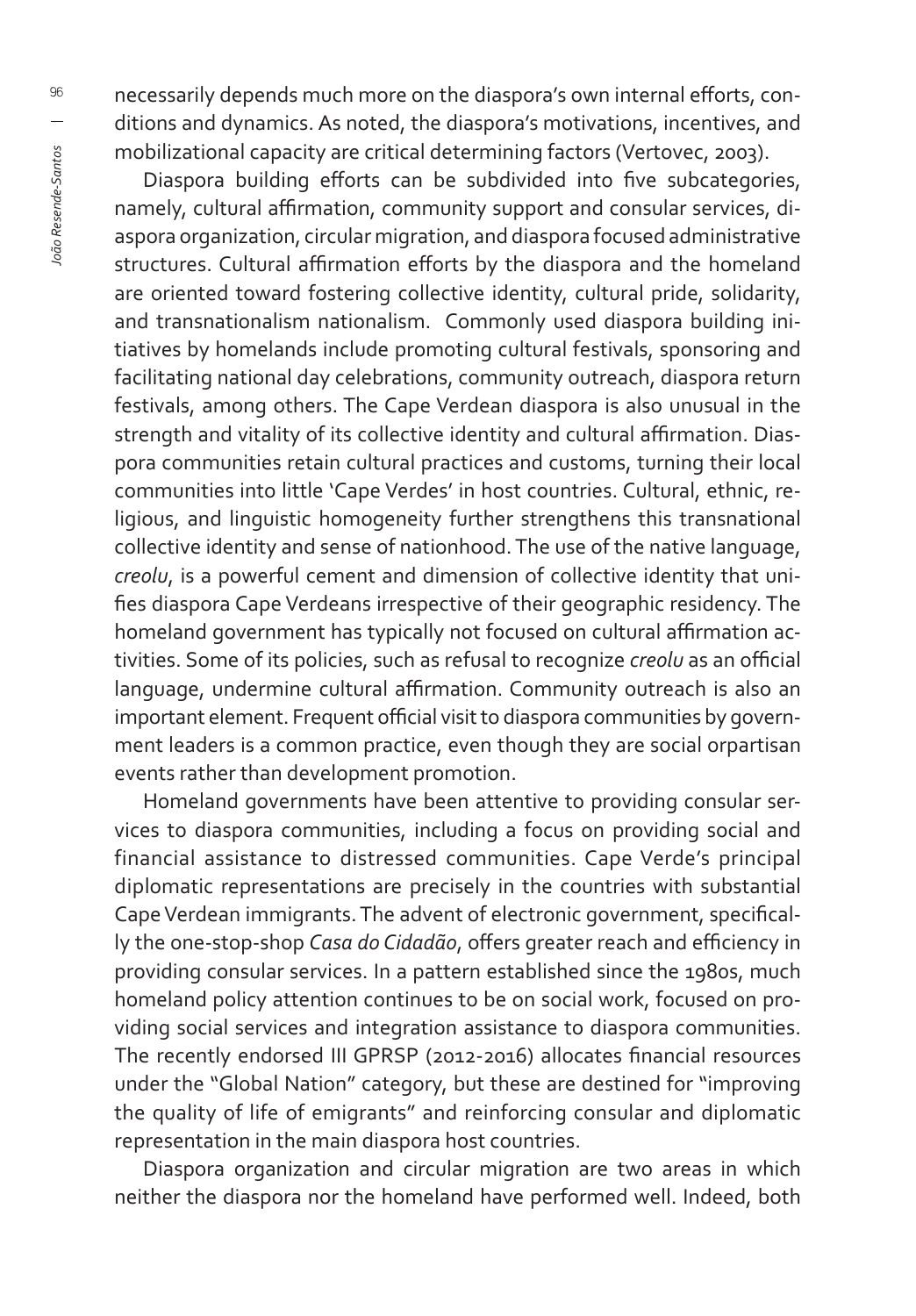are practically non-existing. First, the Cape Verdean diaspora in the United States and in Europe is poorly organized, as noted above. Notwithstanding a proliferation of small neighborhood and church based groups and social clubs, intermediary organizations and umbrella associations do not exist. A separate study is necessary to untangle the myriad of social, economic, political, cultural, and even psychological factors that shape and condition the diaspora's weak organization (Vertovec, 2003). Island groupings and hometown associations are few; if they function at all, activities are primarily social and rarely inclusive. The Cape Verdean Associations in many urban centers in the Boston-Providence corridor function as a community resource center, offering language classes, translation services, and meeting point. However, a peak organization, umbrella association or network of organization does not exist in neither the US or in Europe. Diaspora professional networks and associations do not exist. Despite its long history in the United States, the Cape Verdean diaspora does not have a national umbrella organization – not even at the state or municipal levels – that can lobby, represent, defend and advocate for its interests. Organizational fragmentation and low levels of political participation are the norm. The diaspora in the US is characterized by low levels of voter registration and electoral participation despite its large size in certain urban centers.

Various governments have made ad hoc and limited efforts to encourage circular migration and return visits. However, a comprehensive policy does not exist, especially policies that either focus on promoting diaspora building through return visits and 'rediscovering ancestral roots' or that focus on promoting diaspora investment and brain gain. Circular migration is valuable both in strengthening or renewing diaspora bonds, especially with younger generations, and in encouraging economic investments. Ad hoc and limited efforts have been tried, including attempts to encourage brain gain. With financial support from various European Union countries, the government initiated a "Diaspora Contribution" and "Diaspora Cape Verde" programs to support short term visits by diaspora professionals based in Europe to offer training programs in public and private sector organizations. Currently, Cape Verde participates in the Temporary Return of Qualified Nationals program, financed by the International Organization for Migration (IOM). The substantive impact of these one-time, two to three weeks training programs is uncertain. Sporadic, individual efforts by businesses, ministries, universities and other agencies to attract temporary or permanent return by skilled diaspora professionals are common. Nevertheless, a specific policy to encourage, organize and support return and circular migration does not exist.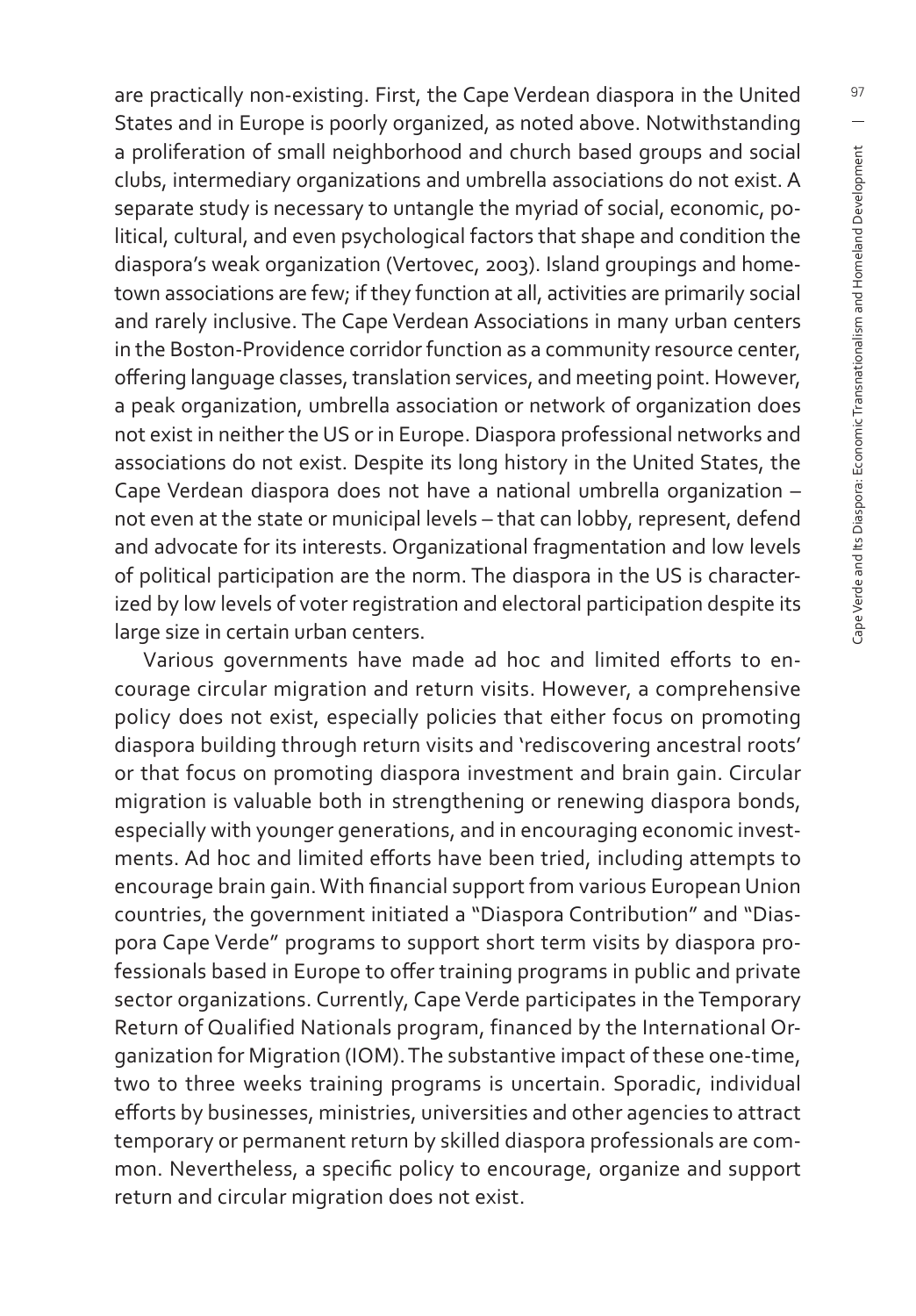Cape Verde has performed much better in terms of creating dedicated bureaucratic structures to manage diaspora-homeland relations. First, since the early years, the government has experimented with an assortment of institutional arrangements, although none had the specific mandate to mobilizing the diaspora for development. An early mechanism was the creation of a directorate general for emigration and consular services in the foreign ministry, followed a few years later in 1984 with the creation of the Institute for Emigrant Support (IAPE – Instituto de Apoio ao Emigrante). This institute was renamed the Institute of Communities (Instituto das Comunidades) in 2001, also inside in the foreign ministry. These early structures, however, were not focused on diaspora economic mobilization. Rather, much of their mandate focused on social and consular services. A more recent institutional innovation is the creation of "focal points" for migration in all 22 municipalities. In 2008, a separate ministry, the Ministry of Communities, was created. In practice, three separate government bodies – the Ministry of Communities, the Ministry of Foreign Affairs, and the Institute of Communities - are responsible for diaspora affairs. As such, conflicting and imprecise mandates, together with institutional fragmentation, is the norm. A national diaspora council exists, under the aegis of the Ministry of Communities, but it is not clear how operational it is and it functions as a consultative rather than policy making body. Notwithstanding the elevation of the diaspora as a policy priority, the strategic objective of diaspora mobilization for homeland development is neither at the core of policy nor institutional mandate.

There is one final aspect of diaspora building that merits attention. As noted, Cape Verde has not performed well in encouraging circular migration, but it has made limited progress in enhancing emigration opportunities for its people. Namely, it has been active on the diplomatic front in an effort to widen emigration opportunities through special mobility and temporary workers' accords with European Union countries. It signed a mobility agreement with the EU in 2008, involving the Netherlands, Portugal, France, Spain, and Luxembourg. Finally, Cape Verde enjoys preferential access to the world's two biggest economic blocs, the United States and the European Union. While this preferential access is underutilized by Cape Verde and other African countries, they give Cape Verde easy access to its diaspora communities as well as the wider market in these countries.

#### **Diaspora Integration Policies**

Diaspora integration involves efforts to strengthen emotional and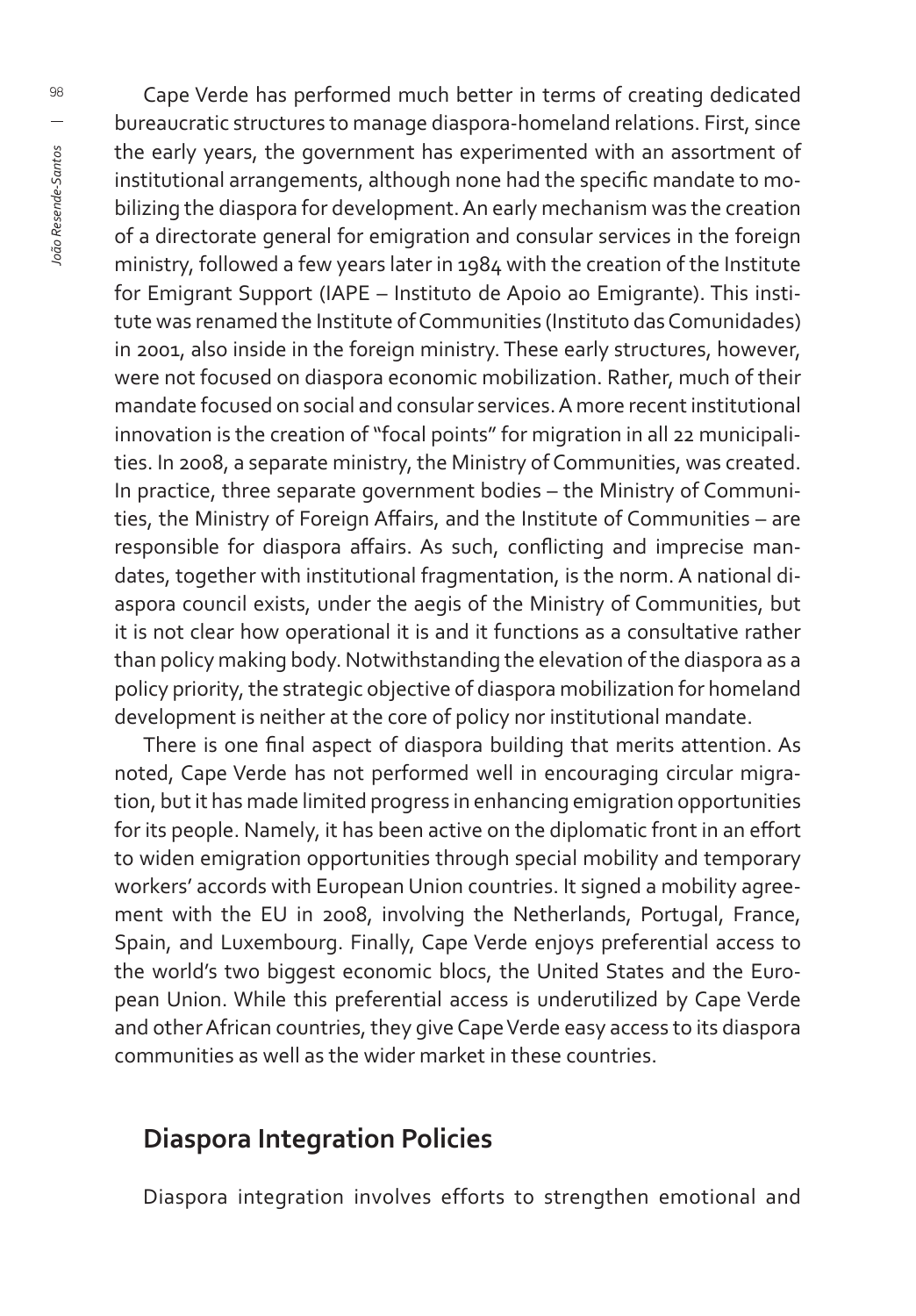material connections to the homeland, including cultivating direct diaspora participation in all spheres of national life.<sup>12</sup> Two important subcategories of diaspora integration measures include the extension of constitutional rights, such as dual citizenship, and specific policies aimed at attracting diaspora participation in development. Cape Verde has been an innovator in both areas, although institutional and policy deficits continue to hamper its ability to harness fully its diaspora.

Asa matter of constitutional principle, the country has embraced the principle of political and legal equality for all Cape Verdeans irrespective of their residence or place of birth. Granting automatic dual citizenship and the right to vote to its diaspora sets Cape Verde apart from most other countries with large diaspora populations. This constitutional principle has a practical consequence beyond the importance of patriotism and emotional bonds – it facilitates circular migration. Second, and related to this constitutional principle, universal suffrage was extended to the diaspora in national elections. Cape Verde's diaspora is one of the few in the world able to vote in national elections. Suffrage is limited to parliamentary elections, rather than municipal elections. The diaspora is represented in parliament by deputies directly chosen by the diaspora constituency. There is uncertainty in terms of taxation and social rights, such as pensions and social security, although Cape Verde has attempted agreements with some European countries.

However, diaspora integration, such as extending suffrage rights, can be a dual edge sword. It too is not risk free. There is an ever present risk that diaspora-homeland relations will become politicized and infused with partisan divisions. As an electoral constituency, the diaspora becomes a domestic political actor. It can influence political and electoral outcomes - as it did in the controversial 2006 presidential elections – or become embroiled in domestic squabbles. Harnessing and mobilizing the diaspora for its development contributions in an intimately political endeavor, not a technical or bureaucratic process. The process can easily become partisan or engender acrimony and suspicions between the diaspora and the homeland government, thus undermining the overall national objective.

In terms of standalone policies, Cape Verde has made a lot of progress. As discussed above, Cape Verde has been one of the largest recipients of financial remittances in the world. Remittances are driven by personal and familial motivations rather than primarily by policy. However, policy matters directly and indirectly to the extent that remittance inflows are affected by

<sup>12.</sup> A useful reference on Cape Verde's diaspora policies and institutions is the International Organization for Migration (IOM), *Linking Emigrant Communities for More Development: Inventory of Institutional Capacities and Practices* (Geneva: IOM, 2010).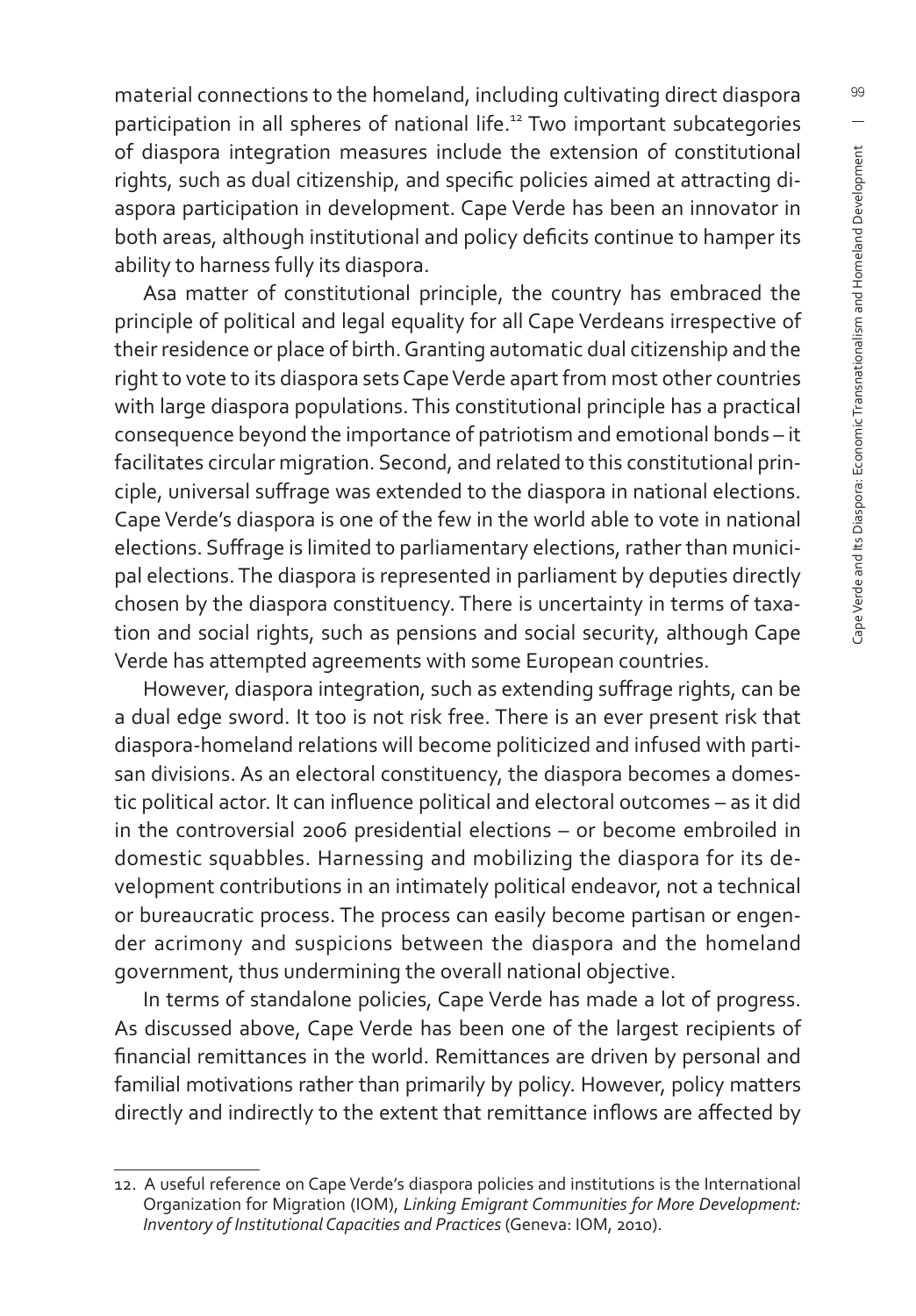100Ioão Resende-Santos *João Resende-Santos*

monetary and exchange rate policies, macroeconomic governance, and general enabling conditions in the homeland. Moving beyond monetary remittances, Cape Verdehas embraced policy innovations that have proven quite successful. The most outstanding policy success has been the 1984 law creating the emigrant deposit bank accounts. That policy alone has been responsible for infusing half a billion dollars into the economy. In addition, a number of fiscal and other incentives are in place aimed at fostering diaspora investment and circular migration. To encourage emigrants to return, the country has a number of customs exemptions. As noted, a noticeable trend is retired permanent emigrants returning, with their pensions. Returning emigrants can ship their belongings, including vehicles and household durable goods, duty free. To encourage emigrants to invest in real estate, for example, fiscal and administration fees are waived or reduced. In addition, emigrants are also eligible for any of the investment incentives in place that benefit foreign investors, including sector specific investments in tourism and renewable energy.

Progress and partial success notwithstanding, Cape Verde still lacks a coherent diaspora policy, or strategy. Its diaspora 'policies' are disjointed. As Gamlen (2006) observed, for most countries, diaspora engagement policies tend to emerge in ad hoc fashion, unplanned, driven by disparate interests and motivations, for different reasons at different times. Cape Verde is no exception. In order to harness the diaspora in the post-graduation phase of development, a qualitative leap in policy formulation, policy coordination and implementation capacity will be necessary. Serious policy and institutional deficits must be addressed. There are three distinct aspects to this policy deficit – policy mainstreaming, bureaucratic capacity, and policy coordination and implementation. Streamlining and integrating diaspora policy in all areas and phases of development planning has never been practiced in Cape Verde. Rather than mainstream diaspora mobilization across all policy making and institutions, diaspora policy has been scattered and pigeonholed in bureaucratic silos. As a policy issue area, the diaspora is cross-cutting and multidisciplinary. Diaspora mobilization implicates active involvement of multiple agencies. It entails active roles from a mix of public and private sector agencies covering finance, investment and trade promotion, customs, marketing, economic diplomacy, banking services, tourism, transportation, and so on. Put differently, diaspora mobilization policies must be mainstreamed in overall development planning and project implementation.

For the diaspora to participate across all modes of potential contribution, all policy and institutional supports must be aligned. For example, observational evidence suggests the diaspora can be an important demand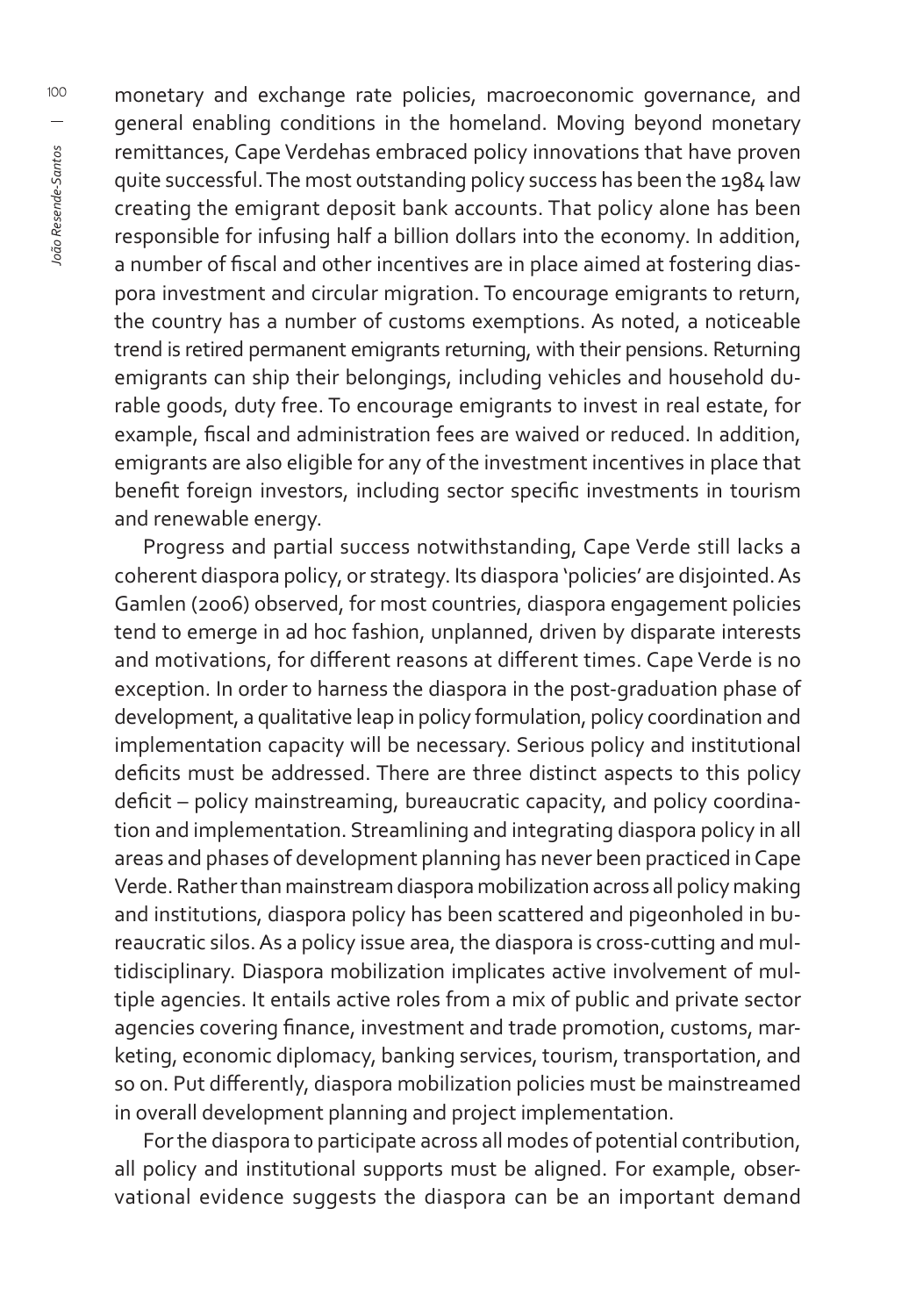market for the country's merchandise and tourism products. However, tourism and trade policies have simply ignored the diaspora market despite having a diaspora potentially twice the size of the resident population. The 2010 Tourism Strategic Plan, the first of its kind and subsequently shelved, does not even mention the word diaspora. Despite the fact that the diaspora is doing tourism in the homeland in large numbers, there is no effort to court them, cater to them, or treat them as tourists. No effort has ever been made to market and sell the country's tourism to its diaspora. In both policy practice and the theoretical literature, diaspora visitors are not counted as tourists, thus Cape Verde not unusual is disregarding this market. It is a missed opportunity. Diaspora visitors go in large numbers, especially for the big national festivals and cultural celebrations. Even if they choose to stay in family homes rather than the all-inclusive hotels, diaspora visitors spend more money, stay longer and leave more in local communities through their general vacation spending and gift giving to relatives and friends. For good or ill, tourism is a critical sector. In the short term, Cape Verde faces a dual challenge of increasing the national income effects of tourism by diversifying the product, and increasing its linkages to the rest of the economy. The diaspora as a tourism demand market can be a significant component of the wider diversification strategy.

Similarly, in trade and investment policies the diaspora is missing. A major development bottleneck in Cape Verde is its small and geographically fragmented domestic market. Incorporating the diaspora population would potentially double the size of the 'domestic' market, and thus alleviate the bottleneck of economies of scale. Despite the apparent avidity with which diaspora consumers seek out nostalgicproducts, trade policy has never targeted this export market. Absence of a diaspora trade policy is glaring in light of the fact the country enjoys preferential access to the world's two richest markets and home to its largest diaspora communities. It has a Special Partnership Agreement with the European for its exports, and duty free access to the US market under the Africa Growth and Opportunity Act (AGOA). As in tourism, there is urgent need to diversify the primary sectors in order to address unemployment and rural poverty. Duty free access and high diaspora demand can serve as the base for transforming certain agribusiness product chains where the country has demonstrated some potential, such as wine and traditional alcoholic beverages, goat cheese, fresh, canned and frozen fish, dried and processed fruits, traditional spices and sauces, and coffee. To be sure, a diaspora export strategy will not be easy. Cape Verdean producers face daunting supply side constraints, such as production limitations, financing, high cost of inputs, high transportation costs, poor quality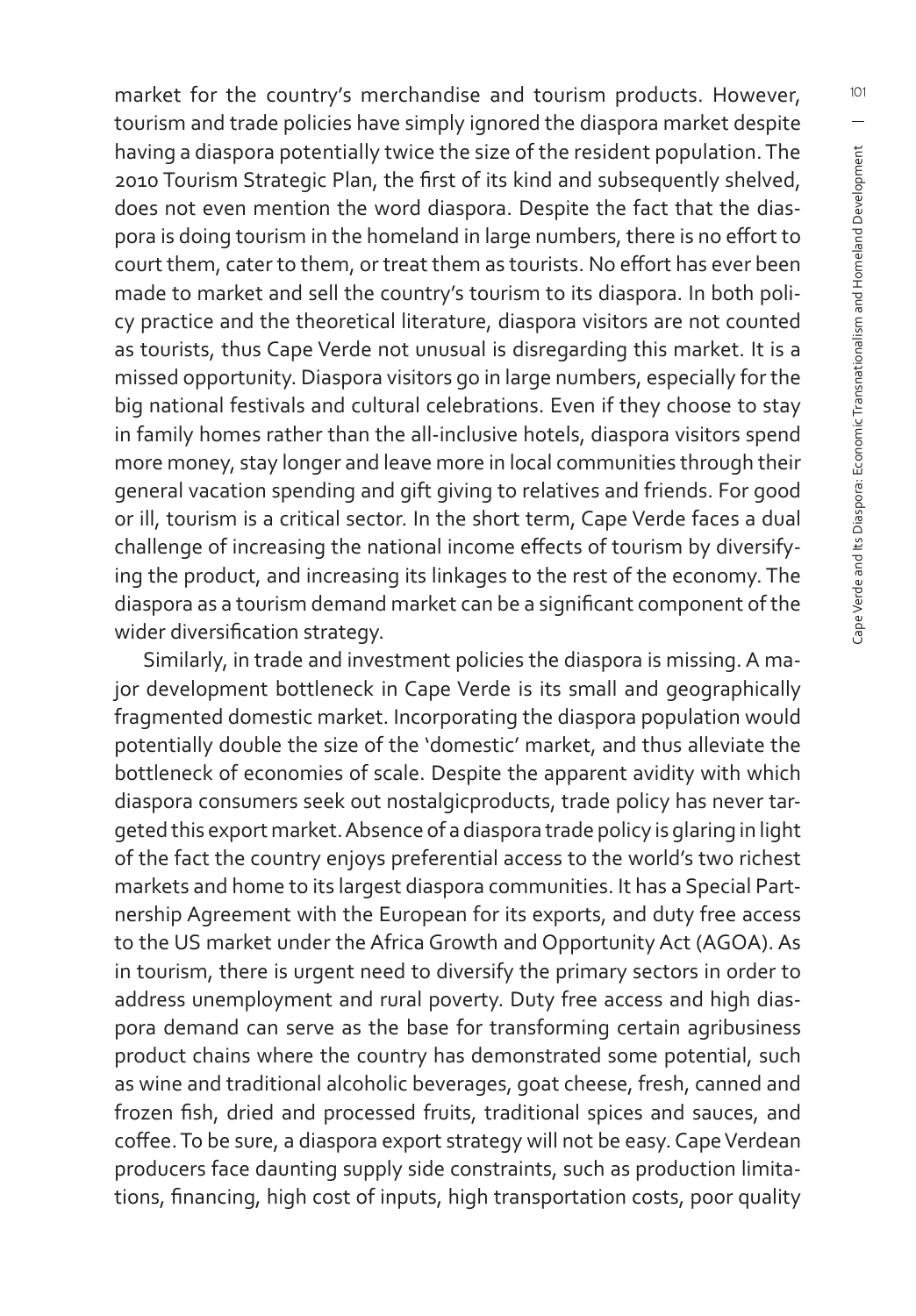management and nonexistent national certification. That is, a diaspora export strategy will require interventions along the entire product chain, from production, to commercialization to market entry requirements. Finally, as noted previously, a diaspora trade policy can also engender a number of secondary effects that boost growth and business development.

Despite increasing reliance on FDI, investment promotion policy does not include any explicit diaspora investor targeting, or creative schemes such as diaspora public-private partnerships. Several decades of heavy public investments in economic infrastructure, in addition to government procurement policy and privatization, never attempted to incorporate participation of diaspora investors and businesses. Cape Verde sustained nearly four decades of heavy public investments in infrastructure. Yet no effort was ever made to target diaspora investors and diaspora-owned businesses (or even domestic firms) to participate or bid on projects, nearly all of which went to foreign companies. Four decades of missed opportunities in diaspora-homeland economic relations. The recently launched "Technology Park," data center and other ICT initiatives do not have any explicit plan to incorporate or mobilize the knowledge diaspora. Diaspora investment promotion does not require special or preferential treatment, although some countries adopt such measures. However, it does require investor targeting, with dedicated public and private sector agencies that promote, inform, market, and encourage a specific kind of investment or type of investor. In general, investment promotion has been a deficient component in overall development planning.

Finally, policy coordination and implementation capacity, and the overall human and technical deficits of public institutions, are perennial challenges in Cape Verde in nearly all policy areas. As noted, given the absence of policy mainstreaming, coordination among the various agencies and ministries is nonexistent. Given the multidisciplinary, crosscutting nature of diaspora mobilization, policy coordination and implementation capacity are critical. Bureaucratic weakness and conflicting mandates aggravate the problem. Municipal governments – the point of closest contact with diaspora – are limited in resources and capacity. Diaspora focused national bureaucracies have their own organizational and human resources limitations. The result is they are small, understaffed, and under-resourced. Project implementation and monitoring are perennial difficulties in Cape Verde's public administration. For example, the ENED contains useful ideas and recommendations, but implementation capacity is absent.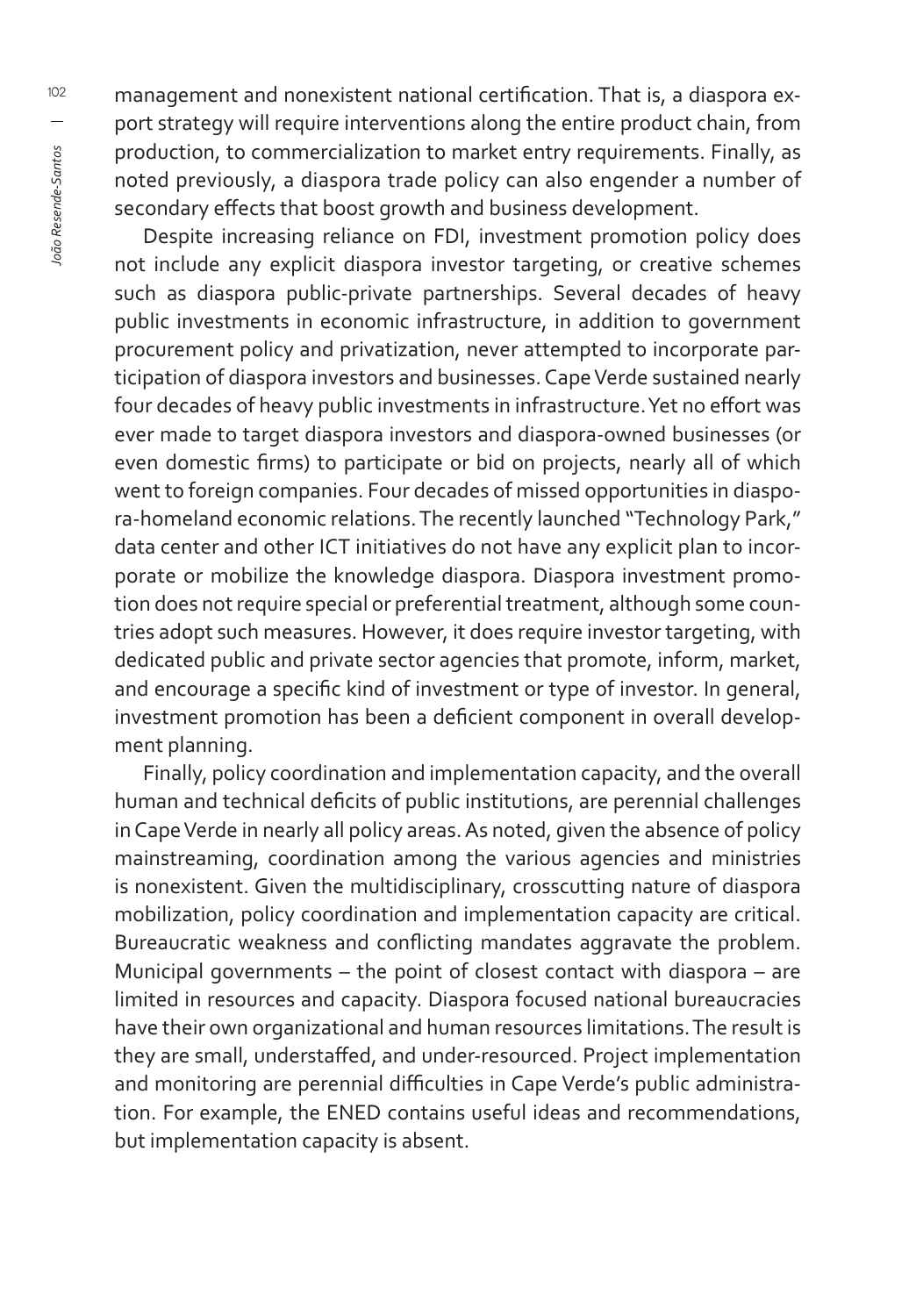#### **Conclusion**

Cape Verde today is in a development crossroads. Having graduated from the category of LDC, it must now devise a new model of growth and development that relies primarily on internal resources. As in the past, the country's diaspora, as a transnational economic resource, can continue to be one of the vital components of the new model. Notwithstanding declining emigration opportunities and generational turnover, the diaspora remains a viable policy option. As noted, the country's structural characteristics leave it with few other realistic options to spur growth and development in the present world economy. Yet it is the positive reasons – a large diaspora intensely devoted to the homeland, a declining but still significant role of remittances, numerous policy and institutional innovations in the areas of diaspora enablers, diaspora building, and diaspora integration – that make the diaspora both a viable and significant option. Harnessing the diaspora's participation across all possible modes of contribution to homeland development has been one of the biggest policy challenges for homeland governments everywhere. A number of countries, such as China, India, Israel, South Korea, and Mexico, have made progress expanding the scale and modes of diaspora contribution. Cape Verde too has made some progress, as the phenomenon of emigrant deposits illustrates. Other policies, such as extending voting rights and dual citizenship, have proven effective instruments to deepen the diaspora's integration. A qualitative leap is required, however. A more effective policy and institutional framework is necessary as is a better organized diaspora.

While this study argued that the diaspora will only increase in importance as a development resource, it is necessarily only one component in the wider national development strategy that must find new sources of growth and human development. The diaspora can only be one part of a broader development strategy. The diaspora is not, and cannot be, the answer to all foreign investment needs of the country. Nor can it ever be the sole or even primary demand market for the country's tourism and merchandise exports. The diaspora is not panacea. Diaspora mobilization is not risk free, as noted previously. As alluded, some of the diaspora integration and diaspora building policies – emigrant deposits, extending suffrage – also engender certain risks, such as exposureof the financial system and divisive partisanship.

Harnessing the full potential contribution of the diaspora is not easy, even under the best of conditions. The diaspora's potential as a development resource must not be exaggerated or oversimplified. This study identified a number of limitations and obstacles in three categories of diaspora engagement efforts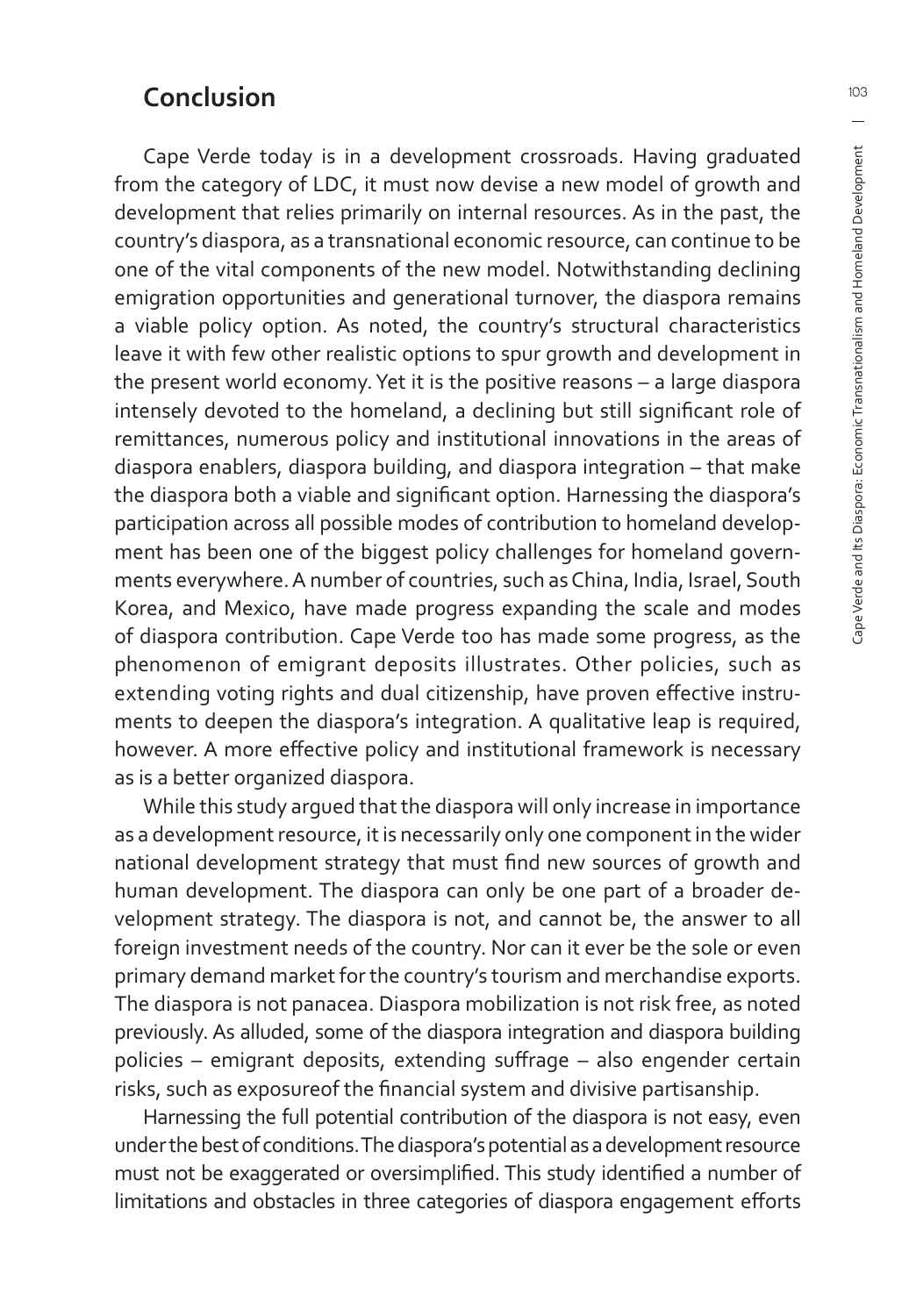– diaspora enabling, diaspora building and diaspora integration. Multiple policy and institutional obstacles in the homeland hamper the diaspora's full contribution. As a structurally vulnerable micro state in the world economy, policy has always a pivotal ingredient underlying Cape Verde's socioeconomic performance since 1975. The country's enabling environment has been critical for development as well as the diaspora's engagement. These enabling conditions are increasingly under strain today. Aside from these policy and institutional weaknesses, there are also practical reasons that will limit the diaspora's full contribution to national development. These limits, by and large, reflect the diaspora's own internal fragilities. Significant portions of Cape Verde's diaspora in the United States and Europe are on the social, political and economic margins of those societies, and struggle with unemployment, legal status, inadequate housing, crime and youth delinquency, family breakdown, inadequate health care and social insurance, and many other challenges typical in immigrant communities everywhere. As this study argued, one of the biggest obstacle will be the diaspora's own lack of internal organization.

A fully articulated strategy, requiring sustained efforts by both the homeland and the diaspora, will not emerge overnight. A universal formula, or recipe, does not exist. However, Cape Verde is not starting from scratch. It can build on a number of policy and institutional innovations and an enabling environment. Two essential first steps, however, are necessary. The first is the need to build up institutional capacity and commit to diaspora policy mainstreaming. The second involves actions, symbolic and concrete, to promote better internal organization of diaspora communities. As noted, diaspora mobilization is a two-way street. The diaspora's full contribution is crucially dependent on its own ability to mobilize and respond. This requires effective internal organization. As evidenced in the analysis above, Cape Verde has made substantial progress mobilizing its diaspora as a vital economic development resource. Economic transnationalism, in the form of its diaspora communities, has always been a vital economic resource. However, Cape Verde and its diaspora today must reconfigure their relationship to enlarge the scope and modes of diaspora contribution to homeland development.

#### **References**

- African Development Bank (AfDB) (2012a). *Cape Verde A Success Story*. Tunis: AfDB.
- African Development Bank (AfDB) (2012b). *Cape Verde The Road Ahead*. Tunis: AfDB.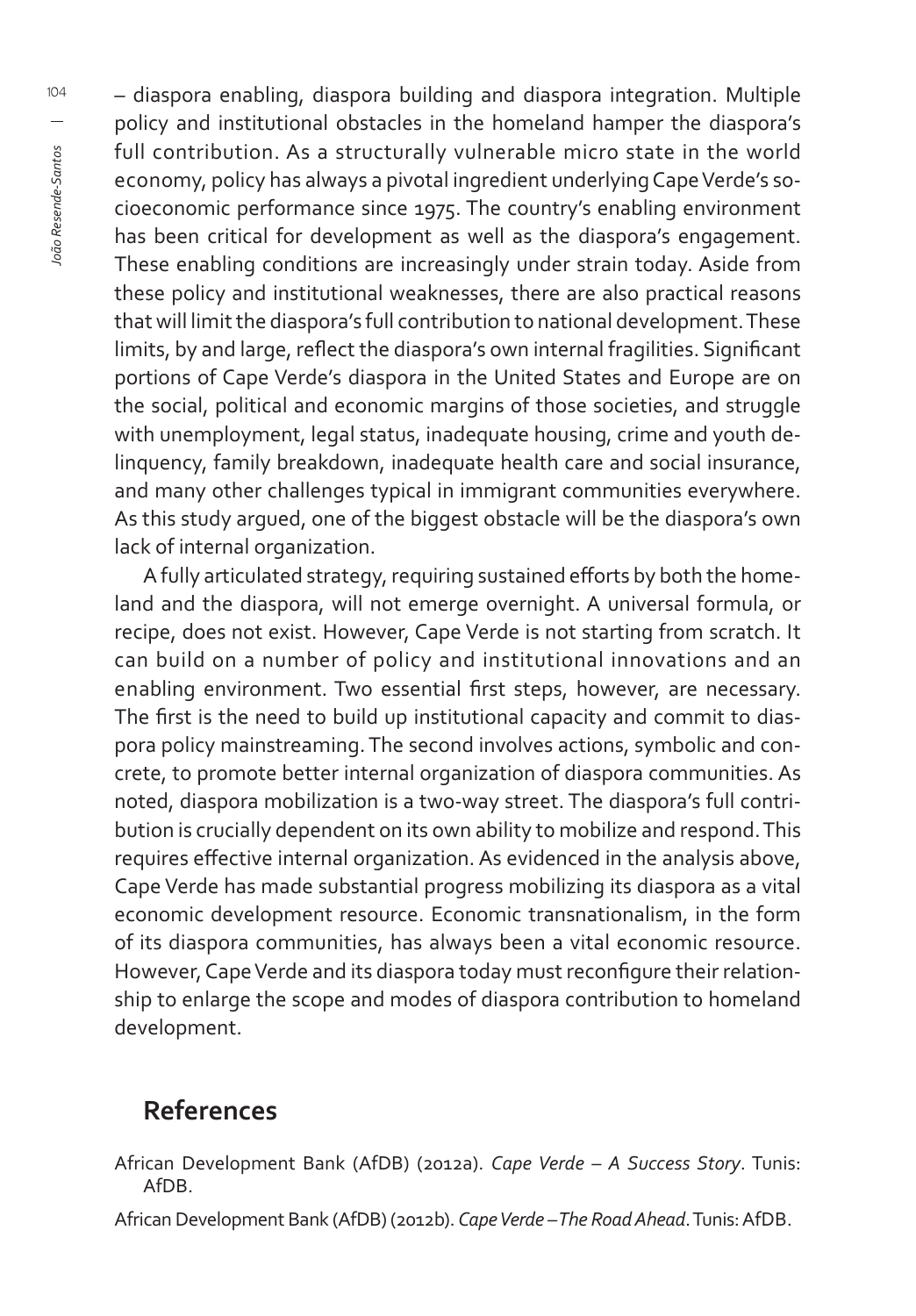- Banco de Cabo Verde (BCV) (2014ª, February). *Indicadores Económicos e Financeiros*. Praia: BCV.
- Banco de Cabo Verde (BCV) (2014b, November). *Boletim de Estatísticas*. Praia: BCV.
- Banco de Cabo Verde (BCV) (2012). *Boletim de Estatísticas 20 Anos*. Praia: BCV.
- Batalha, L. and J. Carling (Eds.) (2008). *Transnational Archipelago: Perspectives of Cape Verdean Migration and Diaspora*. Amsterdam: Amsterdam University Press.
- Bhagwati, J. (2003). Borders Beyond Control. *Foreign Aff airs*, 82(1), pp.98-104.
- Bourdet, Y. and H. Falck (2006). Emigrants' Remittances and Dutch Disease in Cape Verde. *International Economic Journal*, 20(3), pp.267-284;
- Brinkerhoff, J. (2009). Creating an Enabling Environment for Diasporas' Participation in Homeland Development. *International Migration*, 50(1), pp.75-95.
- Cabral, A. M. S. (2009). *Brain Drain: Oportunidade ou Ameaça? Universitários Migrantes, Redes Globais e Retorno Social do Investimento Educativo em Cabo Verde*. Masters Thesis. Universidade de Nova Lisboa.
- Cardoso, K. A. L. R. (2004). *Diáspora: A (Décima) Primeira Ilha de Cabo Verde, A Relação Entre a Emigração e a Política Externa de Cabo Verde*. Masters Thesis. Instituto Superior da Ciência do Trabalho e da Empresa.
- Carling, J. and L. Akensson (2009). Mobility at the Heart of a Nation: Patterns and Meanings of Cape Verdean Migration. *International Migration*, 47(3), pp.123-155.
- Challinor, E. P. (2008). Home and Overseas: The Janus Faces of Cape Verdean Identity. *Diaspora: A Journal of Transnational Studie*, 17(1), pp.84-104.
- De Haas, H. (2012). The Migration and Development Pendulum: A Critical Review on Research and Policy. *International Migration*, 50(3), pp.8-25.
- Dufoix, S. (2011). From Nationals Abroad to 'Diaspora': The Rise and Progress of Extra-Territorial and Over-State Relations. *Diaspora Studies*, 4(1), pp.1-20.
- Durand, J., E. Parrado, and D. Massey (1996). Migradollars and Development: A Reconsideration of the Mexican Case. *International Migration Review*, 30(2), pp.423-444.
- Faist, T. (2009). Transnationalization and Development: Toward an Alternative Agenda. *Social Analysis*, 53(3), pp.38-59.
- Gamlen, A. (2010). New Zealand and its Diaspora, in A. Trlin, P.Spoonley and R. Bedford (Eds.) *New Zealand and InternationalMigration: A Digest and Bibliography*. Auckland: Massey University.
- Glick Schiller, N. (2012). Unraveling the Migration and Development Web: Research and Policy Implications. *International Migration*, 50(3), pp.92-97.
- Halter, M. (1993). *Between Race and Ethnicity: Cape Verdean American Immigrants 1860-1965*. Urbana: University of Illinois Press.
- Instituto Nacional de Estatíscas (INE) (2015). *População e Condições de Vida*. Praia: INE.
- International Monetary Fund (IMF) (2014, September). Cabo Verde. IMF Country Report. No. 14/296. Washington DC: IMF.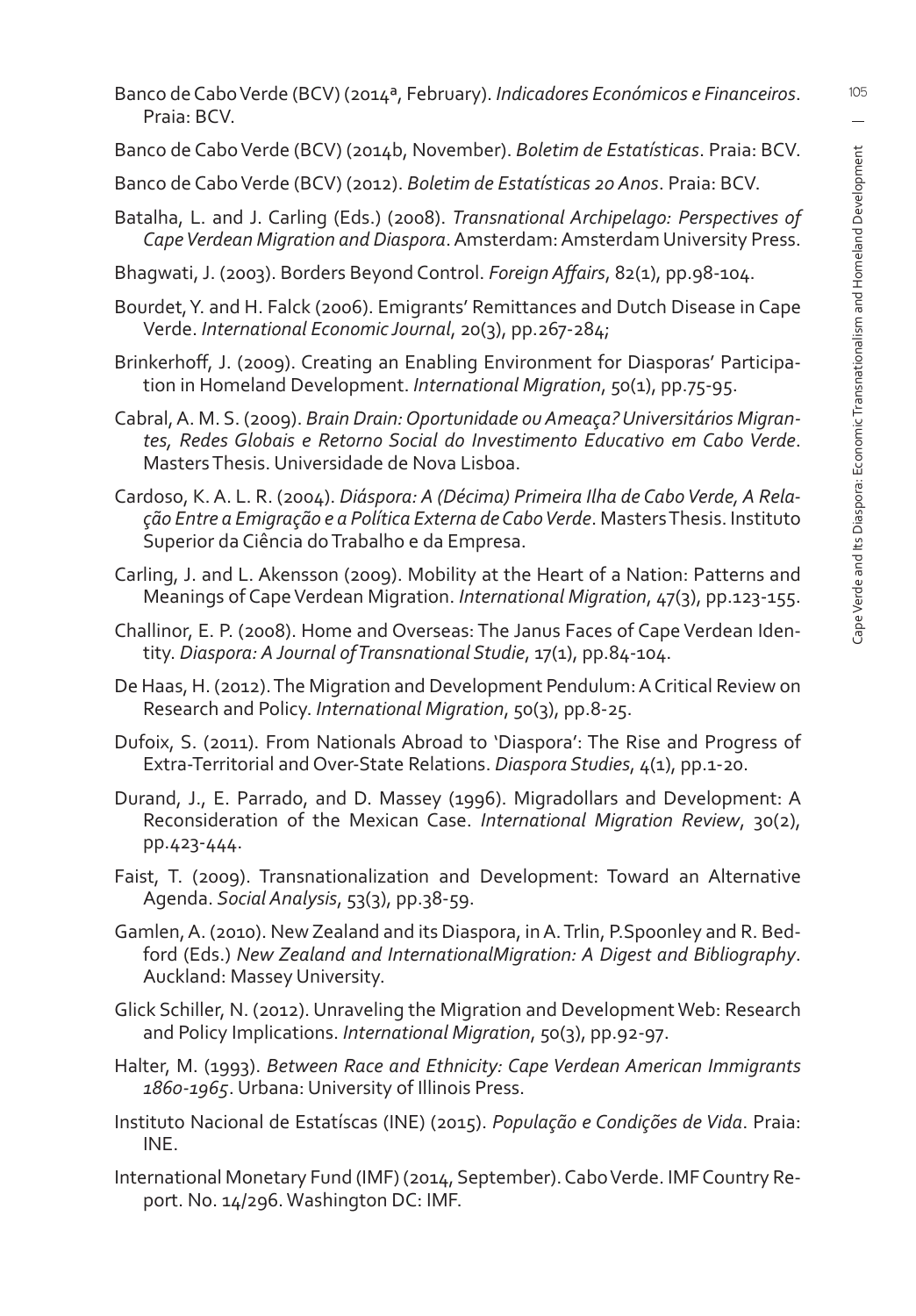- International Organization forMigration (IOM) (2010ª). *Migração em Cabo Verde: Perfi l Nacional 2009*. Geneva: IOM.
	- International Organization for Migration (IOM) (2010b). *Linking Emigrant Communities for More Development: Inventory of Institutional Capacities and Practices*. Geneva: IOM.
	- Kamei, S. (2011). Diaspora as the 'Sixth Region of Africa': An Assessment of the African Union Initiative, 2002-2010. *Diaspora Studies* 4(1), pp.59-76.
	- Landolt, P. (2001). Salvadoran Economic Transnationalism: Embedded Strategies for Household Maintenance, Immigrant Incorporation, and Entrepreneurial Expansion. *Global Networks* 1(3), pp.217-241.
	- Levitt, P. (2001). Transnational Migration: Taking Stock and Future Directions. *Global Networks*, 1(3), pp.195-216.
	- Levitt, P., J. DeWind, and S. Vertovec (2003). International perspectives on transnational migration: An introduction. *The International Migration Review*, 37(3), pp.565-575.
	- Marques, M., R. Santos, and F. Araújo (2001). Ariadne's Thread: Cape Verdean Women in Transnational Webs. *Global Networks* 1 (3), pp.283-306.
	- Patterson, R. (2006). Transnationalism: Diaspora-Homeland Development. *Social Forces*, 84(4), pp. 1891-1907.
	- Plaza, S. and D. Ratha (Eds.) (2011). *Diaspora for Development in Africa*. Washington DC: World Bank Group.
	- Portes, A. (2003). Conclusion: Theoretical Convergencies and Empirical Evidence in the Study of Transnationalism. *The International Migration Review*, 37(3), pp.874-892.
	- Portes, A. (2001). Introduction: The Debates and Significance of Immigrant Transnationalism. *Global Networks*, 1(3), pp. 181-193.
	- Portes, A., C. Escobar, and A. W. Radford (2007). Immigrant Transnational Organizations and Development: A Comparative Study. *The International Migration Review*, 41(1), pp.242-281.
	- Portes, A., L. E. Guarnizo, and W. J. Haller (2002). Transnational Entrepreneurship: An Alternative Form of Immigrant Adaptation. *American Sociological Review*, 67(2), pp.278-298.
	- Ratha, D. (2003). Workers' Remittances: An Important and Stable Source of Development Finance. In *Global Development Finance*. Washington: World Bank Group, pp.157-175.
	- Ratha, D., S. Mohapratha, and E. Scheja (2011). Impact of Migration on Economic and Social Development: A Review of Evidence and Emerging Issues. *Policy Research Working Paper 5558*. Washington DC: World Bank Group.
	- Ratha, D., S. Mohapatra, C. Özden, S. Plaza, W. Shaw, and A. Shimeles (2011). *Leveraging Migration for Africa: Remitances, Skills and Investments*. Washington DC: The World Bank Group.
	- Rocha, C. M., A. C. Tolentino and N. C. Tolentino (2008). *A Importância e o Impacto das Remessas dos Emigrantes em Portugal no Desenvolvimento de Cabo Verde*. Lisbon: ACIDI.